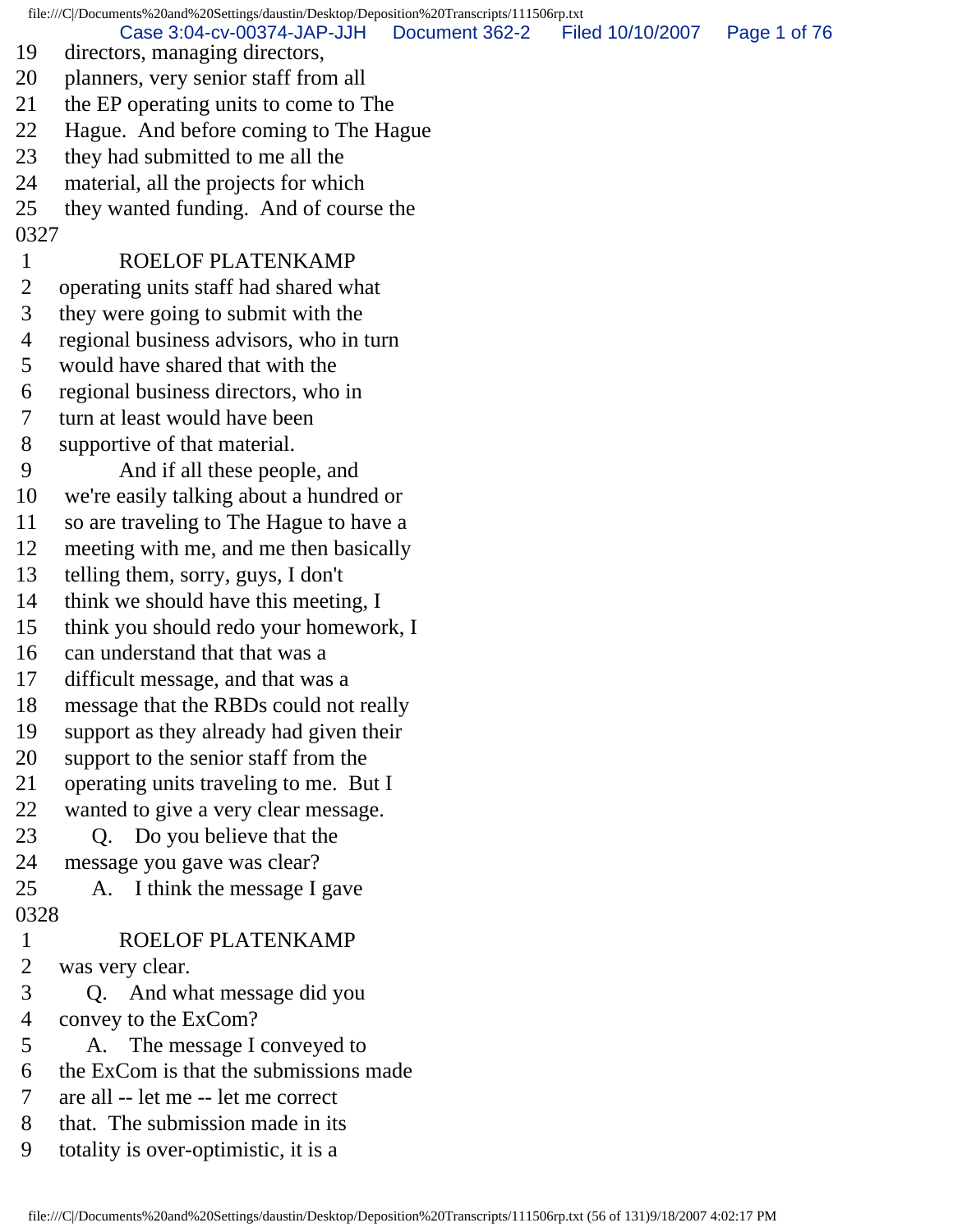file:///C|/Documents%20and%20Settings/daustin/Desktop/Deposition%20Transcripts/111506rp.txt 10 submission that predicts an outcome, a 11 business plan against which most likely 12 we cannot deliver. 13 Q. Was there a note that 14 accompanied -- withdrawn. 15 Was there a note that was 16 sent to the ExCom in advance of the 17 meeting? 18 A. In general, as I said 19 yesterday, whenever I gave a 20 presentation to the ExCom, I would give 21 them a pre-reading note. In this 22 particular case, I honestly cannot 23 remember whether I did or did not, 24 given the fact that there was a lot 25 going on, and I think in this 0329 1 ROELOF PLATENKAMP 2 particular case, that I said, well, 3 let's not do the note, they know what's 4 coming. 5 Q. And how did you know that 6 they knew it was coming? 7 A. Well, they knew that I was 8 coming to present to them, and as we 9 had gone through this type of business 10 the year before, they knew what they 11 could expect, meaning a preview of the 12 material submitted, added together 13 giving, or painting a picture of the 14 years ahead if we had unconstrained 15 access to Capex, which we didn't, so I 16 had to constrain it. But they would 17 see the building blocks of the new 18 plan. 19 Q. Did anyone accompany you to 20 the presentation? 21 A. Aidan McKay was there. 22 Q. And was he present during 23 the presentation? 24 A. He was present during the 25 presentation to take notes on my 0330 Case 3:04-cv-00374-JAP-JJH Document 362-2 Filed 10/10/2007 Page 2 of 76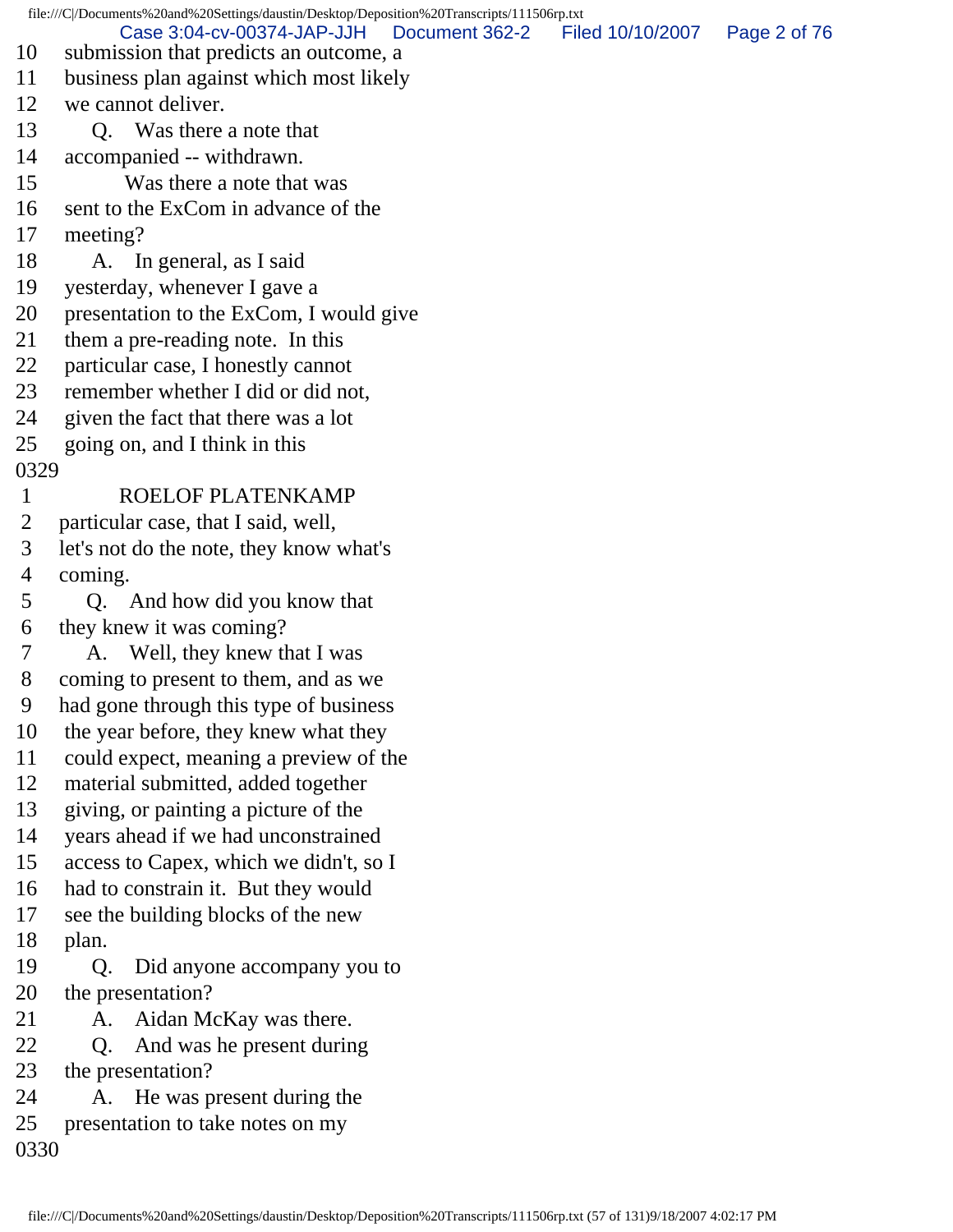| 1              | Case 3:04-cv-00374-JAP-JJH<br>ROELOF PLATENKAMP                    | Document 362-2 | Filed 10/10/2007 | Page 3 of 76 |
|----------------|--------------------------------------------------------------------|----------------|------------------|--------------|
| $\overline{2}$ | behalf.                                                            |                |                  |              |
| 3              | Do you recall having any<br>Q.                                     |                |                  |              |
| 4              | discussions with Mr. McKay before,                                 |                |                  |              |
| 5              | immediately before the presentation                                |                |                  |              |
| 6              | about what you were about to present?                              |                |                  |              |
| 7              | A. I remember having                                               |                |                  |              |
| 8              | discussions with Aidan in the week                                 |                |                  |              |
| 9              | preceding this presentation, even in                               |                |                  |              |
| 10             | the weekend preceding this presentation                            |                |                  |              |
| 11             | because we had to finish the material.                             |                |                  |              |
| 12             | Do you recall the sum and<br>Q.                                    |                |                  |              |
| 13             | substance of those discussions?                                    |                |                  |              |
| 14             | That was going to be a<br>A.                                       |                |                  |              |
| 15             | difficult message to convey.                                       |                |                  |              |
| 16             | Do you recall anything else?<br>Q.                                 |                |                  |              |
| 17             | That it again had been hard<br>A.                                  |                |                  |              |
| 18             | work to get the stuff ready, that we                               |                |                  |              |
| 19             | were burning the midnight candles.                                 |                |                  |              |
| 20             | That there were indications that some                              |                |                  |              |
| 21             | of the operating units were trying to                              |                |                  |              |
| 22             | attract funding by presenting the                                  |                |                  |              |
| 23             | material in a very optimistic manner.                              |                |                  |              |
| 24             | That kind of stuff. The stuff that I                               |                |                  |              |
| 25             | was going to talk about.                                           |                |                  |              |
| 0331           |                                                                    |                |                  |              |
|                | ROELOF PLATENKAMP                                                  |                |                  |              |
| $\overline{2}$ | Do you recall discussing<br>Q.                                     |                |                  |              |
| 3              | with him how Phil Watts would react to                             |                |                  |              |
| 4              | the message that was to be conveyed?                               |                |                  |              |
| 5              | A. No. I don't remember that.                                      |                |                  |              |
| 6              | There may have been a general                                      |                |                  |              |
| 7              | discussion, well, are they going to                                |                |                  |              |
| 8              | accept -- are they going to accept it,                             |                |                  |              |
| 9<br>10        | are they going to rebuke, but certainly                            |                |                  |              |
| 11             | not persons' reaction -- persons'                                  |                |                  |              |
| 12             | reactions in particular, no.<br>I know a few moments ago you<br>Q. |                |                  |              |
| 13             | mentioned that Mr. McKay and his staff                             |                |                  |              |
| 14             | principally drafted the presentation.                              |                |                  |              |
| 15             | Did Mr. Aalbers have any input?                                    |                |                  |              |
| 16             | Most likely -- well, I'm<br>A.                                     |                |                  |              |
| 17             | convinced that Remco had input as had                              |                |                  |              |
|                |                                                                    |                |                  |              |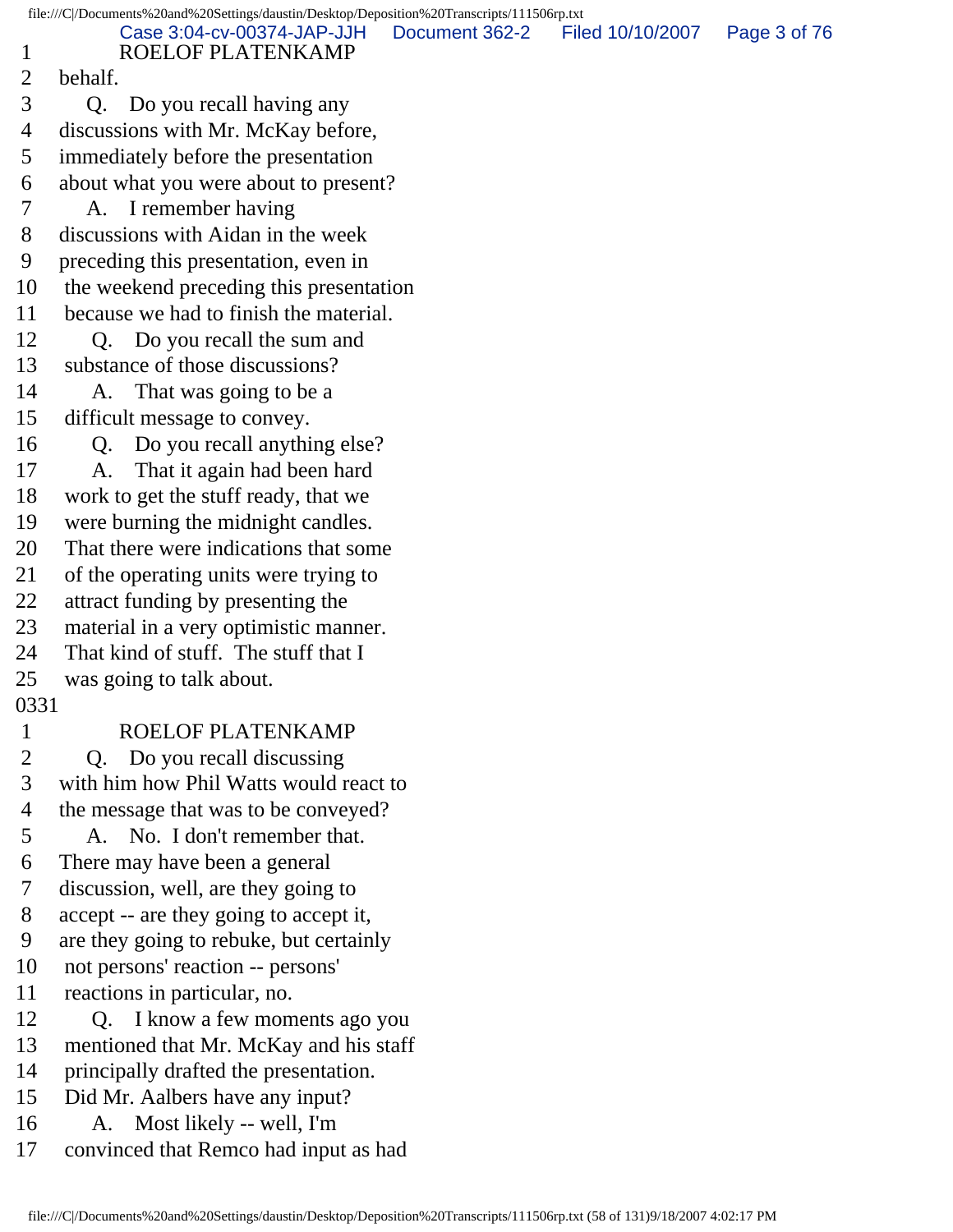file:///C|/Documents%20and%20Settings/daustin/Desktop/Deposition%20Transcripts/111506rp.txt 18 many of the other staff. 19 Q. Okay. Do you recall in 20 particular what he added to the 21 presentation? 22 A. He being Remco Aalbers? 23 Q. Yes. 24 A. No, I don't remember what he 25 added in particular, no. 0332 1 ROELOF PLATENKAMP 2 Q. When you got to the 3 presentation and you started, were you 4 able to get through your presentation 5 without interruption? 6 A. Yes. Of course there was 7 always a bit of discussion during the 8 presentation for clarification, 9 remarks, maybe people expressing 10 agreement or disagreement. But the 11 overall atmosphere when this 12 presentation was given was, I would 13 say, a very professional and sound 14 atmosphere. 15 Q. And by comparison to the 16 January 31st, 2000 meeting it was 17 different in that regard? 18 A. Yes. 19 MS. ASHTON: Objection to 20 form. 21 A. It was a, as I said, a 22 professional atmosphere. 23 Q. Do you recall in particular 24 the comments that members of the ExCom 25 had made in reaction to the message 0333 1 ROELOF PLATENKAMP 2 that you conveyed? 3 A. No, I -- what I do remember 4 was a discussion at the end where we 5 agreed to go with recommendation 1 6 rather than recommendation 2. I 7 remember in particular that Mr. 8 Restucci gave significant push-back on Case 3:04-cv-00374-JAP-JJH Document 362-2 Filed 10/10/2007 Page 4 of 76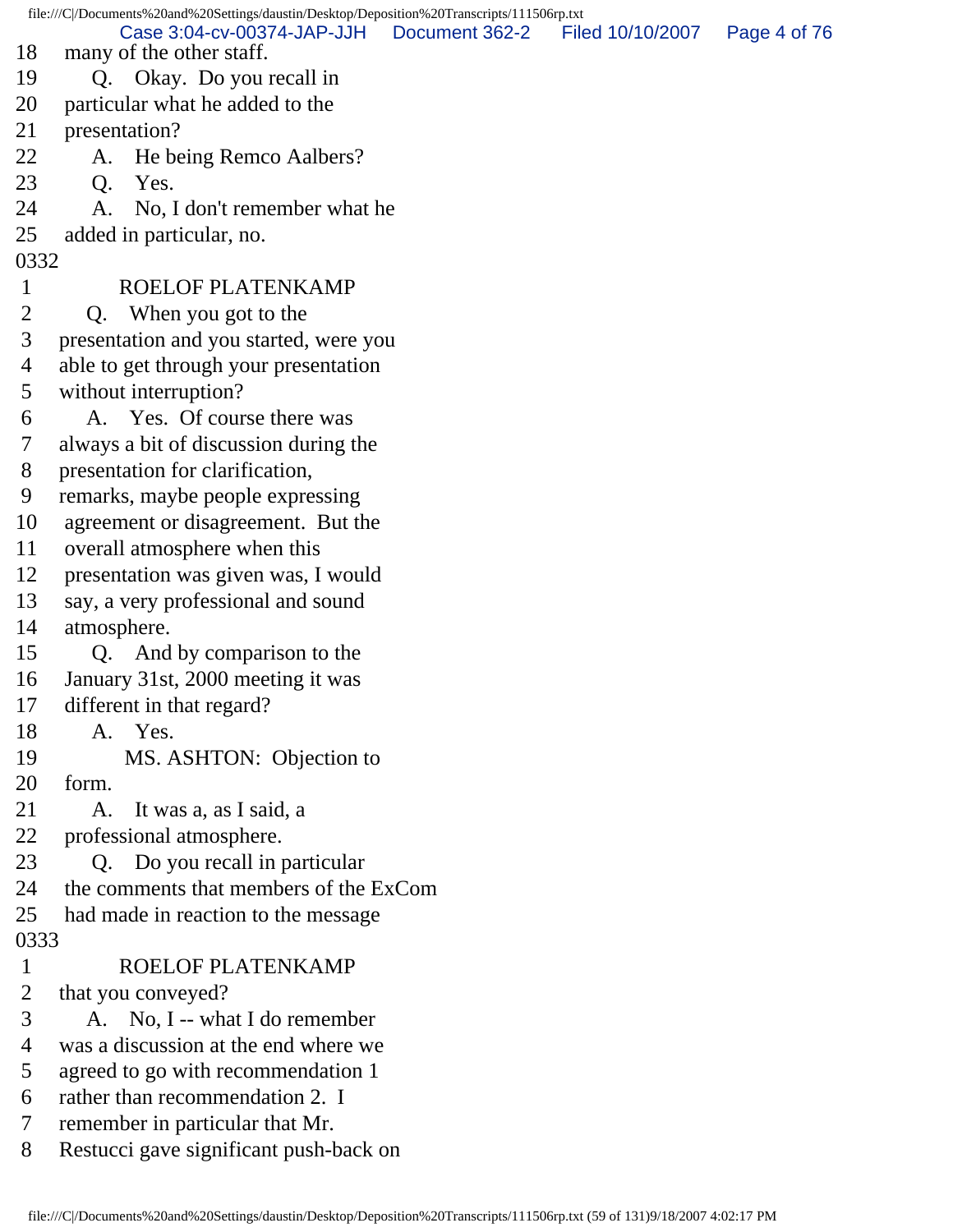file:///C|/Documents%20and%20Settings/daustin/Desktop/Deposition%20Transcripts/111506rp.txt 9 recommendation 2 as did Mr. Watts. 10 I don't remember anyone else 11 saying something in particular. It was 12 a fairly unanimous meeting. I think 13 there was significant sympathy for what 14 I was pointing out. People did 15 recognize my concern and shared my 16 concern, but people also believed that 17 if we went for recommendation 1, that I 18 would be capable to repair what needed 19 repair. 20 Q. What is recommendation 1? 21 A. Recommendation 1 is that we 22 would accept the material, work the 23 material with all the company, all the 24 OU representatives, and take out 25 overstatements or undue optimism, take 0334 1 ROELOF PLATENKAMP 2 a very critical look at all the 3 components and where necessary make 4 changes so that we would have a 5 realistic business plan. 6 Recommendation 2 was dear 7 guys, you've made beautiful submissions 8 but they need further work, please go 9 home and do the work properly and then 10 we'll build the plan. 11 Q. In terms of the work that is 12 contemplated by the OUs, how did the 13 two recommendations differ -- 14 MS. ASHTON: Objection. 15 Q. -- if at all? 16 A. Well maybe it helps if we 17 can go to the recommendations. 18 Q. Okay. 19 A. At least it would help me. 20 Q. That's fine. 21 A. The way forward. 22 O. That would be on DB 07491? 23 A. Correct. Okay. And it 24 would also help me if you could repeat 25 your question. Case 3:04-cv-00374-JAP-JJH Document 362-2 Filed 10/10/2007 Page 5 of 76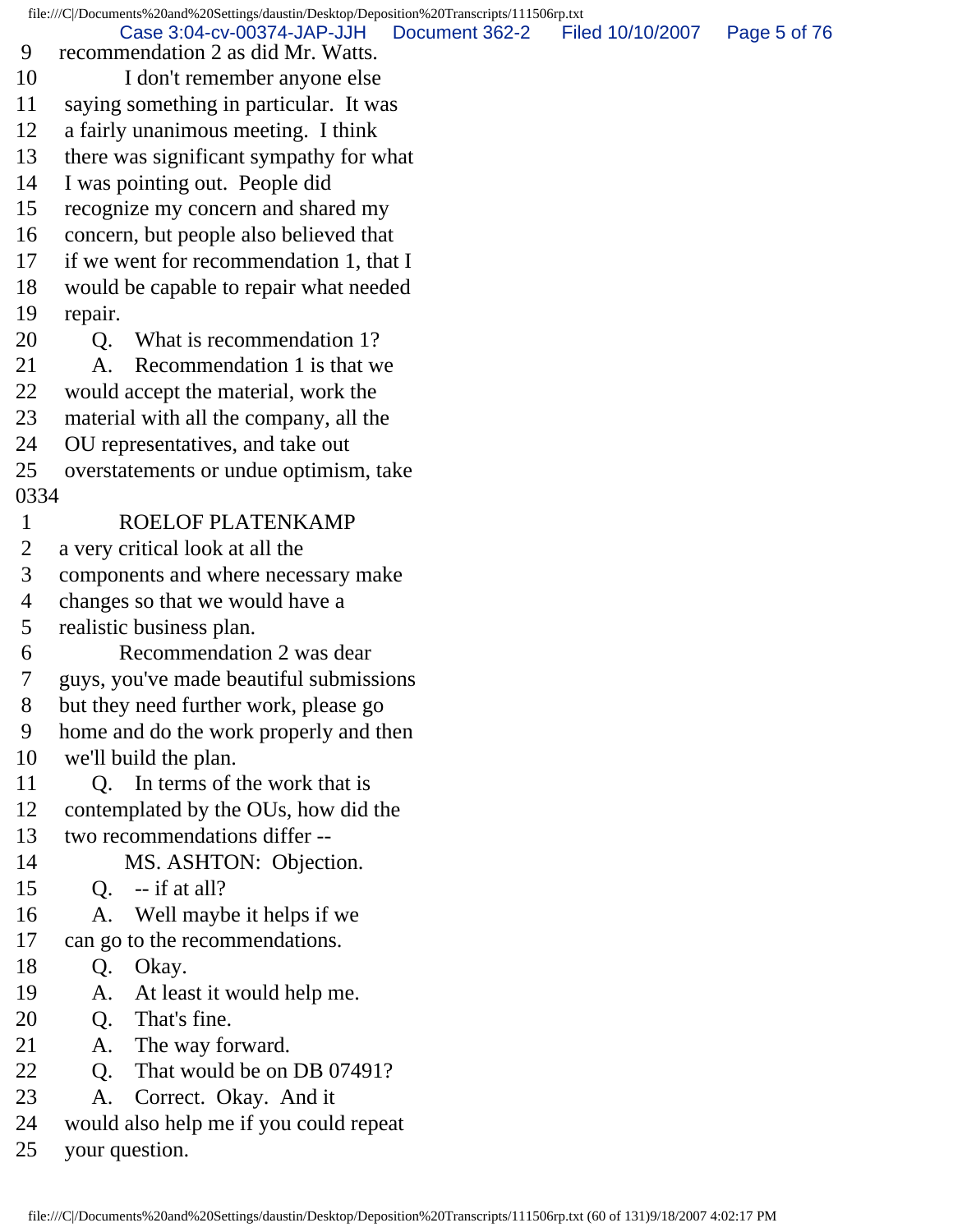|              | file:///C/Documents%20and%20Settings/daustin/Desktop/Deposition%20Transcripts/111506rp.txt |                |                  |              |
|--------------|--------------------------------------------------------------------------------------------|----------------|------------------|--------------|
| 0335         | Case 3:04-cv-00374-JAP-JJH                                                                 | Document 362-2 | Filed 10/10/2007 | Page 6 of 76 |
| 1            | ROELOF PLATENKAMP                                                                          |                |                  |              |
| 2            | In terms of the work that<br>Q.                                                            |                |                  |              |
| 3            | was contemplated by you for the OUs to                                                     |                |                  |              |
| 4            | do, how did the two recommendations                                                        |                |                  |              |
| 5            | differ?                                                                                    |                |                  |              |
| 6            | A. Okay.                                                                                   |                |                  |              |
| 7            | MS. ASHTON: Objection.                                                                     |                |                  |              |
| 8            | For the first<br>A.                                                                        |                |                  |              |
| 9            | recommendation, the way forward, number                                                    |                |                  |              |
| 10           | 1, there was no work required to be                                                        |                |                  |              |
| 11           | done by the OUs before we would get                                                        |                |                  |              |
| 12           | together and start the capital                                                             |                |                  |              |
| 13           | allocation process.                                                                        |                |                  |              |
| 14           | In the way forward 2, there                                                                |                |                  |              |
| 15           | was work to be done by the operating                                                       |                |                  |              |
| 16           | unit because we would demand a                                                             |                |                  |              |
| 17           | resubmission of all the material, and                                                      |                |                  |              |
| 18           | we would also change the workshop that                                                     |                |                  |              |
| 19           | was going to take place on the 27th and                                                    |                |                  |              |
| 20           | the 28th of June.                                                                          |                |                  |              |
| 21           | So we would explain very                                                                   |                |                  |              |
| 22           | clearly to the OU delegates where our                                                      |                |                  |              |
| 23           | problems were with regards to the                                                          |                |                  |              |
| 24           | material received. We would ask them                                                       |                |                  |              |
| 25           | to go back to their operating units,                                                       |                |                  |              |
| 0336         |                                                                                            |                |                  |              |
| $\mathbf{1}$ | ROELOF PLATENKAMP                                                                          |                |                  |              |
| 2            | and rework their submissions. And then                                                     |                |                  |              |
| 3            | we would have another session with the                                                     |                |                  |              |
| 4            | key OUs to have a very hard challenge                                                      |                |                  |              |
| 5            | session with the RBD in the room or                                                        |                |                  |              |
| 6            | with the ExCom in the room for large                                                       |                |                  |              |
| 7            | OU <sub>s</sub> , to come to a consensus about the                                         |                |                  |              |
| 8            | final submissions. And then we would                                                       |                |                  |              |
| 9            | finish the capital allocation process                                                      |                |                  |              |
| 10           | on the basis of material that would be,                                                    |                |                  |              |
| 11           | in my opinion, more realistic, than the                                                    |                |                  |              |
| 12           | original submissions.                                                                      |                |                  |              |
| 13           | So that would require                                                                      |                |                  |              |
| 14           | significant work from the operating                                                        |                |                  |              |
| 15           | units, and it would also mean that some                                                    |                |                  |              |
| 16           | hundred plus staff, very senior staff,                                                     |                |                  |              |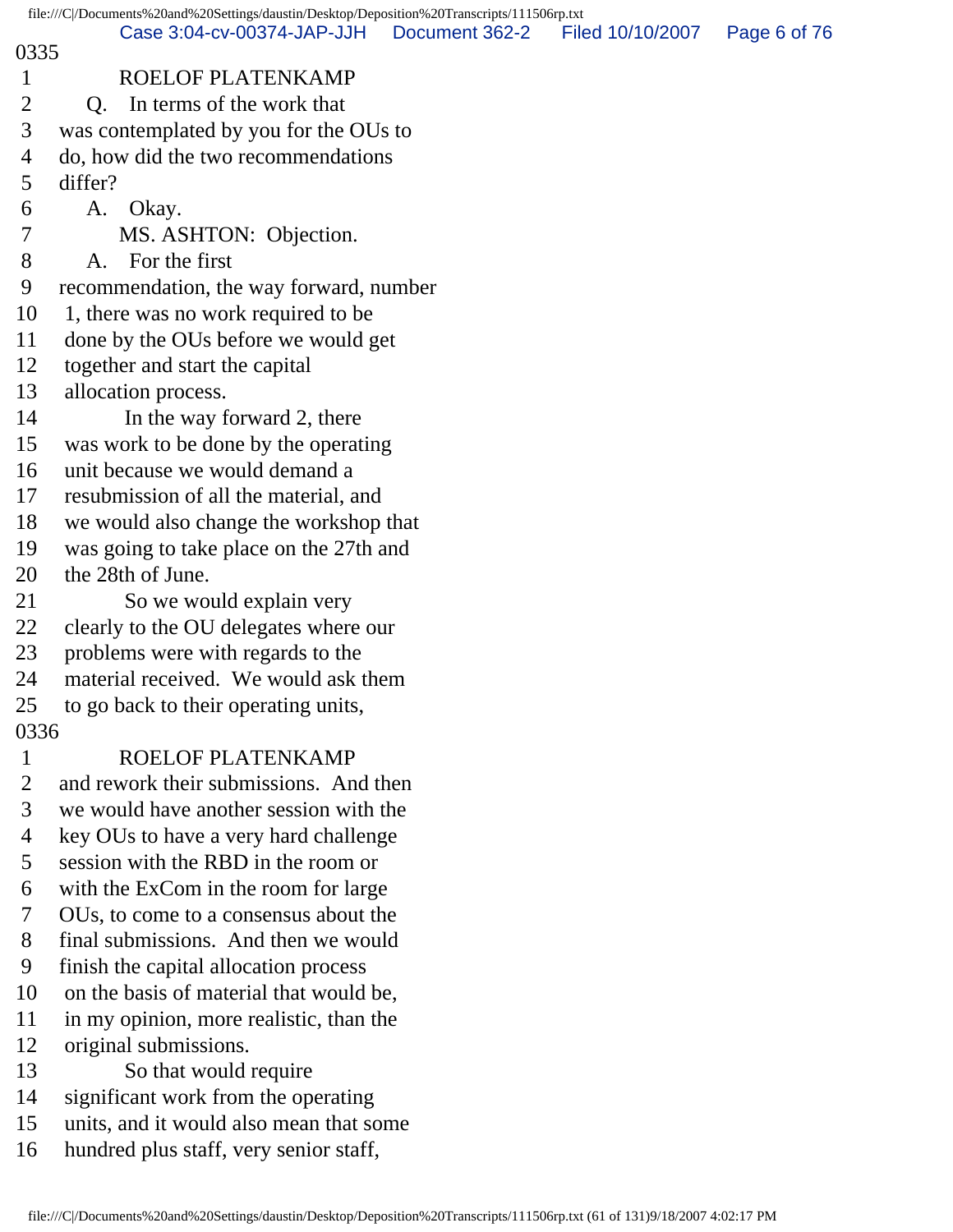file:///C|/Documents%20and%20Settings/daustin/Desktop/Deposition%20Transcripts/111506rp.txt 17 had traveled to The Hague only to hear 18 from the teacher that they'd not done 19 their homework properly. 20 Q. Now, in the meeting with the 21 ExCom, did anyone give an explanation 22 as to why they were in favor of 23 recommendation 2? 24 A. The only one in favor of 25 recommendation 2 was myself. I was the 0337 1 ROELOF PLATENKAMP 2 one that really pushed for 3 recommendation 2. 4 Q. And what was the reaction to 5 your advocacy of that recommendation? 6 A. Unacceptable, we can't do 7 that to the staff, they've done good 8 homework, you can sort it out with 9 them, you can restore the reality 10 during the meeting, during the workshop 11 that you're going to have, give it your 12 best shot and do it that way. 13 Q. And who expressed that 14 position? 15 A. The ExCom in its totality. 16 Q. Was there one particular 17 member of the ExCom that was the voice 18 of that position? 19 A. As I said, this was a fairly 20 unanimous feedback that I received from 21 the ExCom. The stronger advocates 22 would have been Mr. Watts and Mr. 23 Restucci, but it was, again, unanimous. 24 Q. Right. 25 A. Yes, I was standing there 0338 1 ROELOF PLATENKAMP 2 pretty alone. 3 Q. What did you do next? We're 4 going to come back to more questions 5 about the presentation. What did you 6 do with regard to implementing 7 recommendation number 1? Case 3:04-cv-00374-JAP-JJH Document 362-2 Filed 10/10/2007 Page 7 of 76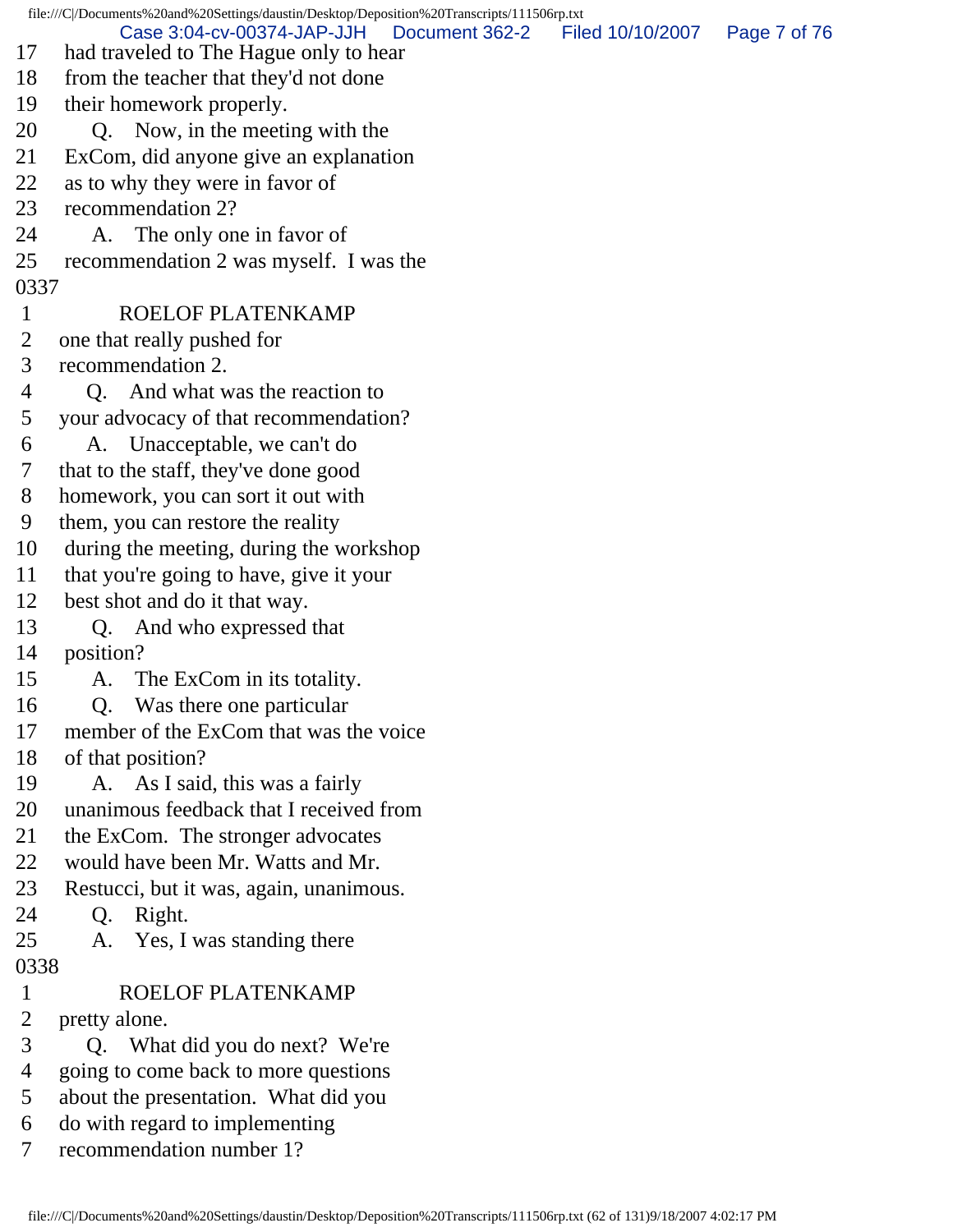file:///C|/Documents%20and%20Settings/daustin/Desktop/Deposition%20Transcripts/111506rp.txt 8 A. I'm not sure whether I 9 understand the question. 10 Q. Well my question is geared 11 towards the decision of the ExCom was 12 to go with recommendation number 1. 13 How was that then implemented with the  $14$  OUs? 15 A. Okay. So we stuck to the 16 original plan which was to have the 17 capital allocation workshop on the 27th 18 and the 28th. And that's what we did. 19 And everything had been prepared to do 20 that. 21 Q. So in that effect you just 22 went forward with what had been 23 planned? 24 A. Absolutely. Took a deep 25 breath and that was it. 0339 1 ROELOF PLATENKAMP 2 Q. With regard to the 3 information in the presentation 4 materials, did you believe that 5 bringing that information to the 6 attention of the ExCom was the 7 appropriate thing to do? 8 A. Absolutely. Otherwise I 9 would not have done it. 10 Q. Did you believe that the 11 information contained in the 12 presentation materials was accurate? 13 MR. FERRARA: Objection as 14 to form, foundation. You're talking 15 about a, I don't know, 40 or 50 page 16 document here. 17 MR. HABER: He's already 18 testified about its preparation and his 19 involvement in it. 20 Q. You can answer. 21 A. The material and the 22 presentation was based precisely on the 23 submissions of the individual operating Case 3:04-cv-00374-JAP-JJH Document 362-2 Filed 10/10/2007 Page 8 of 76

24 units, and as such, it was an accurate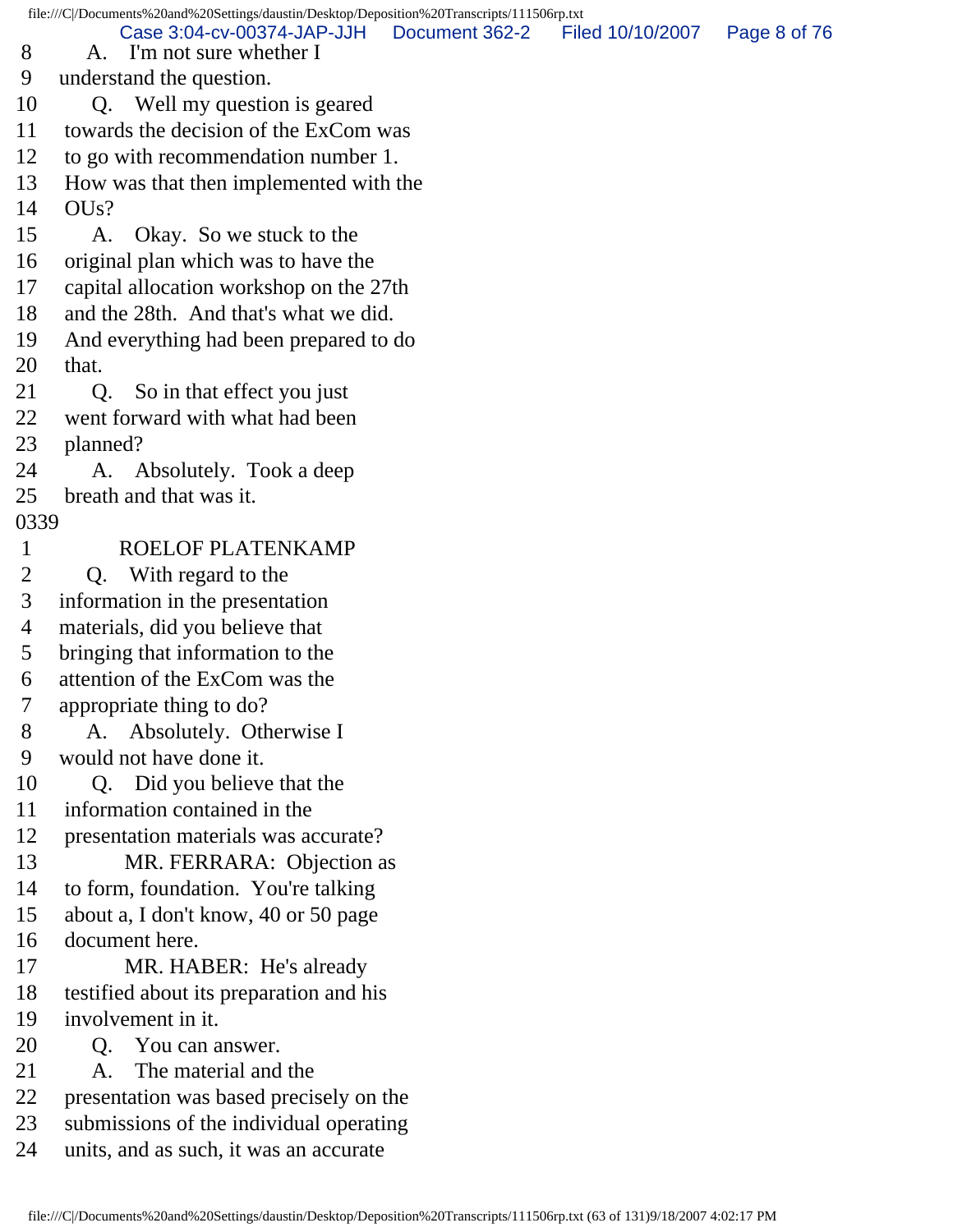|                | file:///C /Documents%20and%20Settings/daustin/Desktop/Deposition%20Transcripts/111506rp.txt |                  |              |
|----------------|---------------------------------------------------------------------------------------------|------------------|--------------|
| 25             | Case 3:04-cv-00374-JAP-JJH<br>Document 362-2                                                | Filed 10/10/2007 | Page 9 of 76 |
| 0340           | representation of the submissions made                                                      |                  |              |
|                | ROELOF PLATENKAMP                                                                           |                  |              |
| $\mathbf{1}$   |                                                                                             |                  |              |
| 2              | by the OUs. There was no change, no                                                         |                  |              |
| 3              | alteration, basically fact, objective.                                                      |                  |              |
| $\overline{4}$ | Q. If you look at the first                                                                 |                  |              |
| 5              | page of the Exhibit 6, the email.                                                           |                  |              |
| 6              | A. Yes.                                                                                     |                  |              |
| 7              | There's a reference to this<br>0.                                                           |                  |              |
| 8              | PowerPoint presentation as career                                                           |                  |              |
| 9              | ender. Do you have an understanding as                                                      |                  |              |
| 10             | to why the presentation got that name?                                                      |                  |              |
| 11             | MS. ASHTON: Objection.                                                                      |                  |              |
| 12             | A. Yes.                                                                                     |                  |              |
| 13             | What's your understanding?<br>Q.                                                            |                  |              |
| 14             | I don't know precisely when<br>A.                                                           |                  |              |
| 15             | it got that name. It was a presentation                                                     |                  |              |
| 16             | that was considered by -- by quite a few                                                    |                  |              |
| 17             | people in my team as controversial. It                                                      |                  |              |
| 18             | was a presentation that was regarded by                                                     |                  |              |
| 19             | people in my department as a presentation                                                   |                  |              |
| 20             | in which I would stick out my neck. And                                                     |                  |              |
| 21             | as such, it might be a presentation that                                                    |                  |              |
| 22             | might have consequences, not that it                                                        |                  |              |
| 23             | would ever end any career. I mean that's                                                    |                  |              |
| 24             | just an overdramatization of an event.                                                      |                  |              |
| 25             | There was a bit of fireworks. And I                                                         |                  |              |
| 0341           |                                                                                             |                  |              |
| $\mathbf{1}$   | ROELOF PLATENKAMP                                                                           |                  |              |
| $\overline{2}$ | think calling it afterwards career ender                                                    |                  |              |
| 3              | the PowerPoint was a bit of drama.                                                          |                  |              |
| 4              | Q. Did you consider that there                                                              |                  |              |
| 5              | may be consequences from delivering the                                                     |                  |              |
| 6              | message in the PowerPoint?                                                                  |                  |              |
| $\tau$         | MS. ASHTON: Objection.                                                                      |                  |              |
| 8              | A. Did I consider whether                                                                   |                  |              |
| 9              | giving this presentation would have                                                         |                  |              |
| 10             | consequences for me?                                                                        |                  |              |
| 11             | Q. Yes.                                                                                     |                  |              |
| 12             | The answer is clearly no.<br>A.                                                             |                  |              |
| 13             | But at the same time, everything, every                                                     |                  |              |
| 14             | step you take during your life on                                                           |                  |              |
| 15             | planet earth has consequences.                                                              |                  |              |
|                |                                                                                             |                  |              |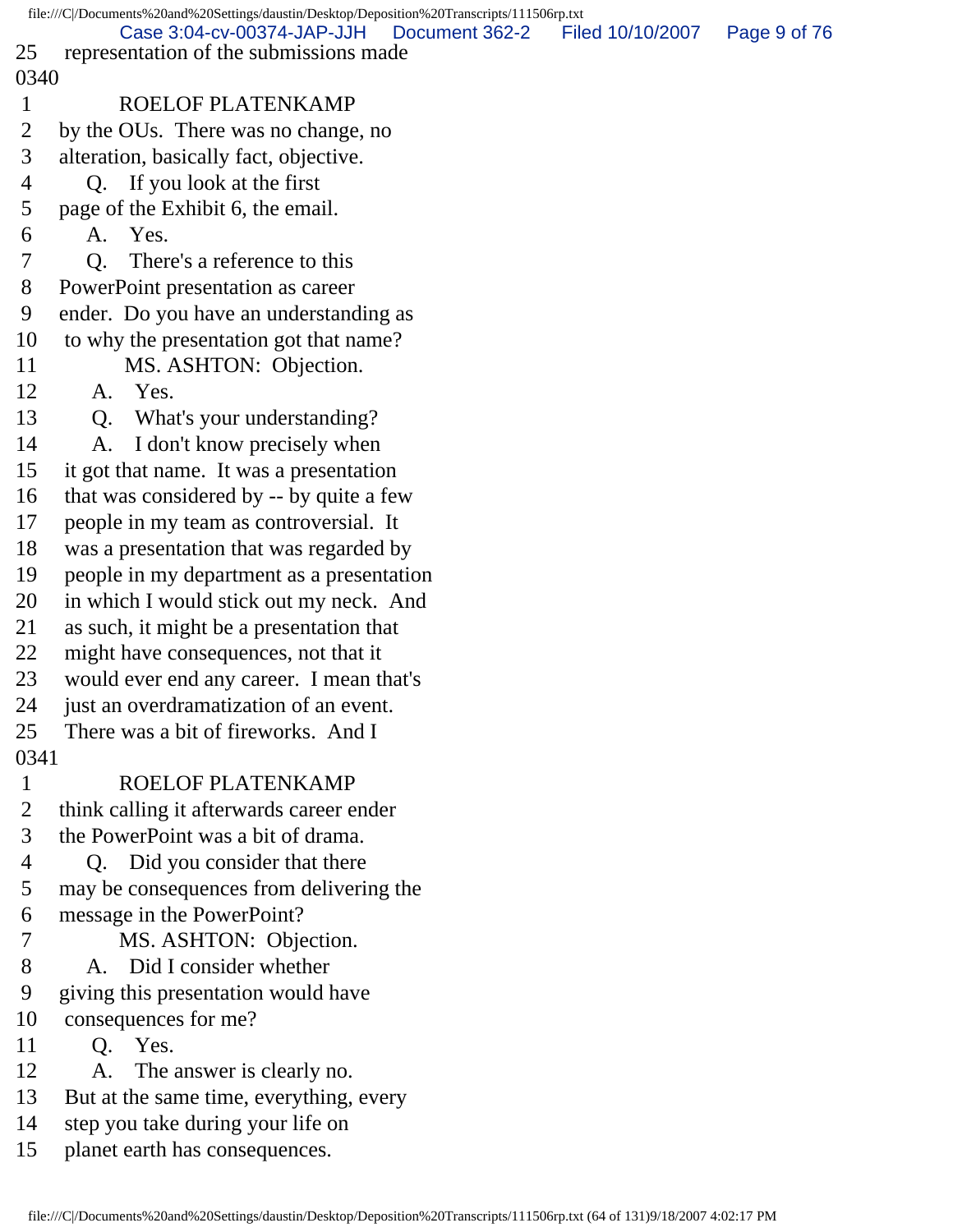file:///C|/Documents%20and%20Settings/daustin/Desktop/Deposition%20Transcripts/111506rp.txt 16 Q. And do you -- do you believe 17 that after the presentation was given 18 that there were consequences to your 19 career advancement at Shell? 20 A. Absolutely not, absolutely 21 not. 22 Q. When you left -- when you 23 left the position in EP, were you able 24 to find other positions that suited 25 your profile? 0342 1 ROELOF PLATENKAMP 2 A. Not immediately. 3 Q. And how long did it take for 4 you to find a position that suited your 5 profile? 6 A. I think this is a difficult 7 question because events were taking 8 place in my personal life that also had 9 an impact. In June 2000 I don't think 10 there was any reason to believe that 11 there would be tensions later in the 12 year when it came to a new assignment 13 for me. 14 What happened shortly after 15 this presentation in June was that my 16 personal life became somewhat upset 17 because my ex-wife realized that she 18 had not received the right information 19 from the medical doctors in 1998 and 20 that I was going to be around a little 21 bit longer. I had a brain tumor in 22 1998. The prediction was I had maybe 23 10 more days to live, or a couple of 24 months and that would be it, and here I 25 was in 2000 almost repaired, pretty 0343 1 ROELOF PLATENKAMP 2 healthy and she said I don't want to 3 live with damaged goods, I want the 4 money now, pronto. Fairly unpleasant 5 especially as I had a very young son. 6 This started in -- started Case 3:04-cv-00374-JAP-JJH Document 362-2 Filed 10/10/2007 Page 10 of 76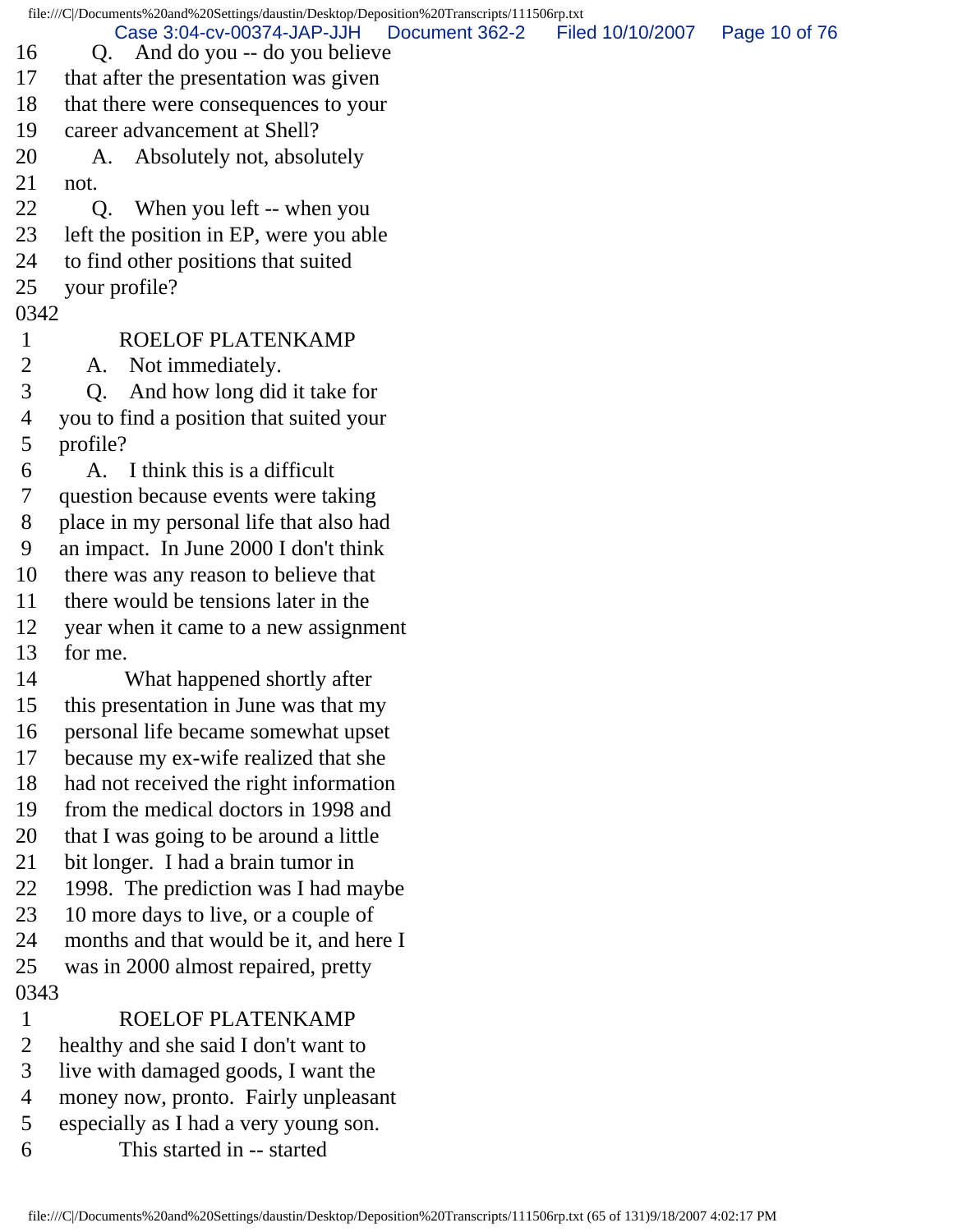file:///C|/Documents%20and%20Settings/daustin/Desktop/Deposition%20Transcripts/111506rp.txt 7 to play in September 2000, after I just 8 returned from a presentation to the 9 CMD, which had gone very well, and that 10 was the first presentation I had given 11 since the operation where I really felt 12 on top of the world again. 13 I thought, Roelof, you 14 indeed, you did it, you're healthy 15 again, you've got all your faculties 16 back, all your facilities back, you can 17 do it again. 18 And the message I got that 19 evening when I got home from London was 20 slightly different, completely 21 unexpected. 22 What ensued was a pretty 23 tough battle because my ex-wife 24 insisted on receiving 70 percent of my 25 wealth, 70 percent of my income, and I 0344 1 ROELOF PLATENKAMP 2 was not prepared to let that happen. 3 We had indeed annulled a 4 prenuptial agreement, a process that 5 was started in '98 because I wanted to 6 avoid that in the case I would die that 7 she would have to pay pretty hefty 8 succession right. The annulment 9 process took about almost two years to 10 happen. So we had just annulled and 11 she had just declared in front of a 12 notary public that the only reason we 13 were going to annull the prenuptials 14 was because I was ill and there was 15 this risk that I would die, and six 16 weeks later she said you're damaged 17 goods, I can't wait, I want the money 18 now. You can understand I wasn't very 19 willing to give up most of my wealth. 20 There was also a little boy involved. 21 So to make a long story 22 short, I was devastated. Initially it 23 had no impact on my work because it Case 3:04-cv-00374-JAP-JJH Document 362-2 Filed 10/10/2007 Page 11 of 76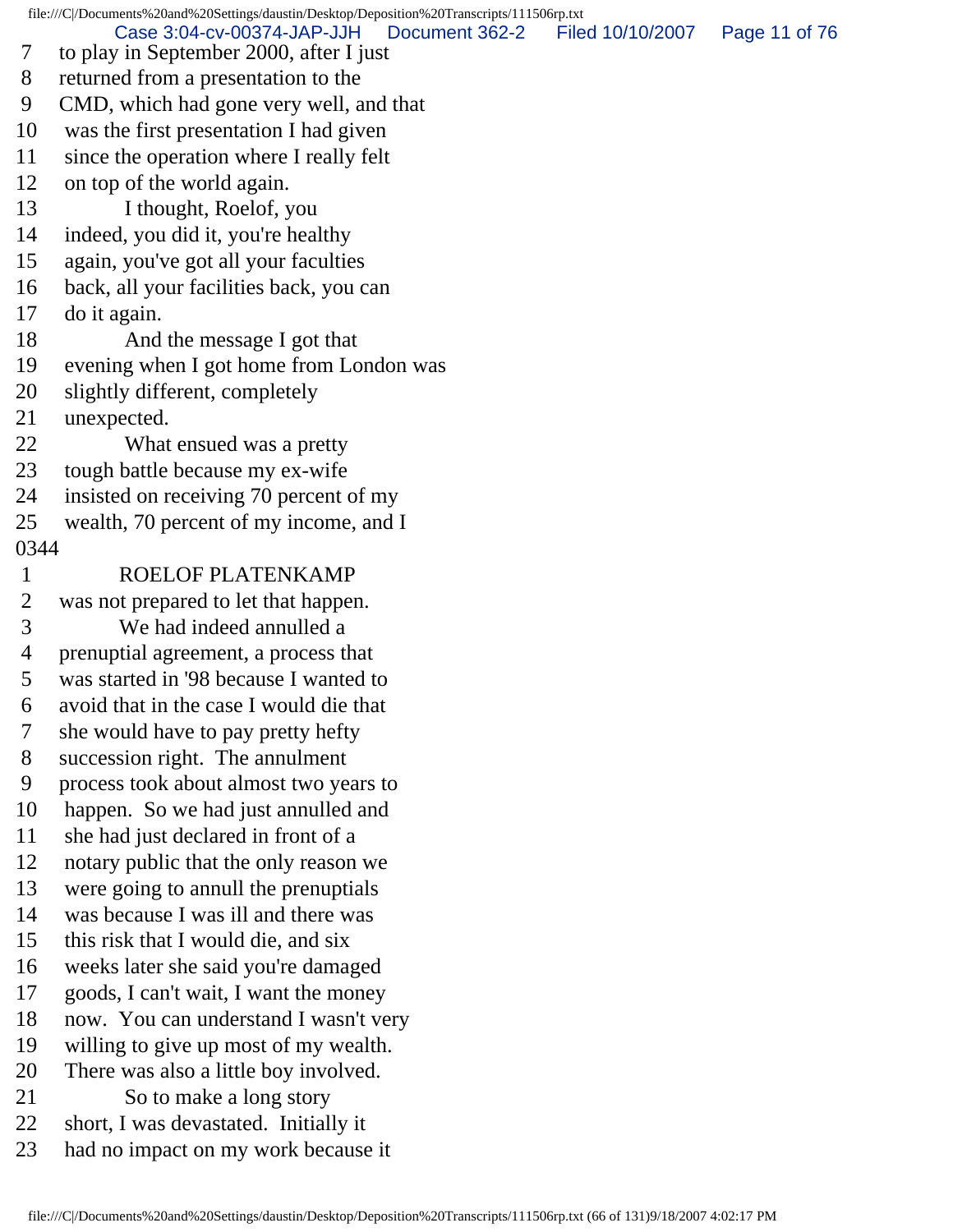file:///C|/Documents%20and%20Settings/daustin/Desktop/Deposition%20Transcripts/111506rp.txt 24 didn't really penetrate my brain that 25 much. But two months later of course, 0345 1 ROELOF PLATENKAMP 2 and now I'm talking about the end of 3 2000, you are engaged in all kinds of 4 things you do for a living, legal 5 battles, that kind of stuff, which for 6 me was completely new, and that took a 7 lot of time. 8 It also meant to me that I 9 could not leave the country because I 10 had a little boy to attend to, even 11 though I wouldn't see him every day. 12 So my mobility was 13 restricted. And my personal life was 14 taking an enormous amount of my 15 attention. And basically I came to the 16 conclusion that I most likely could not 17 do a full-time job at that moment in 18 time. 19 I can tell you that what 20 happened at that moment in time had 21 more impact on my physical and well -- 22 and mental well-being than to hear that 23 I had a brain tumor. 24 So there wasn't really that 25 much available in terms of options to 0346 1 ROELOF PLATENKAMP 2 give me the type of job that would 3 normally have happened after this 4 assignment. There were plenty of 5 rumors, I would become the MD of 6 company A or company B or company C, 7 but as these companies were very far 8 away, that wasn't really possible. 9 Something had to be sought closer to 10 home, and there were no jobs available. 11 There aren't that many jobs at these 12 levels anyway. 13 So I ended up doing a 14 temporary job. It wasn't even full Case 3:04-cv-00374-JAP-JJH Document 362-2 Filed 10/10/2007 Page 12 of 76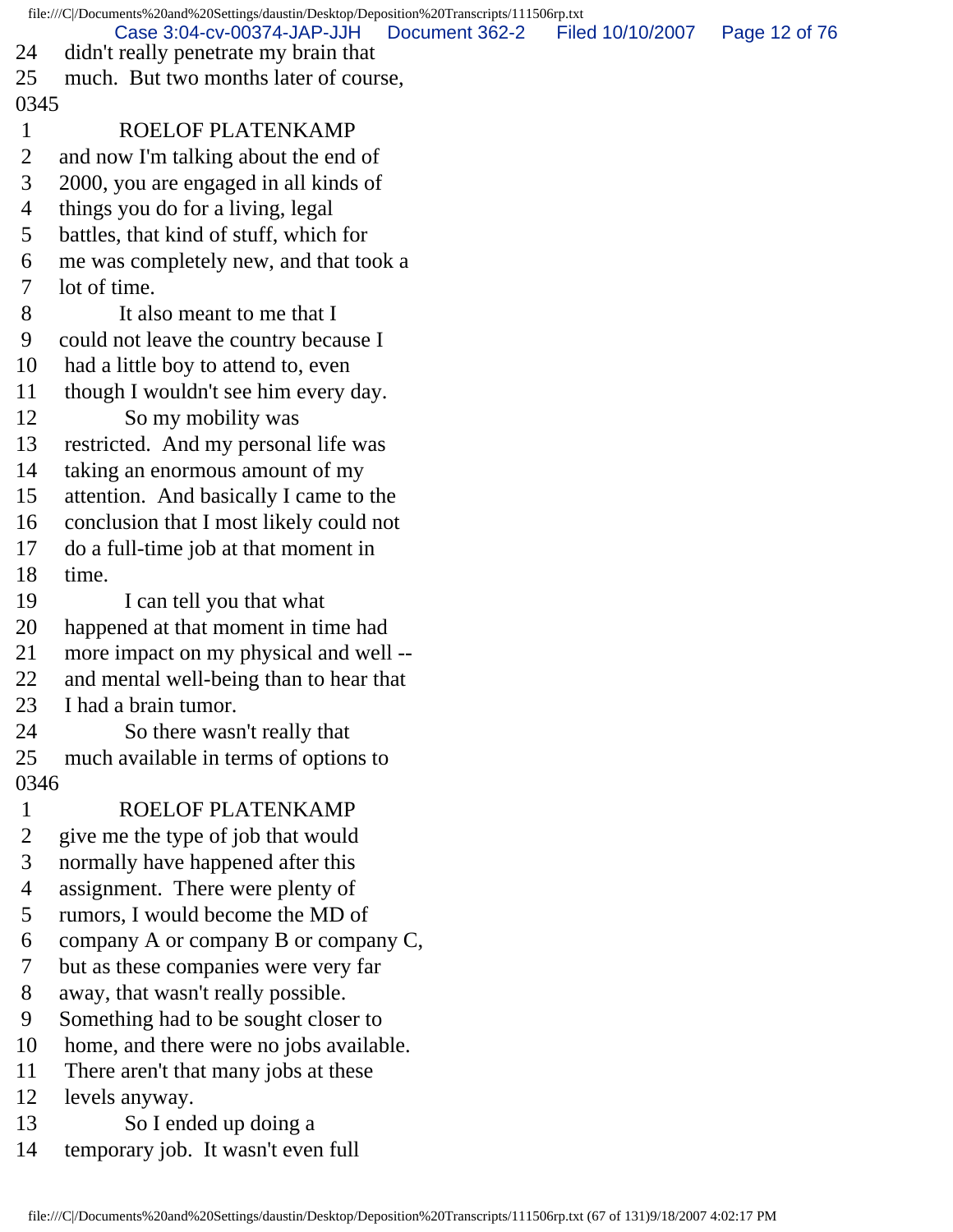file:///C|/Documents%20and%20Settings/daustin/Desktop/Deposition%20Transcripts/111506rp.txt 15 time. I ended up in an office that was 16 not on the main executive floor, but 17 somewhat out of the highway. And of 18 course people talk about that. And 19 people dramatize that. And people say 20 look what happened to Roelof, he upsets 21 the ExCom and now he's sitting in the 22 basement. Beautiful office by the way, 23 beautiful furniture, nothing wrong. 24 People dramatize that. And I think 25 that's when the label career ender was 0347 1 ROELOF PLATENKAMP 2 formed. 3 I don't really recollect, 4 like Aidan says in this email, that we 5 already called it career ender at the 6 time of my presentation. I think that 7 came later. 8 Sorry that I gave this 9 somewhat longer spiel, but I wanted to 10 put this in the proper perspective. 11 Q. That's okay. While all of 12 these personal issues were going on, 13 did you tell anyone of your desire to 14 stay in the Netherlands? 15 A. The first couple of weeks, I 16 would say the first two month, I didn't 17 talk about these issues with many 18 people in my direct environment. That 19 only came up I would say in the period 20 November/December. 21 Q. Now, when you look for a new 22 assignment, how does that process work? 23 A. At this level in the 24 company, it is basically a gathering -- 25 well, first of all, the EP leadership 0348 1 ROELOF PLATENKAMP 2 team, the ExCom, looks at the 3 positions, looks at possible 4 candidates, and then will go to, in 5 those days, to the CMD, which was then Case 3:04-cv-00374-JAP-JJH Document 362-2 Filed 10/10/2007 Page 13 of 76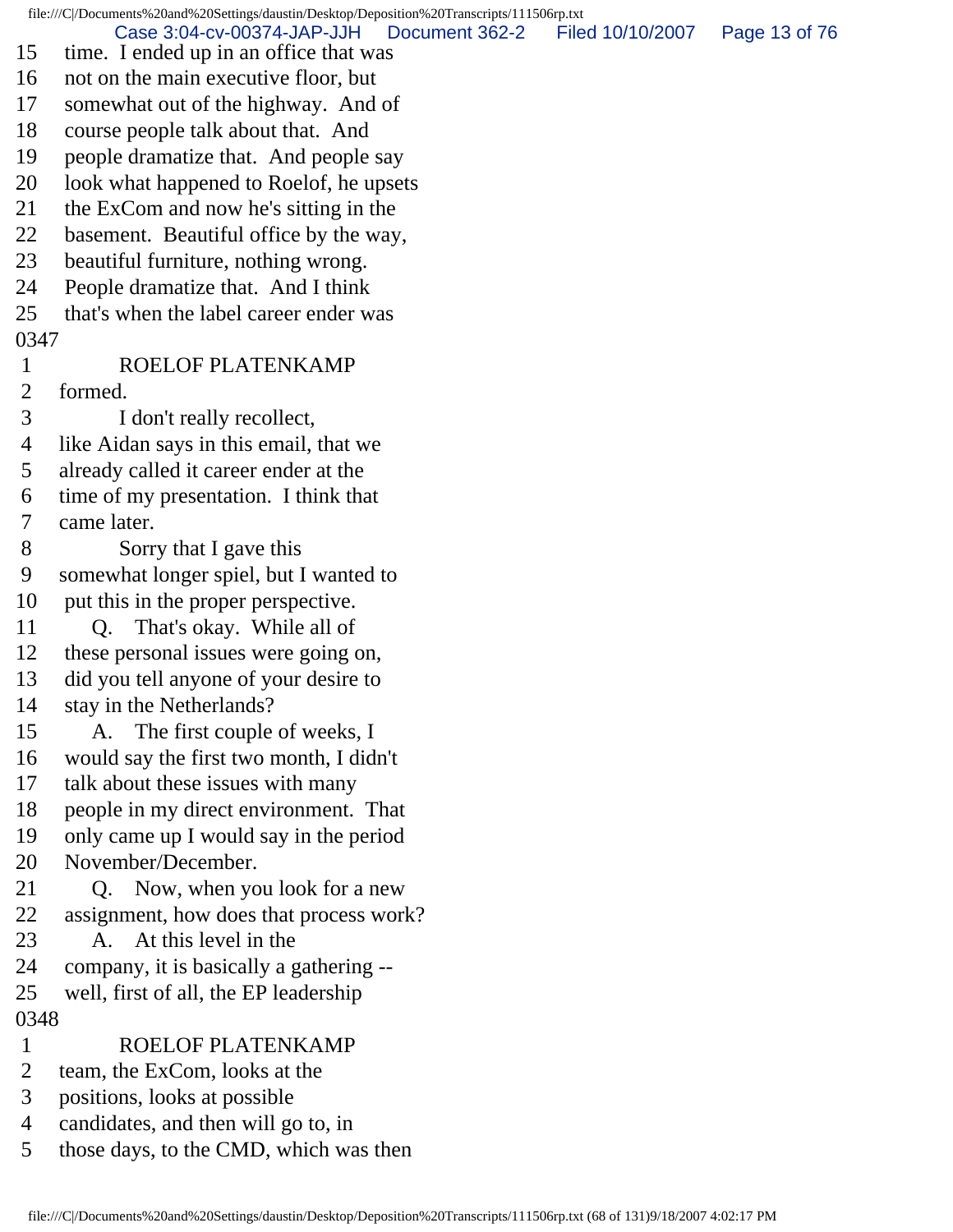file:///C|/Documents%20and%20Settings/daustin/Desktop/Deposition%20Transcripts/111506rp.txt 6 regrouped as the MDC, standing for 7 management development committee. And 8 they would then discuss whether -- 9 which of the candidates that was 10 proposed by the business, in my case 11 EP, would be the best for the jobs. 12 These are all senior executive jobs. 13 In EP at that moment in time there were 14 20, 25 of those jobs. So if on average 15 you've got a four year tenure in these 16 jobs, a couple of these jobs would 17 become available per annum. Very few 18 and far between. And if you then say, 19 and I've got to be within a travel 20 distance of, say, three hours to The 21 Hague, then you limit yourself to a 22 large degree. London would be a 23 possibility. But Muscat would be too 24 far. 25 Q. Now, in the letters to Mr. 0349 1 ROELOF PLATENKAMP 2 van de Vijver who I believe you 3 mentioned that you were calling upon 4 him for assistance. 5 A. Yes. 6 Q. Do you know if he ever was 7 successful in supporting you for a 8 position? 9 MS. ASHTON: Objection. 10 A. Yes, we're talking about 11 almost a year later. 12 Q. Yes. 13 A. Middle of the year 2001. 14 And I felt I was ready again to go full 15 steam ahead. And I'd looked around 16 what jobs are available. Well, there 17 weren't that many jobs available. 18 There was only one job that I could see 19 that might become available which was Case 3:04-cv-00374-JAP-JJH Document 362-2 Filed 10/10/2007 Page 14 of 76

- 20 the country chair position in Germany,
- 21 in Hamburg, which was a distance that I
- 22 could easily bridge.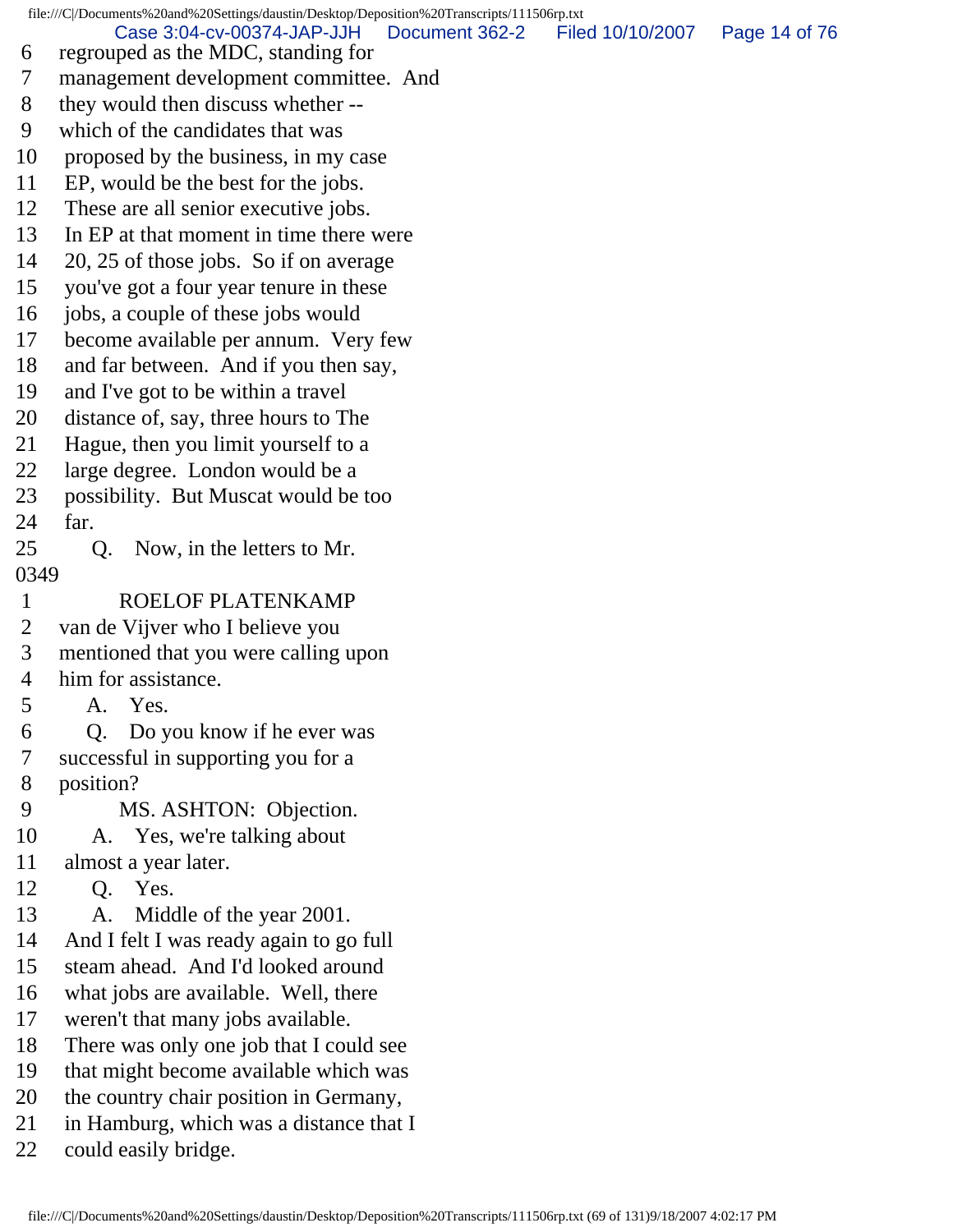file:///C|/Documents%20and%20Settings/daustin/Desktop/Deposition%20Transcripts/111506rp.txt 23 In addition, as I was just 24 at that moment in time reorganizing the 25 EP companies in Germany and merged them 0350 1 ROELOF PLATENKAMP 2 with Exxon Mobil companies, I thought I 3 would be a pretty good candidate for 4 that position. 5 At the same time, there were 6 also some changes in Shell's business 7 in Germany in the retail, and that of 8 course would require a different skill 9 set than the one that I had available. 10 So it was definitely not a 11 done deal or an easy decision whether I 12 would take that job or not. 13 The other position that I 14 regarded as possible was a position in 15 the NAM. However, at that moment in 16 time it was not clear whether that 17 position would become available. In 18 June or September 2001 that position 19 was not yet available. But it became 20 available in November that same year. 21 Walter was part of the CMD. Walter 22 would have been required to support the 23 proposal that Bob Sprague prepared to 24 put me in the position of E&P director 25 in NAM, which of course is a very, very 0351 1 ROELOF PLATENKAMP 2 senior position, and Phil Watts would 3 have to support that as well. And the 4 other CMD members in those days would 5 have supported that as well. 6 Q. And is that the position 7 that you were then given? 8 A. I got that position in 9 December 2001. I held that position 10 for one year. Then I got a promotion 11 to managing director of the same 12 company. And then three months later I 13 got in addition the commercial Case 3:04-cv-00374-JAP-JJH Document 362-2 Filed 10/10/2007 Page 15 of 76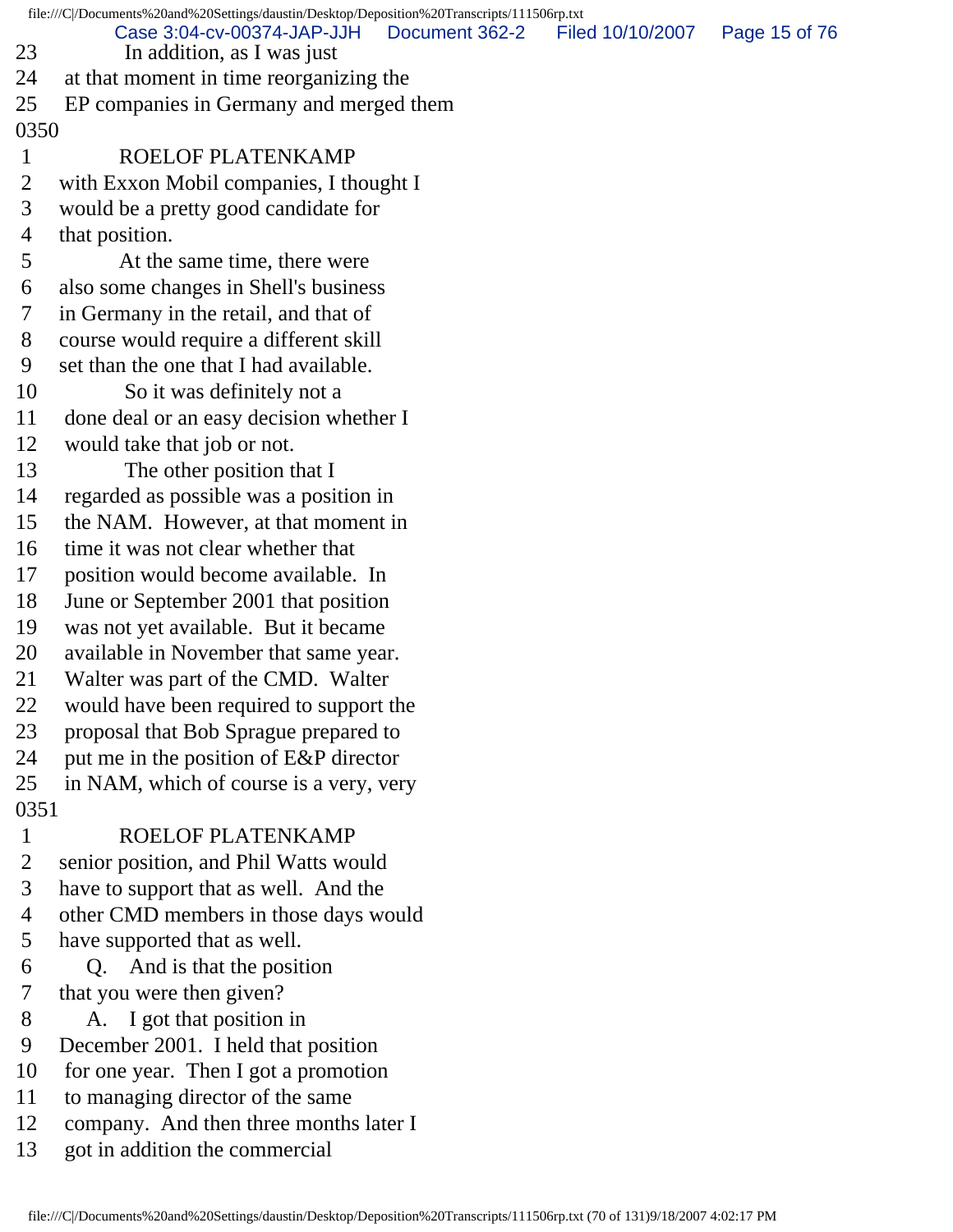|                | file:///C//Documents%20and%20Settings/daustin/Desktop/Deposition%20Transcripts/111506rp.txt |                |                  |               |
|----------------|---------------------------------------------------------------------------------------------|----------------|------------------|---------------|
| 14             | Case 3:04-cv-00374-JAP-JJH<br>directorship of Europe as an additional                       | Document 362-2 | Filed 10/10/2007 | Page 16 of 76 |
| 15             | promotion to that position. So if you                                                       |                |                  |               |
| 16             | look at the time span of something like                                                     |                |                  |               |
| 17             | two years from the 26th of June 2000 to                                                     |                |                  |               |
| 18             | my position, say, in September 2002,                                                        |                |                  |               |
| 19             | some pretty hefty career steps were                                                         |                |                  |               |
| 20             | taken. And it's -- it was clearly not                                                       |                |                  |               |
| 21             | a career ender.                                                                             |                |                  |               |
| 22             | Q. Okay.                                                                                    |                |                  |               |
| 23             | MR. HABER: This is probably                                                                 |                |                  |               |
| 24             | a good time to break for lunch.                                                             |                |                  |               |
| 25             | THE VIDEO OPERATOR: We'll                                                                   |                |                  |               |
| 0352           |                                                                                             |                |                  |               |
| $\mathbf{1}$   | <b>ROELOF PLATENKAMP</b>                                                                    |                |                  |               |
| $\overline{2}$ | go off the record. It's 12:48, tape 5.                                                      |                |                  |               |
| 3              | (Lunch recess: $12:48$ p.m.)                                                                |                |                  |               |
| 4              |                                                                                             |                |                  |               |
| 5              |                                                                                             |                |                  |               |
| 6              |                                                                                             |                |                  |               |
| 7              |                                                                                             |                |                  |               |
| 8              |                                                                                             |                |                  |               |
| 9              |                                                                                             |                |                  |               |
| 10             |                                                                                             |                |                  |               |
| 11             |                                                                                             |                |                  |               |
| 12             |                                                                                             |                |                  |               |
| 13             |                                                                                             |                |                  |               |
| 14             |                                                                                             |                |                  |               |
| 15             |                                                                                             |                |                  |               |
| 16             |                                                                                             |                |                  |               |
| 17             |                                                                                             |                |                  |               |
| 18             |                                                                                             |                |                  |               |
| 19             |                                                                                             |                |                  |               |
| 20             |                                                                                             |                |                  |               |
| 21             |                                                                                             |                |                  |               |
| 22             |                                                                                             |                |                  |               |
| 23             |                                                                                             |                |                  |               |
| 24             |                                                                                             |                |                  |               |
| 25             |                                                                                             |                |                  |               |
| 0353           |                                                                                             |                |                  |               |
| $\mathbf{1}$   | ROELOF PLATENKAMP                                                                           |                |                  |               |
| $\overline{2}$ | AFTERNOON SESSION                                                                           |                |                  |               |
| 3              | 1:47 p.m.                                                                                   |                |                  |               |
| $\overline{4}$ | THE VIDEO OPERATOR: We're                                                                   |                |                  |               |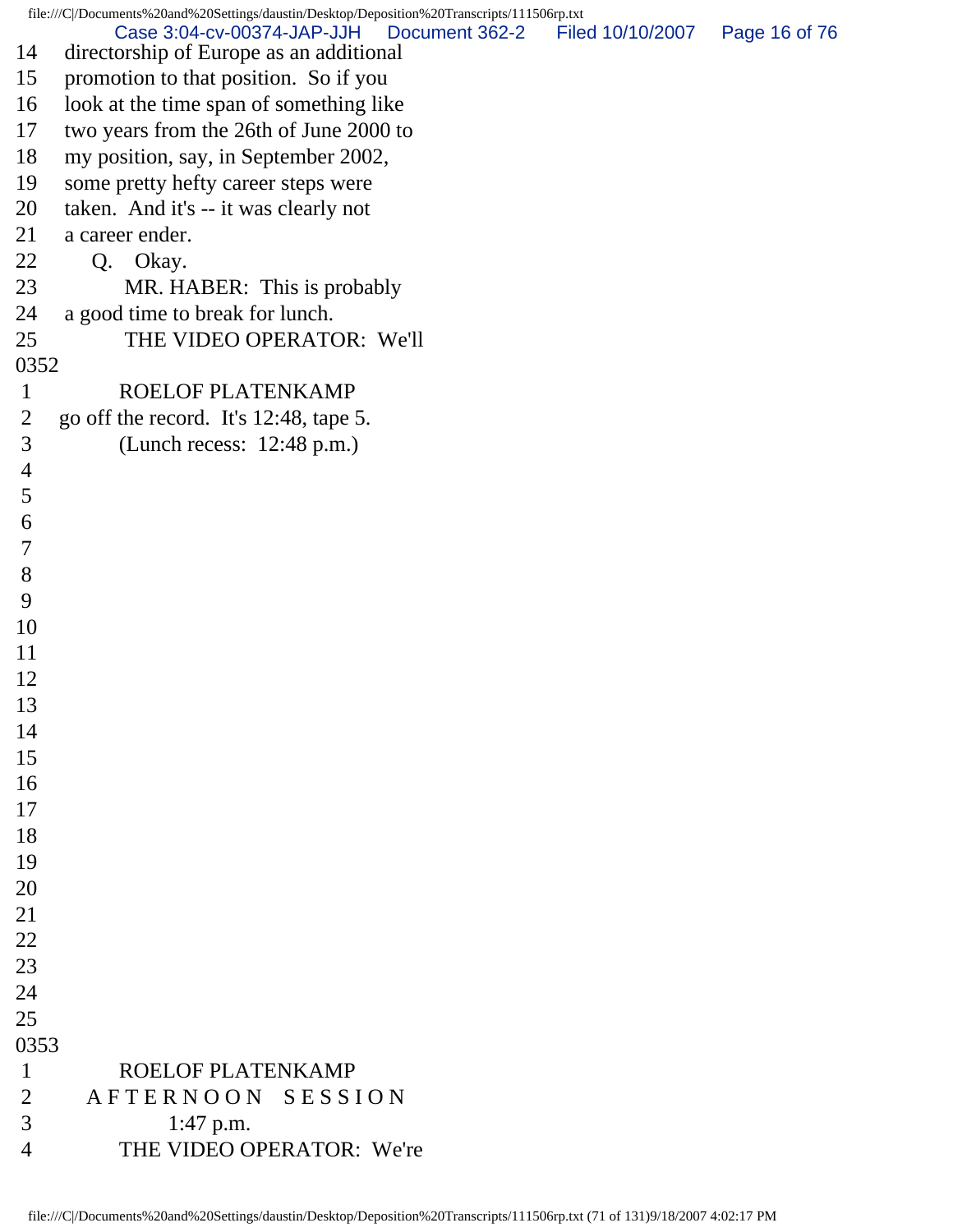file:///C|/Documents%20and%20Settings/daustin/Desktop/Deposition%20Transcripts/111506rp.txt 5 back on the record, it's 1:47, and this 6 is tape number 5. 7 R O E L O F P L A T E N K A M P, 8 resumed, having been previously duly 9 sworn, was examined and testified 10 further as follows: 11 CONTINUED EXAMINATION 12 BY MR. HABER: 13 Q. Mr. Platenkamp, I'd like to 14 go through some of the slides in the 15 presentation and that's how -- my 16 intention, that's what my intention is 17 over the next series of questions. 18 A. Okay. 19 Q. Looking at the first page of 20 the slide, I know you touched upon the 21 various elements in a prior answer, but 22 can you tell me now specifically, we'll 23 go through each one, regarding the 24 flaws in the capital allocation 25 process, what were you intending to 0354 1 ROELOF PLATENKAMP 2 convey? 3 A. Okay. The flaws that I was 4 referring to all deal with optimism that 5 wasn't warranted by past performance, and 6 that one could argue that there was an 7 element that people now understood the 8 process of capital allocation, and 9 understood that one could influence the 10 outcome. 11 Q. Were there any particular 12 operating units that you had in mind at 13 the time? 14 A. No. It -- the difficulties 15 I had with the submission were evenly 16 spread across the participating 17 operating units. 18 Q. How many operating units 19 were participating? 20 A. I don't know precisely the 21 number, but at that moment in time we Case 3:04-cv-00374-JAP-JJH Document 362-2 Filed 10/10/2007 Page 17 of 76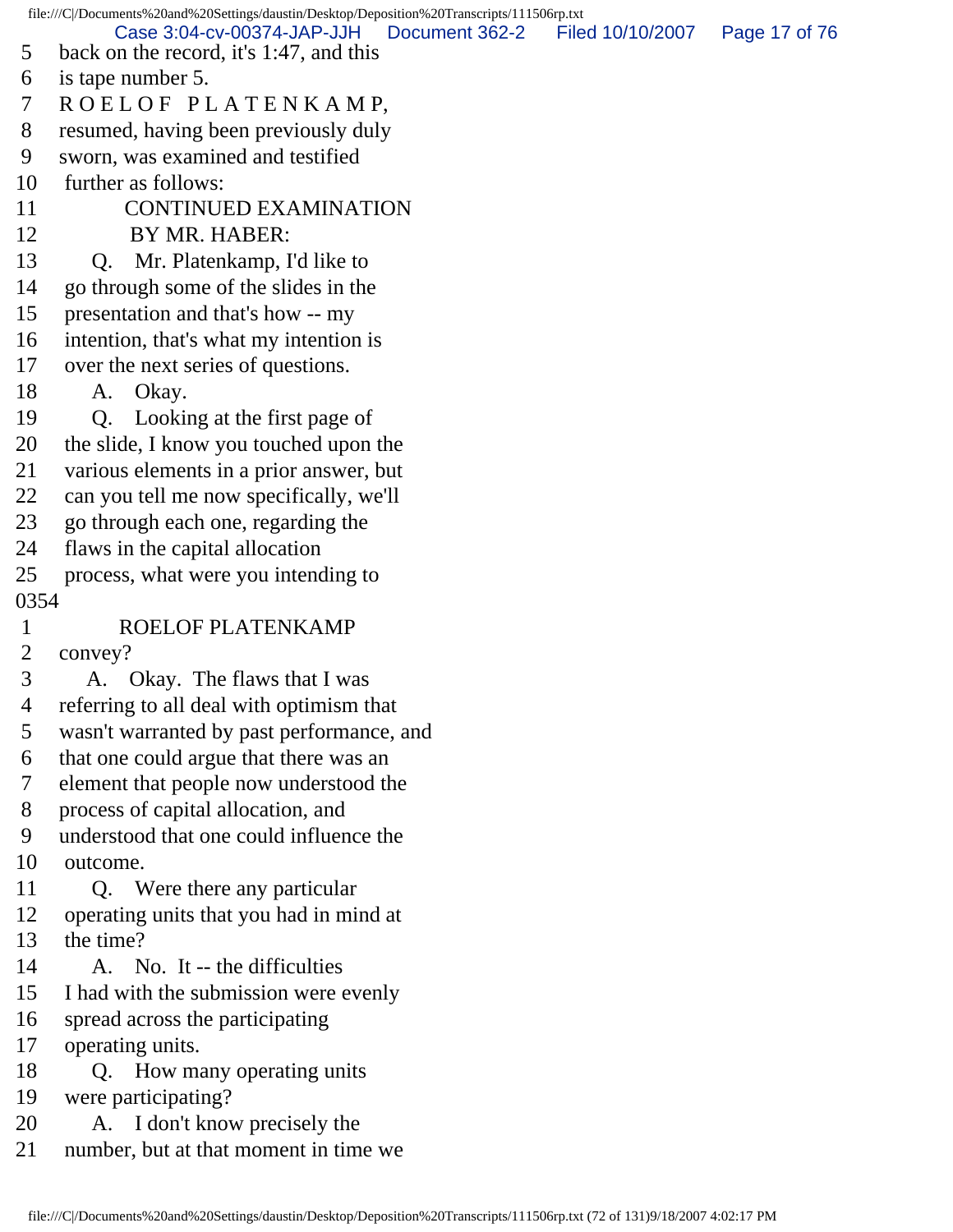file:///C|/Documents%20and%20Settings/daustin/Desktop/Deposition%20Transcripts/111506rp.txt 22 had something like 30-odd operating 23 units, and a couple of so-called non-24 -- nonoperating ventures. But they all 25 required, of course, funding. 0355 1 ROELOF PLATENKAMP 2 Q. So within that 30 some-odd 3 number that would include the operating 4 units that we discussed yesterday and 5 today in Nigeria and Abu Dhabi? 6 A. Yes, yes. 7 Q. Looking at the second bullet 8 point on that page, it says "The Capex 9 requirements." What were you conveying 10 by this statement? 11 A. Very simple. In this 12 presentation we will look at the Capex 13 that the operating units are asking 14 for, and of course those Capex 15 requirements then have to be compared 16 against the groundrules, what do we 17 have available, what can we afford, and 18 how much of the Capex actually has 19 already been committed in previous 20 years. 21 Q. And this analysis relates to 22 the capital allocation process that you 23 testified about yesterday and today? 24 A. Yes, yes. 25 Q. The next bullet point, "the 0356 1 ROELOF PLATENKAMP 2 over-promise on delivery," what did you 3 mean to convey there? 4 A. There I wanted to convey a 5 number of messages, that, A, looking 6 back, we saw a trend that production 7 promises appeared to be overstated not 8 only of the business plan in its 9 entirety, but also of individual 10 projects. So production earlier than 11 what actually was deliverable, higher 12 rates than actually were delivered, and Case 3:04-cv-00374-JAP-JJH Document 362-2 Filed 10/10/2007 Page 18 of 76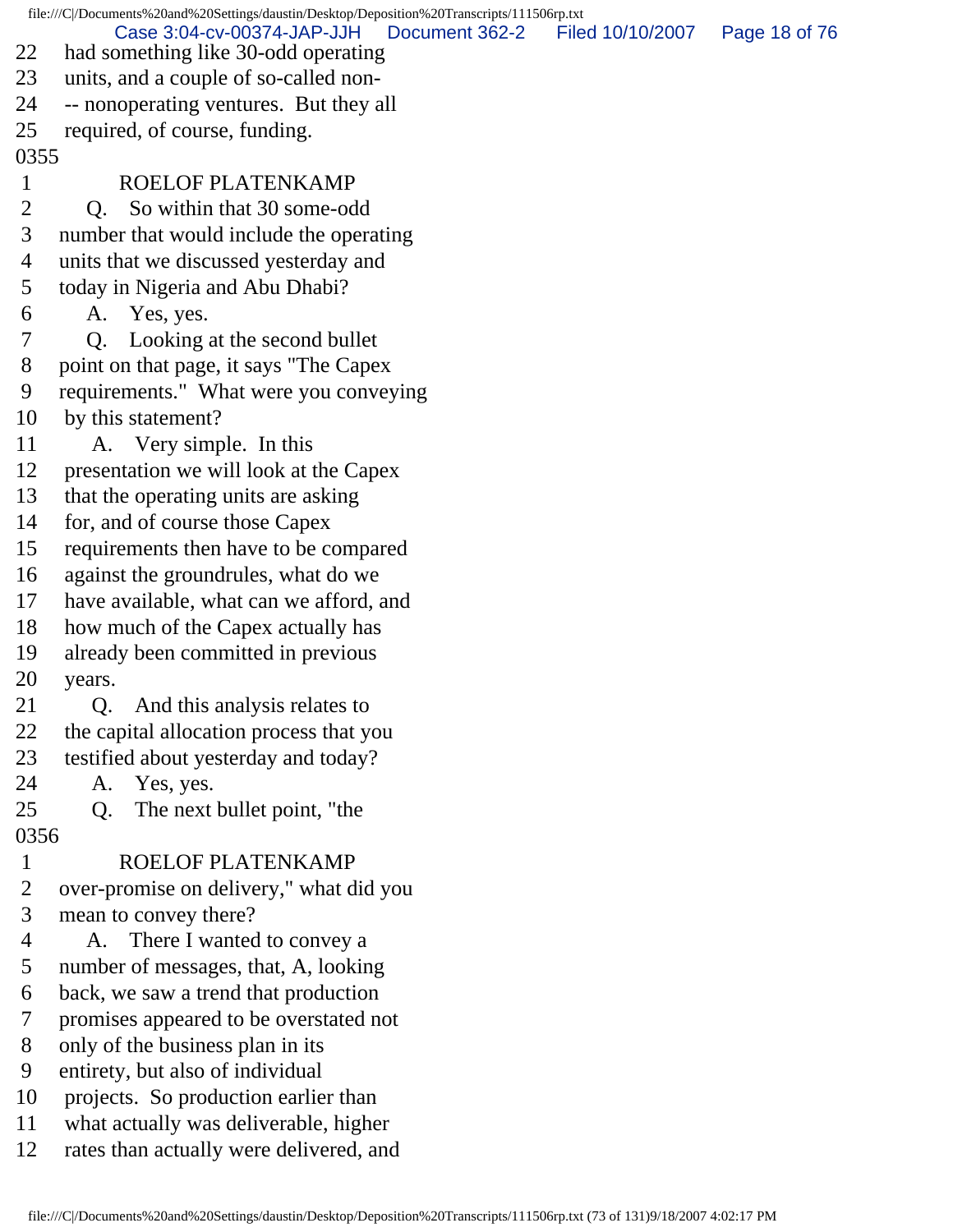file:///C|/Documents%20and%20Settings/daustin/Desktop/Deposition%20Transcripts/111506rp.txt 13 sometimes also increased cost against 14 which the projects were delivered. 15 Q. Again, were there any 16 particular operating units that you had 17 in mind with regard to this bullet 18 point? 19 A. Unfortunately, not. I think 20 it would have been easier if you could 21 say, well, there are two operating 22 units where we see an issue, you talk 23 to the operating units and you fix the 24 issue. If -- if it happens across the 25 entire spectrum it becomes much more 0357 1 ROELOF PLATENKAMP 2 difficult and much more difficult to 3 grasp, so hence, unfortunately not. It 4 was evenly spread across the spectrum. 5 Q. When you say across the 6 spectrum you're referring to the 30 7 some-odd -- 8 A. All the operating units, 9 yes. 10 Q. The next bullet point, "The 11 way ahead," is that a reference to the 12 recommendations we talked about 13 earlier? 14 A. Yes, I wanted to discuss 15 with the ExCom which option we were 16 going to choose to move forward. 17 Q. We're just going to turn the 18 page to DB 07473. What were you trying 19 to convey by this slide? 20 A. What I was trying to convey 21 were two things. First of all, we were 22 not running short of projects. We had 23 sufficient investment opportunities to 24 grow the business. We had investment 25 opportunities to the tune of almost 9 0358 1 ROELOF PLATENKAMP 2 billion US dollars. And that of course 3 is very good. It's not always the case Case 3:04-cv-00374-JAP-JJH Document 362-2 Filed 10/10/2007 Page 19 of 76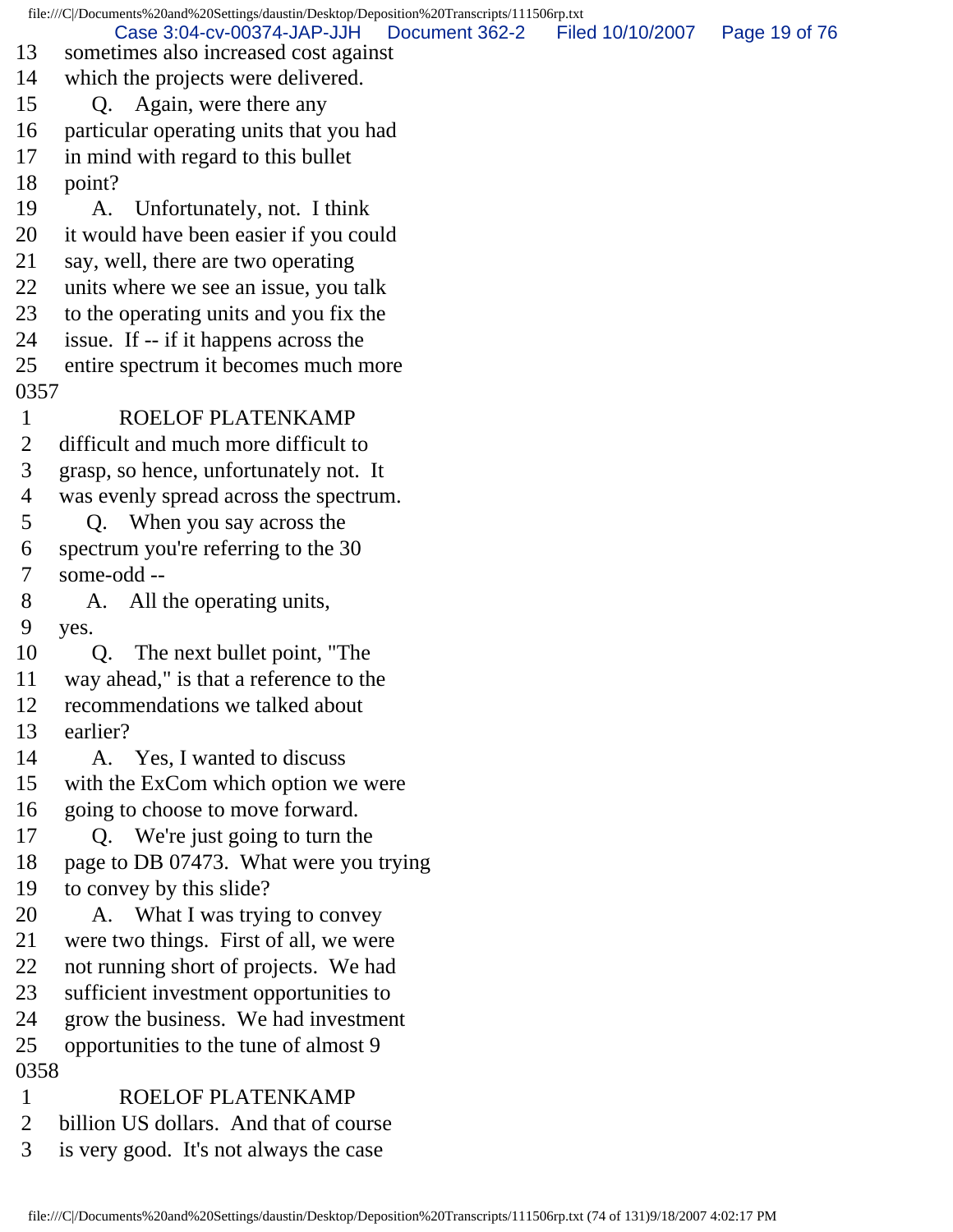file:///C|/Documents%20and%20Settings/daustin/Desktop/Deposition%20Transcripts/111506rp.txt 4 that you have more investment 5 opportunities than you can handle. 6 So the good news is, yes, we 7 have projects, we probably have more 8 project than we can handle, so we can 9 make a choice to get the best projects. 10 That's good news. 11 The other bit of good news 12 that I tried to convey in this slide is 13 that the submissions themselves 14 exhibited an internal consistency that 15 was a significant improvement over the 16 submissions that we had the year 17 before. That doesn't change the 18 concerns that I had about the 19 submissions in terms of the optimism, 20 but let me try to explain this. 21 For instance, the 22 submissions do come with a production 23 forecast. The productions also come -- 24 the submissions also come with an 25 economics forecast. The revenue in the 0359 1 ROELOF PLATENKAMP 2 economics forecast should be equal to 3 the outcome of a multiplication of the 4 production forecast times the oil 5 price. Relatively straightforward. 6 In the previous years, the 7 previous year I should say, that wasn't 8 always the case. 9 Similarly, a production 10 forecast when integrated over time 11 should yield a volume, and as the 12 production forecast is based on the 13 expected outcome, the volume associated 14 with that production forecast, when 15 integrated over -- over time, should 16 yield the expected resource volume. 17 And it was these internal consistencies 18 that overall in the year 2000 showed a 19 remarkable improvement over the year 20 before. And that to me was -- was very Case 3:04-cv-00374-JAP-JJH Document 362-2 Filed 10/10/2007 Page 20 of 76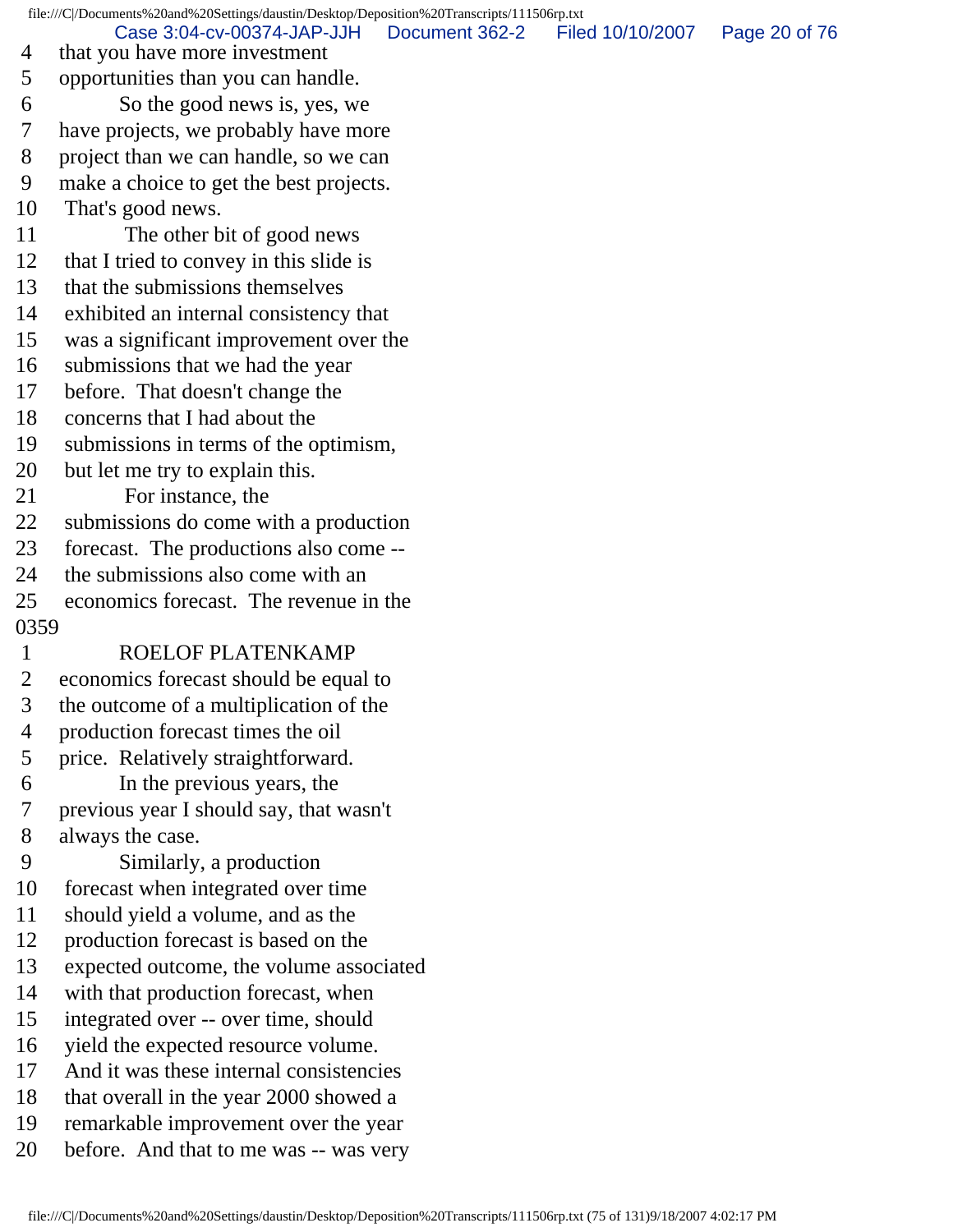file:///C|/Documents%20and%20Settings/daustin/Desktop/Deposition%20Transcripts/111506rp.txt 21 welcome because that was a step forward 22 in the right directions. 23 Q. Do you have an understanding 24 as to why there was this improvement in 25 the internal consistencies that you 0360 1 ROELOF PLATENKAMP 2 just discussed? 3 A. Why that improvement was 4 there? 5 Q. Yes. 6 A. Yes, I certainly can explain 7 that. That is a reaction to my incessant 8 hammering on the operating units to make 9 sure that what they submitted was high 10 quality. So I talked to the technical 11 directors and to the head of the planning 12 units in the various operating units and 13 explained to them that they really had to 14 do better next year. 15 Q. And when you explained this 16 to them, did you also raise the capital 17 allocation process and its importance 18 to the information that they were 19 presenting to you? 20 A. Well, of course that had 21 already been raised in the first year 22 that we did capital allocation and that 23 was widely understood. And people of 24 course, they're all eager to deliver 25 very good material. The first time you 0361 1 ROELOF PLATENKAMP 2 do that, yes, of course you don't get 3 the best results the first time. The 4 second time around, at least we had 5 internally consistent data. That's a 6 big step forward because then you can 7 -- can add it together and get 8 meaningful outcomes for the entire 9 business. So that was good news. 10 Q. Now, with regard to the 11 second bullet point, "Abundance of Case 3:04-cv-00374-JAP-JJH Document 362-2 Filed 10/10/2007 Page 21 of 76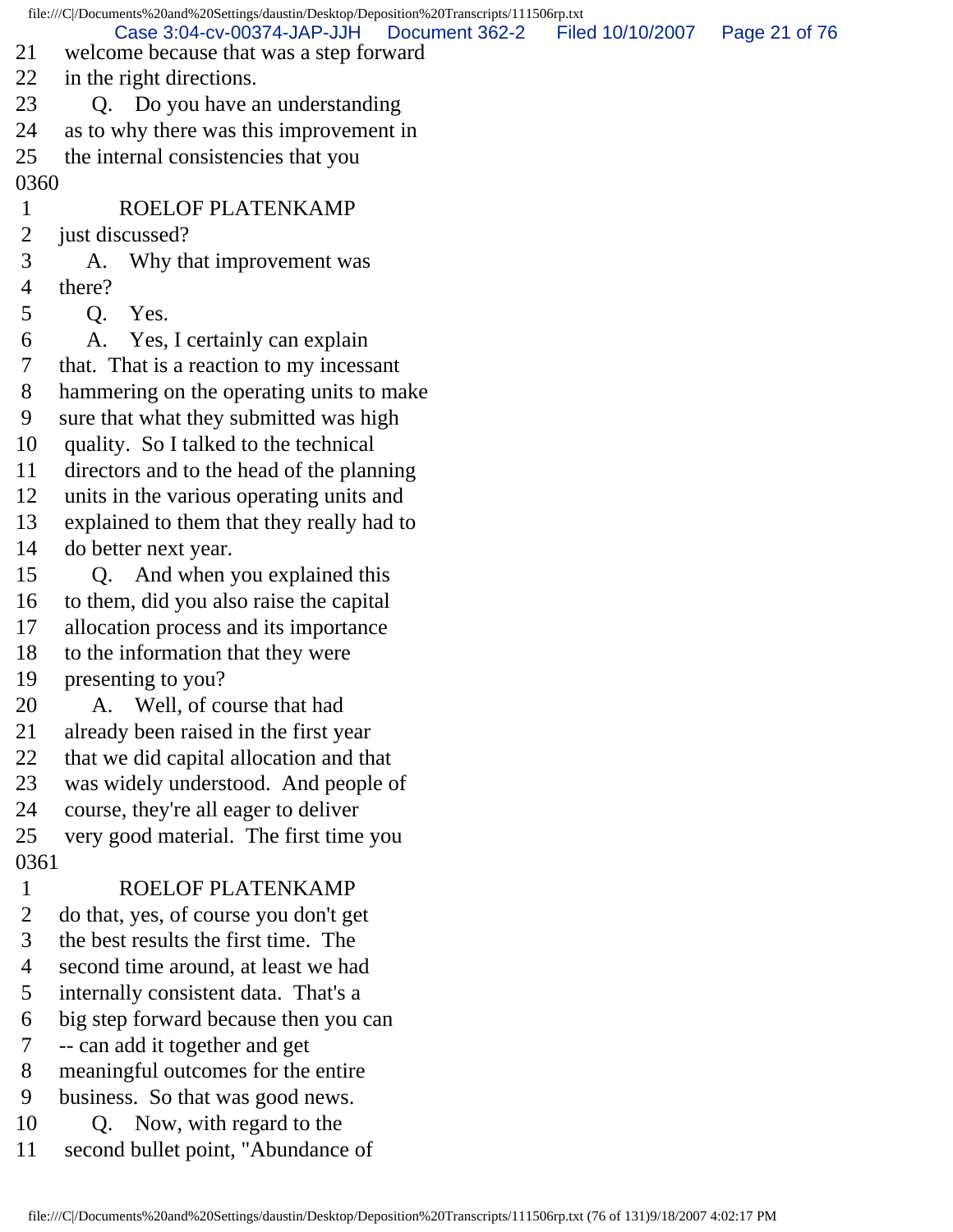file:///C|/Documents%20and%20Settings/daustin/Desktop/Deposition%20Transcripts/111506rp.txt 12 projects," were there any particular 13 projects that you were referring to, or 14 is it, again, the entire spectrum? 15 A. This is -- this is the 16 portfolio. 17 Q. Okay. 18 A. Yes, and of course the next 19 challenge was okay, the request is for 20 9 billion, we have something like 6 21 billion to -- to spend. This means I 22 have to take out something like 3 23 billion. And that's a difficult 24 process. 25 Q. Right. 0362 1 ROELOF PLATENKAMP 2 A. If you take 3 billion out of 3 a 9 billion budget, then you're cutting 4 deep. Especially if you also remember 5 that the year before I had taken 3 6 billion out of the investment program. 7 Q. So were the operating units 8 aware that there were less funds in the 9 budget that they would be competing 10 for? 11 MS. ASHTON: Objection. 12 A. I had presented the 13 groundrules at the EP leadership forum 14 in June that year. So there was an 15 understanding of the investment level 16 that we would be considering for the -- 17 for the next year, and there was an 18 understanding of how much had already 19 been committed. So the management 20 teams of the operating units and the 21 planners of the operating units were 22 aware that the year 2000 was another 23 year where we would be capital 24 constrained, yes. 25 Q. At the time you gave -- 0363 1 ROELOF PLATENKAMP 2 withdrawn. Case 3:04-cv-00374-JAP-JJH Document 362-2 Filed 10/10/2007 Page 22 of 76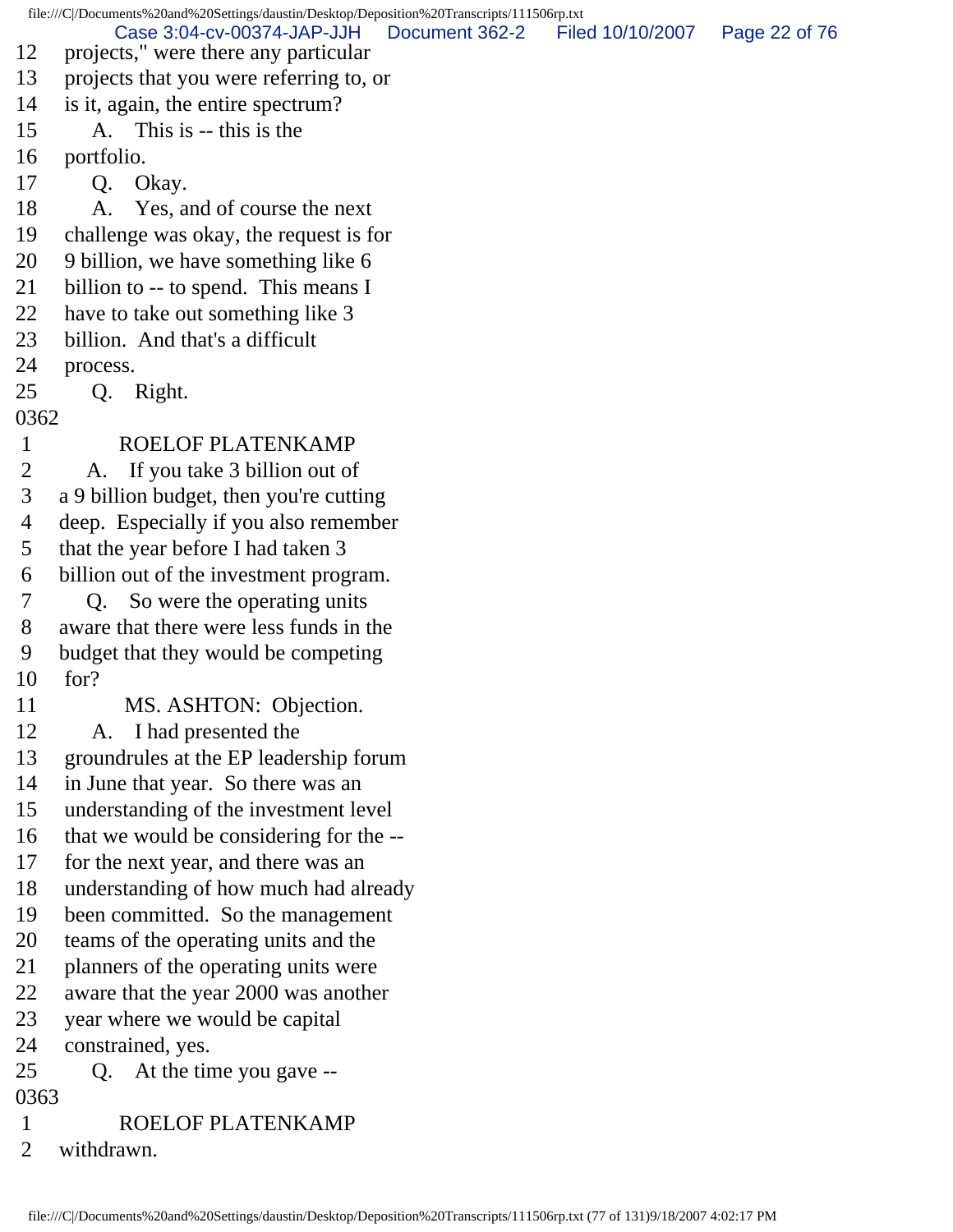file:///C|/Documents%20and%20Settings/daustin/Desktop/Deposition%20Transcripts/111506rp.txt 3 At the time you communicated 4 the capital constraints to the OUs 5 during the leadership forum, what kind 6 of feedback did you receive from the 7 OUs who attended? 8 A. The feedback was 9 predominantly such that they indicated 10 that they had understood the message, 11 that they recognized the need for 12 capital constraint, and that they 13 recognized that we were on the right 14 track to continue the capital 15 allocation process. 16 Q. If we can turn the page now 17 to the next slide, DB 07474. What were 18 you trying to convey by this slide? 19 A. Okay. It seems very clear. 20 The first bullet, the message is that 21 the projects that are submitted appear 22 over-optimistic both in exploration and 23 on the production side. And that 24 appearance of over-optimism of course 25 is when you look back to the history. 0364 1 ROELOF PLATENKAMP 2 So taken in isolation a 3 single project may look quite 4 realistic. Holding that against the 5 mirror of the past, you recognize that 6 something has happened which casts a 7 certain amount of doubt on the 8 integrity of the prediction in the 9 current project. That's what I wanted 10 to convey. 11 Q. And is that what you meant 12 by running the risk of initiating an 13 over-promise under-delivery cycle? 14 A. If you promise more than you 15 can deliver and you make that public in 16 the investment community, and you 17 cannot deliver against that because the 18 -- there is a certain amount of, let's 19 say, inflation, then you initiate what Case 3:04-cv-00374-JAP-JJH Document 362-2 Filed 10/10/2007 Page 23 of 76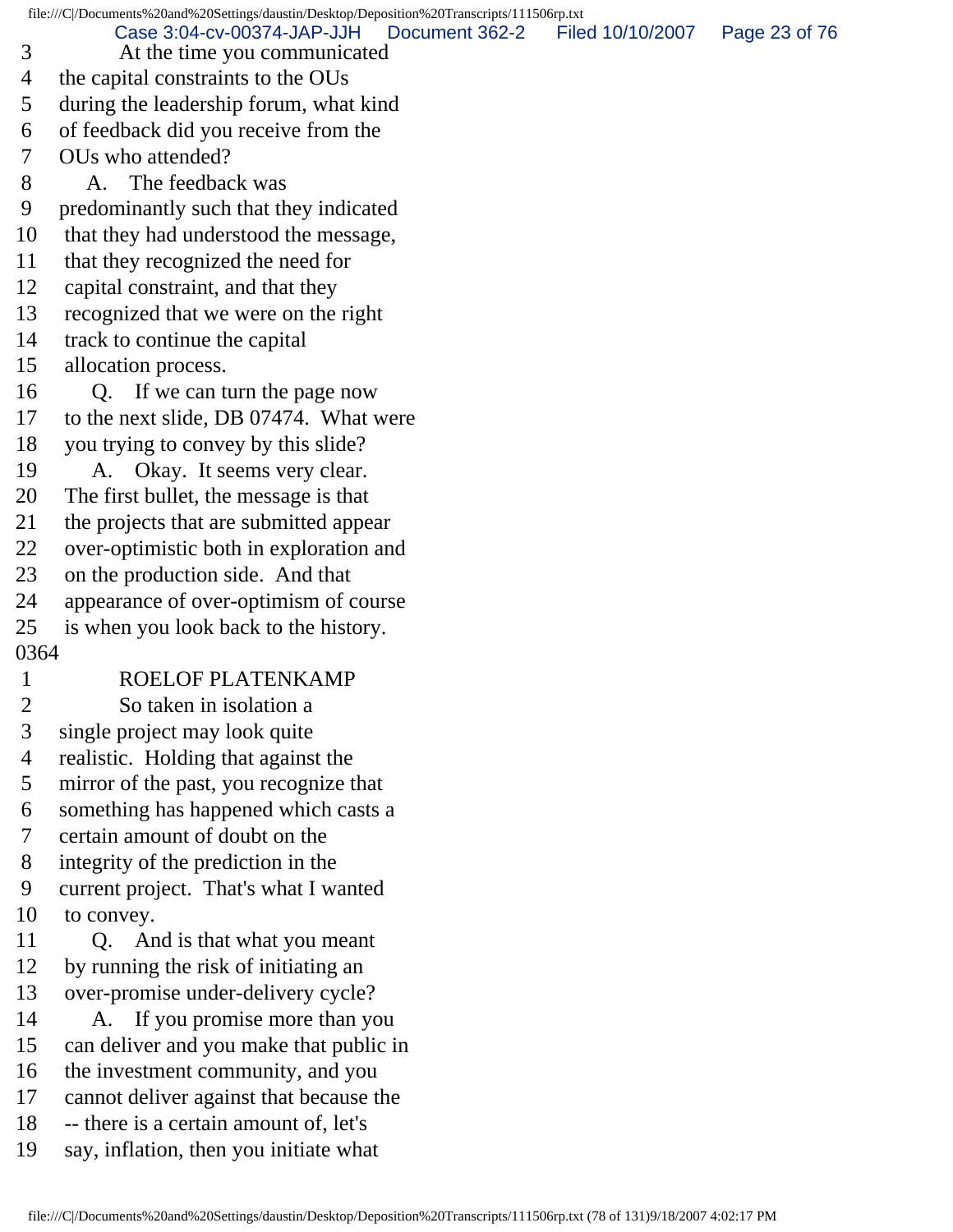file:///C|/Documents%20and%20Settings/daustin/Desktop/Deposition%20Transcripts/111506rp.txt 20 I call an over-promise under-delivery 21 cycle. 22 O. After you discussed these 23 two slides, did anyone present at the 24 ExCom interrupt and ask any questions 25 or provide any comments? 0365 1 ROELOF PLATENKAMP 2 A. I think they were very 3 curious to see what I would share with 4 them in the following slides. So 5 basically these two slides were setting 6 the scene, maybe creating a little bit 7 of suspense in the room. There is an 8 element here of the good news/the bad 9 news, that is maybe a little bit 10 Hollywood like. And people were keen 11 to see the substance behind these 12 messages, so very little discussion, 13 impatience, let's get on with it. 14 Q. Now, at the time you gave 15 the presentation, and let me be more 16 specific, when you started your 17 presentation, were all the members of 18 the ExCom present? 19 A. As far as I know, all of 20 them were present. 21 Q. Did any member of the ExCom 22 leave the room during this presentation? 23 A. No, no. They were all 24 there, all in the room. 25 Q. I'd like to discuss certain 0366 1 ROELOF PLATENKAMP 2 of the slides. I don't want to go into 3 every one of them, but certain of them 4 I'd like to discuss. If you could turn 5 to DB 07476. 6 A. Yes. 7 Q. What were you trying to 8 convey by this slide? 9 A. Okay. What I tried to 10 convey by this slide was, first of all, Case 3:04-cv-00374-JAP-JJH Document 362-2 Filed 10/10/2007 Page 24 of 76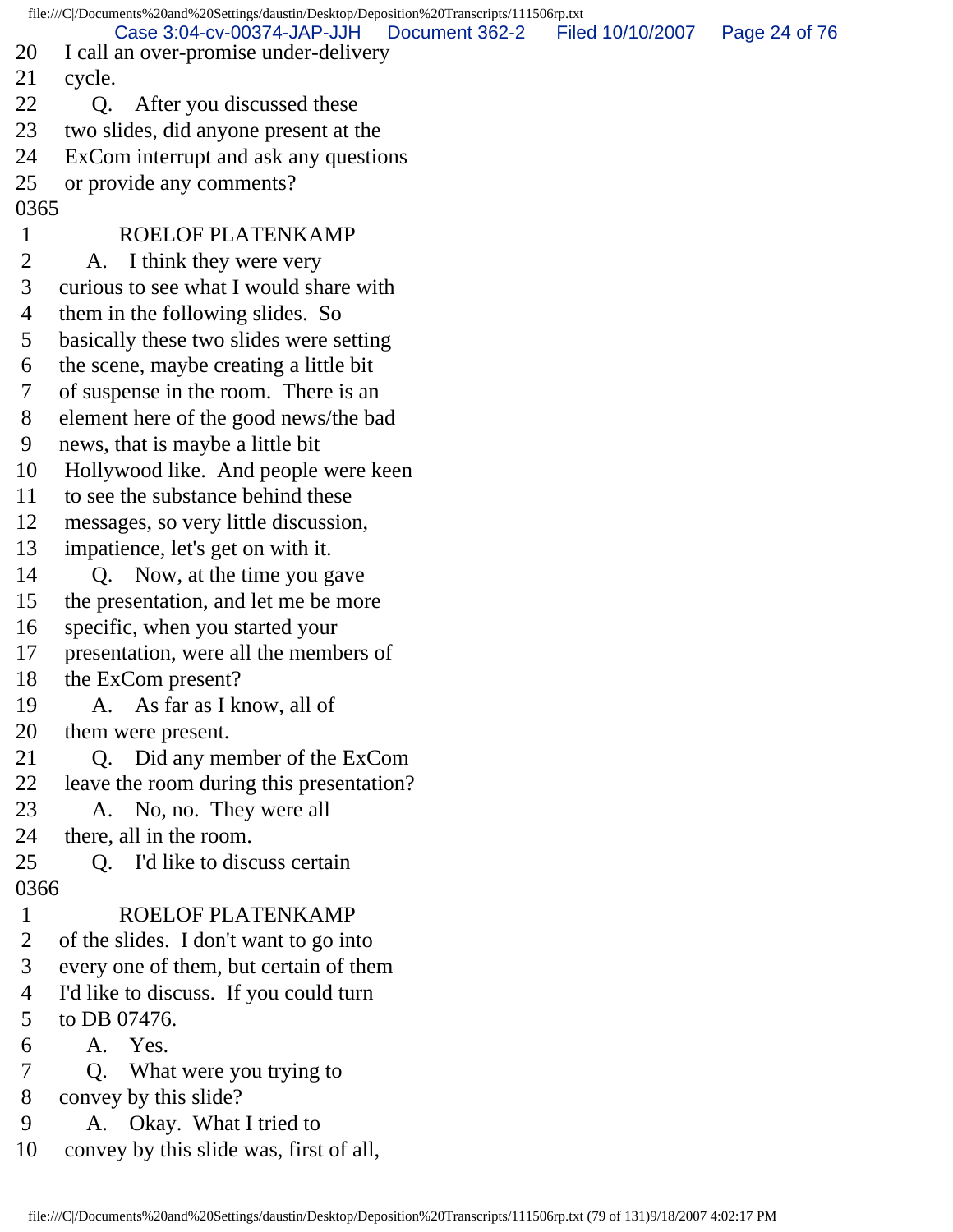file:///C|/Documents%20and%20Settings/daustin/Desktop/Deposition%20Transcripts/111506rp.txt 11 the amount of exploration expenditure 12 requested by the OUs over the coming 13 years, how it was distributed over the 14 various elements in our portfolio, i.e. 15 a distribution between deepwater, gas, 16 major resource holders, Nigeria, and 17 oil. And that those key elements of 18 the portfolio were chosen because we 19 expressed our -- our aspired portfolio 20 in those terms, i.e. we had a certain 21 footprint in deepwater, in gas, in 22 major resource holders, etcetera, and 23 we wanted to move that in a certain 24 direction. And that's called the 25 aspired portfolio. 0367 1 ROELOF PLATENKAMP 2 So first of all, you see 3 that significant funds were asked for 4 2001 and 2002 and 2003, and that there 5 was a tailing off for 2004 and 2005. 6 The reason of the tailing off in those 7 later years is that it is so far down 8 the road that people don't have 9 projects ready in 2000 to be executed 10 in 2004, and also because followup from 11 projects in 2001 and 2002 in 2004 12 cannot be defined until you have done 13 the work in 2001 and 2002. 14 And then there were a couple 15 of labels -- there was one label added 16 to raise an important point. And that 17 point is that the majority of 2001 18 exploration is spent for projects for 19 which it was planned by the operating Case 3:04-cv-00374-JAP-JJH Document 362-2 Filed 10/10/2007 Page 25 of 76

- 20 unit to take the final investment
- 21 decision in 2002.
- 22 Now that may seem pretty
- 23 innocent when you read that, but when
- 24 you think about that there is an
- 25 element there that says, well, hang on
- 0368
- 1 ROELOF PLATENKAMP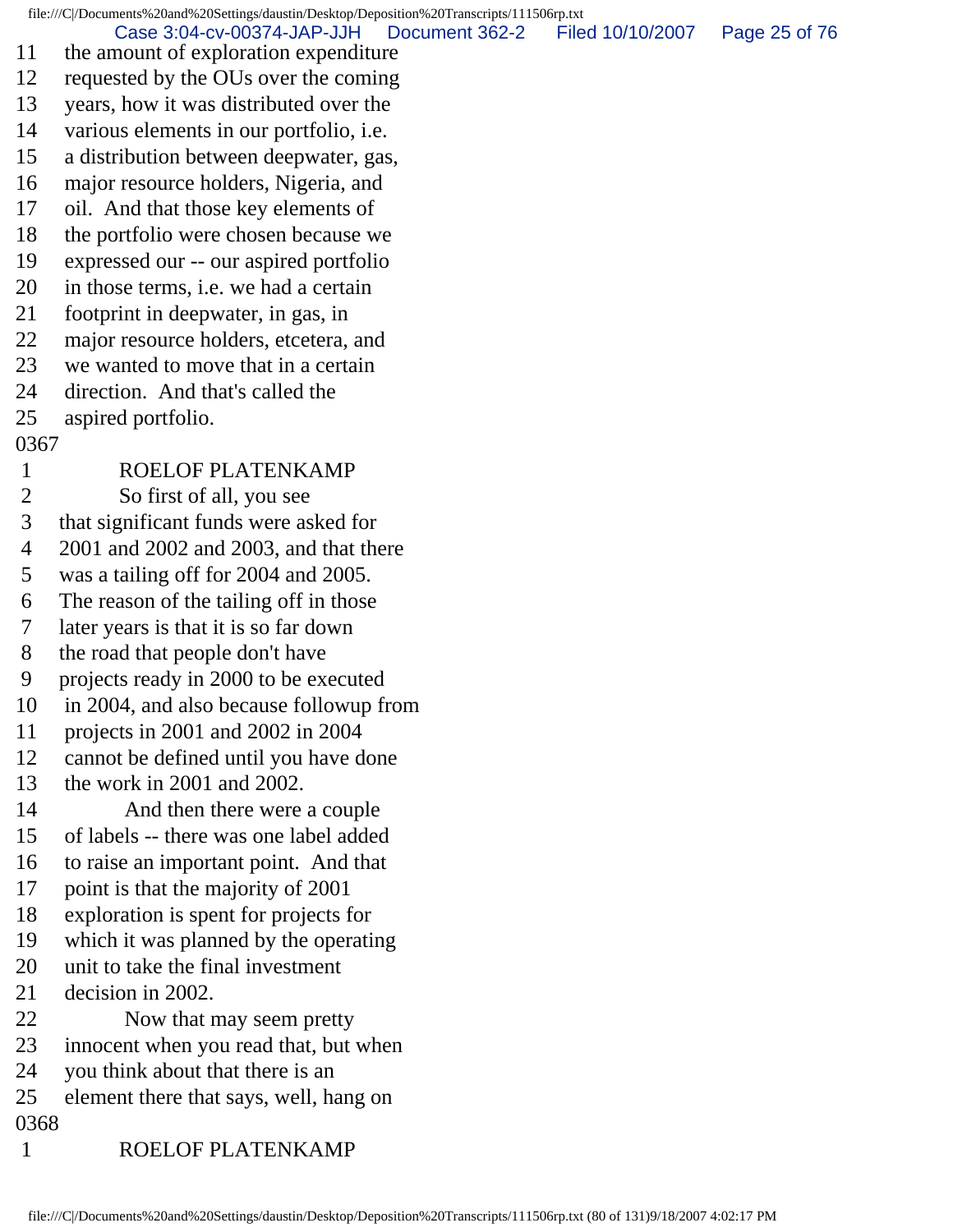file:///C|/Documents%20and%20Settings/daustin/Desktop/Deposition%20Transcripts/111506rp.txt 2 a second, you plan to explore and on 3 the basis of your exploration you 4 already expect that a year later you 5 have the development plans ready, you 6 have the detailed designs ready to ask 7 for project sanctioning in 2002. Which 8 means that between exploration and the 9 decision to go into field development a 10 period of something like a year, maybe 11 18 months, is passed. 12 If you compare that with the 13 history, then that period is very, very 14 short. So the exploration overstated 15 delivery has a component that deals 16 with the amount of hydrocarbons to be 17 found, or better stated, I should say 18 the net present value of the 19 hydrocarbons to be found and the time 20 that it would take to develop these 21 projects to indeed get that value. 22 Pretty serious. 23 Q. Was there any reaction by 24 the ExCom to what you just described? 25 A. The value bit had been 0369 1 ROELOF PLATENKAMP 2 explained to them in the previous 3 slide, and I don't know whether you 4 think it is relevant enough to have a 5 look at the previous slide. 6 Q. If you believe it's relevant 7 for answering the question, then that's 8 fine. 9 A. I think -- I think it is. 10 Q. Okay, we can look. 11 A. So we then go to the 12 previous slide. The previous slide, 13 the upper graph shows on the vertical 14 axis the cumulative intrinsic business 15 value to be had from the exploration 16 programs of all the operating units, 17 summate -- summated versus the total 18 amount of exploration expenditure Case 3:04-cv-00374-JAP-JJH Document 362-2 Filed 10/10/2007 Page 26 of 76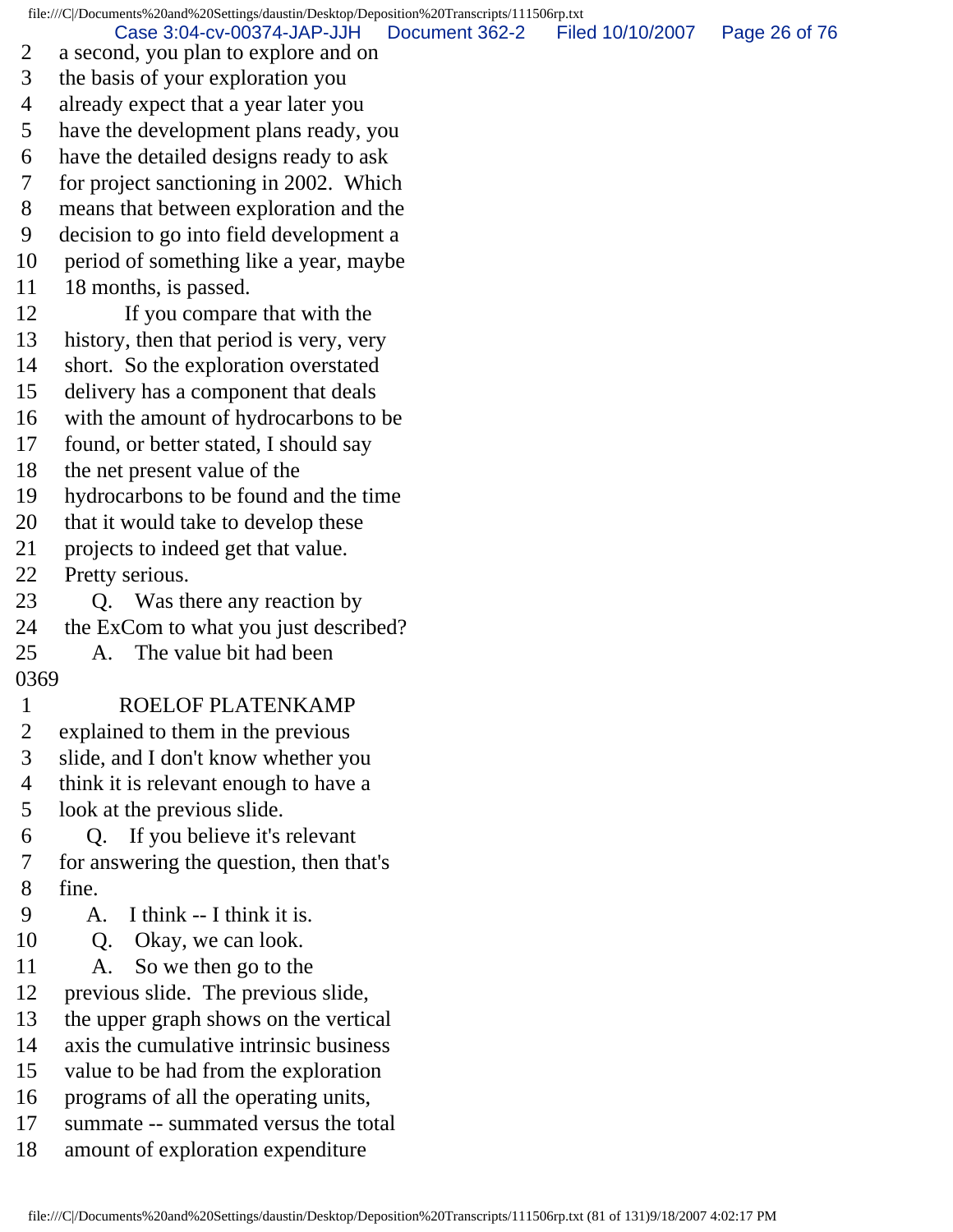file:///C|/Documents%20and%20Settings/daustin/Desktop/Deposition%20Transcripts/111506rp.txt 19 required to do the program. It makes a 20 comparison between 1991 -- 1999 and the 21 year 2000. I drew a vertical line at 22 the one billion mark because one 23 billion was roughly the amount of 24 exploration money that we had 25 available. 0370 1 ROELOF PLATENKAMP 2 And if you then compare the 3 1999 line with the 2000 line, we see 4 that there is a significant increase in 5 the intrinsic business value. Whereas 6 in 1999 the expenditure of one billion 7 was expected to deliver 6 billion in 8 value, in the year 2000 it was expected 9 to deliver 8 billion. 10 And if you compare whether 11 there had been any change in the 12 so-called probability of success of the 13 exploration program, then there were no 14 major differences between 1999 and 15 2000, which meant that the explorers 16 believed that their success rate in 17 2000 was not better than in 1999. 18 So there was something else 19 that generates the value, that is a 20 timing element and a volume element. 21 So very clear message, and 22 of course I took great care that this 23 particular slide was well understood 24 before I moved to the slide that we 25 were discussing. 0371 1 ROELOF PLATENKAMP 2 Q. Okay. And just for the 3 record, the slide we were just talking 4 about appears on DB 07475. 5 MS. ASHTON: I think it's 6 474. I'm sorry, you're right, 475. 7 Apologies. 8 Q. When you say that you took 9 great care that 07475, that slide, was Case 3:04-cv-00374-JAP-JJH Document 362-2 Filed 10/10/2007 Page 27 of 76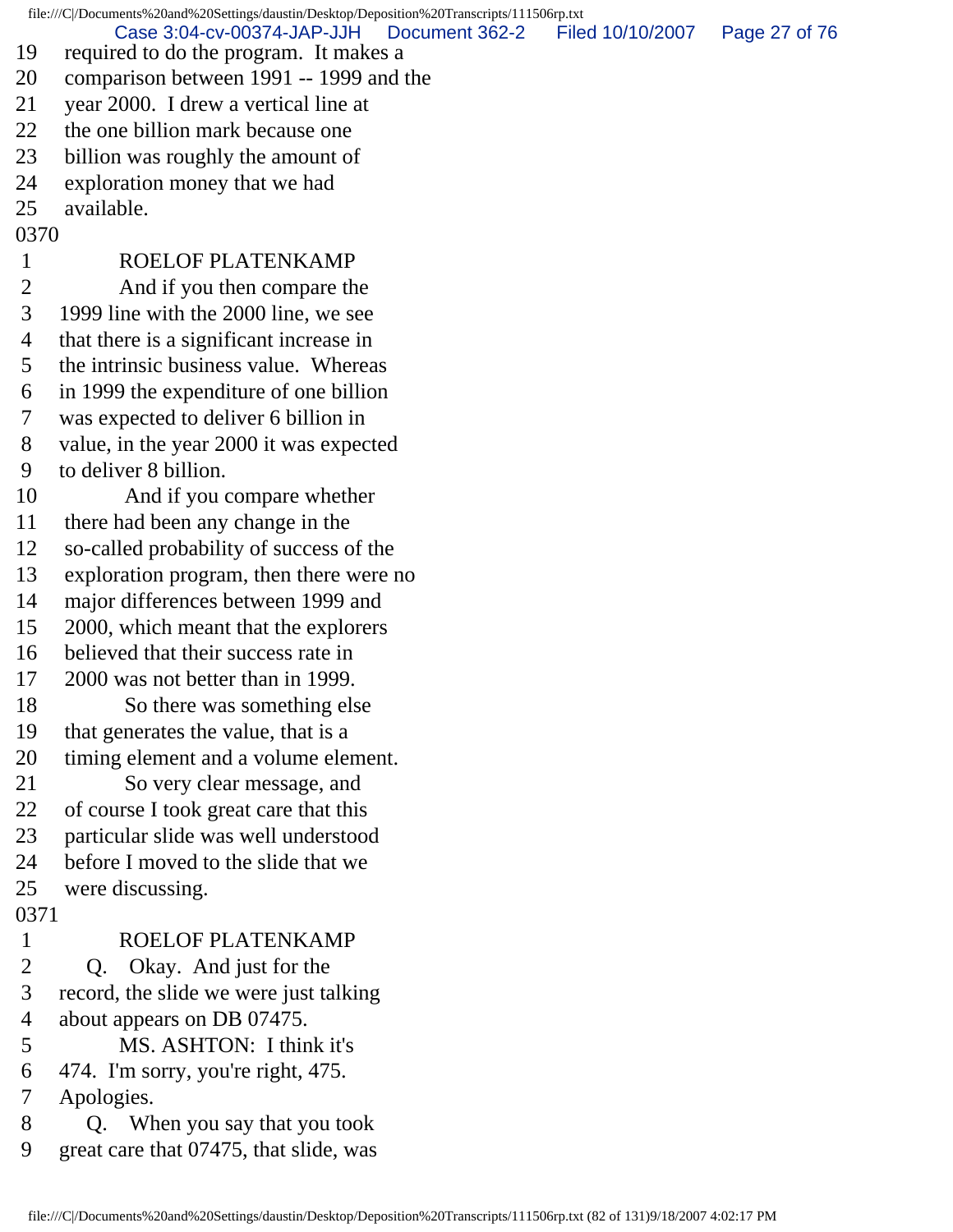file:///C|/Documents%20and%20Settings/daustin/Desktop/Deposition%20Transcripts/111506rp.txt 10 well understood before you moved on to 11 the next slide, were you confident that 12 the message had been conveyed clearly 13 to the ExCom members? 14 A. Yes. 15 MS. ASHTON: Objection. 16 Q. Okay. Did they acknowledge 17 their understanding of what you were 18 conveying on that slide? 19 A. The absence of questions for 20 further clarification created the 21 impression with me that they had 22 understood the message. 23 Q. And that same question with 24 regard to the message that was conveyed 25 on the next slide, which is 07476. 0372 1 ROELOF PLATENKAMP 2 A. Correct. 3 Q. Now I think what started 4 going into the other slide was the 5 question if there was any comments or 6 questions from the ExCom about the 7 slide on 07476. 8 A. I don't remember any 9 particular comments. There was -- 10 there were no specific questions to 11 clarify. It was clear at least to my 12 understanding that people had 13 understood the message. They are, 14 after all, very intelligent people. 15 Q. If you could turn the slide 16 -- I'm sorry, turn the page to the 17 slide that appears on DB 07479, and if 18 you can tell me what you were trying to 19 convey by this slide. 20 A. Okay. Now this is a pretty 21 complex slide with quite a few messages. 22 First of all, in the vertical axis we 23 have the liquid oil production forecasted 24 over the period 2000 till 2005. As you 25 can see, in 2000 the oil production from 0373 Case 3:04-cv-00374-JAP-JJH Document 362-2 Filed 10/10/2007 Page 28 of 76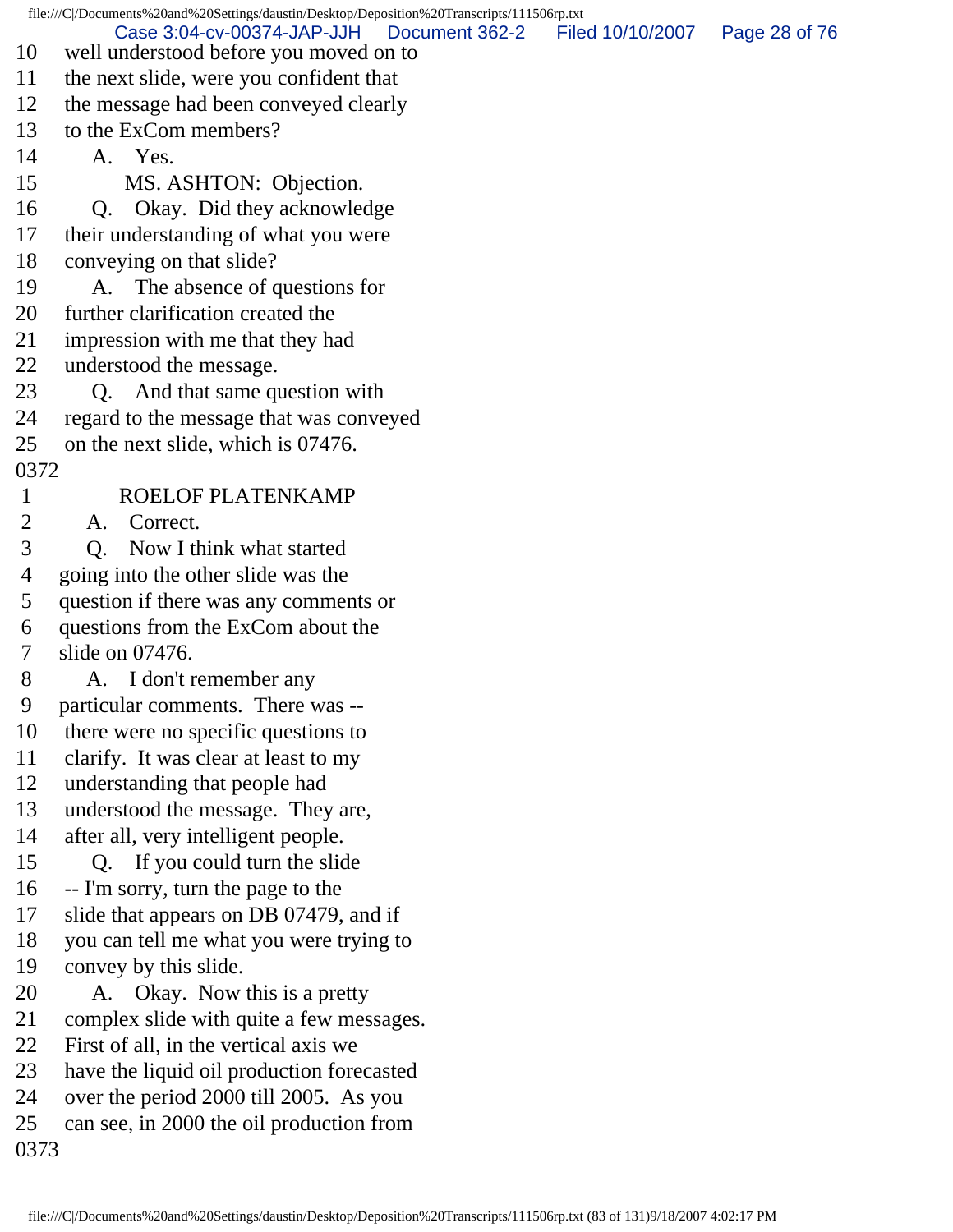file:///C|/Documents%20and%20Settings/daustin/Desktop/Deposition%20Transcripts/111506rp.txt 1 ROELOF PLATENKAMP 2 existing assets, i.e. assets that are 3 producing in the year 2000, amounts to a 4 total somewhere in the order of 2.2 5 million barrels per day. 6 Now let me correct that 7 because the colors aren't really there. 8 The existing assets produce 1 point, 9 say, 8 million barrels per day. Work 10 that will be finished during the year 11 2000 will add another, say, 400,000 12 barrels per day so that at the end of 13 2000 we will produce something like 2.2 14 million barrels per day. 15 The assets that are already 16 producing on the 1st of January 2000, 17 are expected to decline a total of 10 18 percent per annum over the business 19 plan period. So that their production 20 in the year 2005 has reduced to a level 21 below one million barrels per day. 22 Then on top of the existing 23 assets we add those projects that 24 already have taken FID, and a group of 25 relatively small projects in the 0374 1 ROELOF PLATENKAMP 2 operating units, and the statement is 3 that those projects that we approved in 4 the years preceding 2000 and the 5 smaller projects that add production to 6 the existing OUs, will at best maintain 7 the production level that we have in 8 the year 2000, i.e. roughly the 2 9 million barrels per day. And that the 10 growth that the new business plan is 11 predicting and the growth, of course, 12 that we as a company aspire, therefore, 13 can only be substantiated if we have Case 3:04-cv-00374-JAP-JJH Document 362-2 Filed 10/10/2007 Page 29 of 76

- 14 successful exploration and appraisal
- 15 followed by successful development
- 16 planning and new FIDs.
- 17 And it shows, unfortunately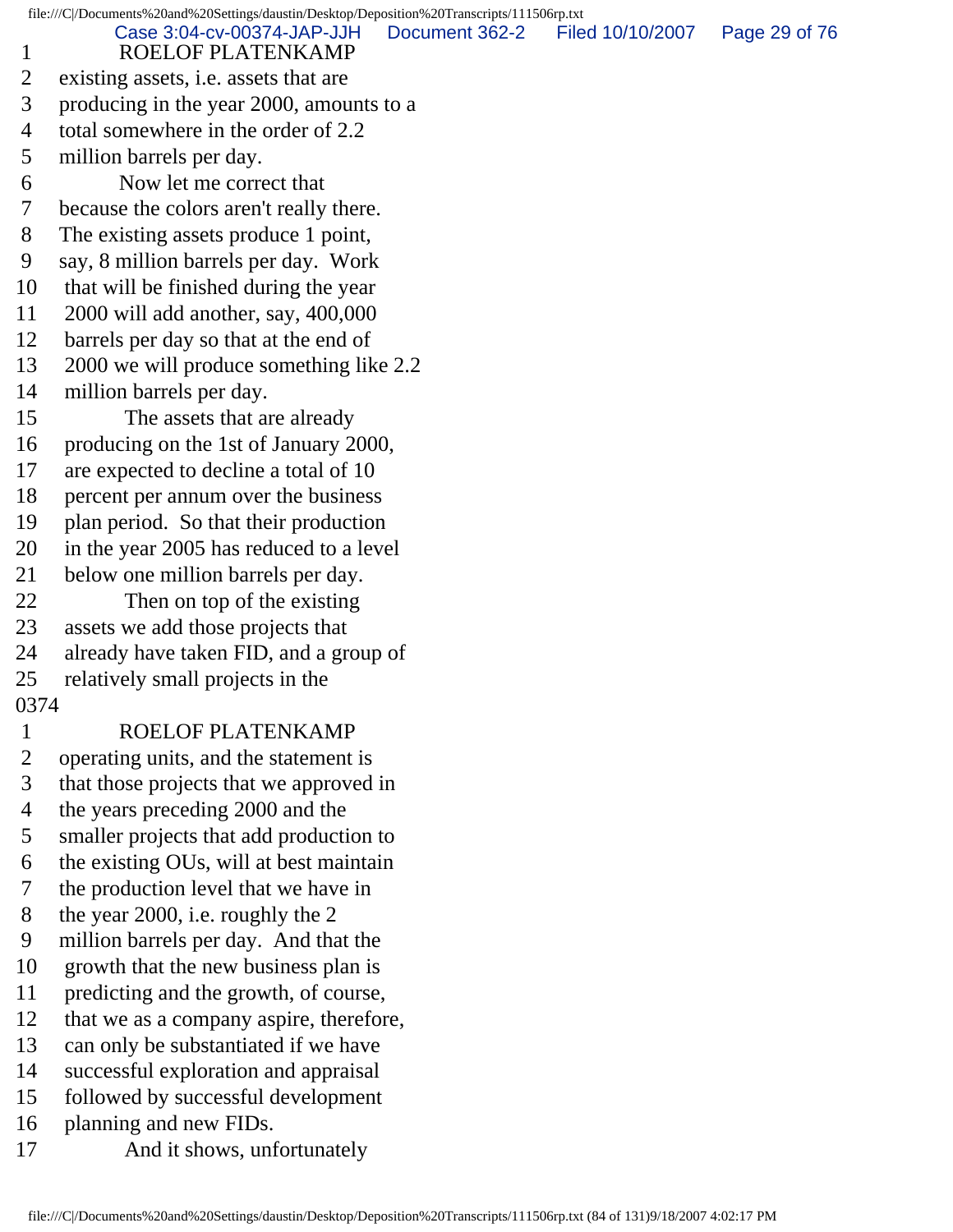file:///C|/Documents%20and%20Settings/daustin/Desktop/Deposition%20Transcripts/111506rp.txt 18 we don't have all the colors so it's 19 hard to read all the elements that make 20 up that package, it shows that the 21 exploration program has indeed has to 22 be extremely successful because 23 exploration has to deliver projects 24 that can take FID very early on in 25 order to deliver the production. 0375 1 ROELOF PLATENKAMP 2 I'll try to put it even 3 simpler. This picture tells us that 4 everything that is ongoing, all the 5 commitments made in the past, all the 6 investment decisions taken, all the 7 money to be spent on those will keep us 8 level. Growth will only come from new 9 exploration and if you have growth 10 within the planning period, then the 11 new exploration needs to yield projects 12 that are already executed within the 13 business plan period, which means, that 14 from discovery to first production 15 there is a relatively short time, a 16 couple of years. That is the message. 17 Q. Were there any OUs that had 18 projects that fell within that 19 description, projects that could take 20 FID relatively early? 21 A. Well, most of the OUs had 22 their exploration in that category. 23 Q. Now, a moment ago in the 24 slide you mentioned that there were 25 assets that were producing, and I think 0376 1 ROELOF PLATENKAMP 2 you said the assets were in decline in 3 the production; am I correct? I don't 4 want to mischaracterize. 5 A. No, no. 6 Q. Am I correct? 7 A. This is the so-called no 8 further activity production, i.e. you Case 3:04-cv-00374-JAP-JJH Document 362-2 Filed 10/10/2007 Page 30 of 76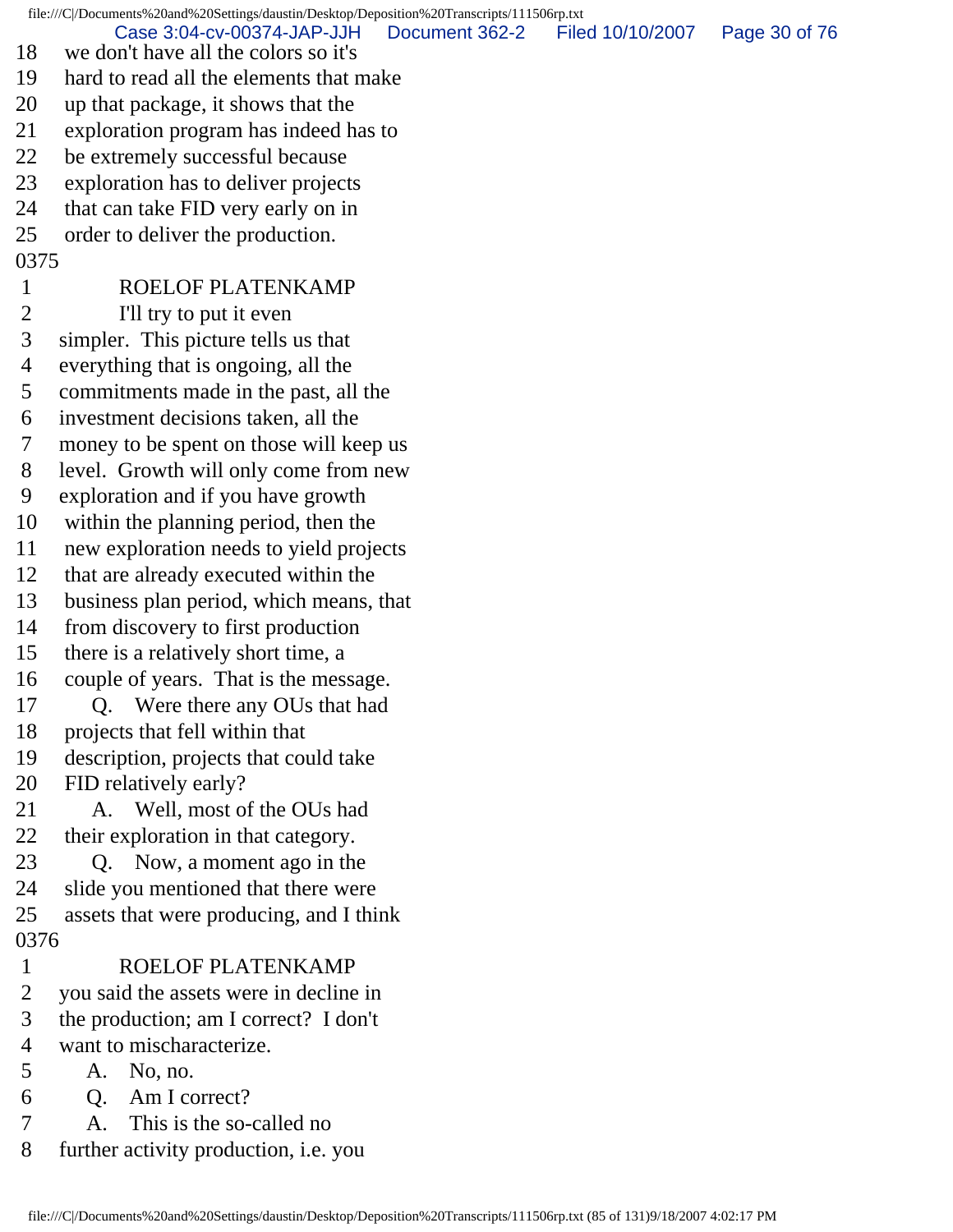file:///C|/Documents%20and%20Settings/daustin/Desktop/Deposition%20Transcripts/111506rp.txt 9 have a reservoir, you have put 10 production facilities in place, you 11 have drilled the production wells that 12 you think are required, you open the 13 taps, you start to produce. The 14 reservoir depletes, the pressure 15 normally drops, which means that the 16 production will become slower because 17 there's less energy to drive the fluids 18 from the reservoir, and if you don't do 19 anything else, the production will 20 decline as time proceeds. 21 Q. Were there any OUs that you 22 had in mind that fell into this category? 23 A. Yes. 24 Q. Which ones? 25 A. All 30 of them. 0377 1 ROELOF PLATENKAMP 2 O. Okay. And that would 3 include some of the ones that we talked 4 about again -- 5 A. All of them. 6 Q. Abu Dhabi, Nigeria? 7 A. All of them. This is a 8 natural process. 9 Q. If you can turn the page. 10 And before I get to the discussion of 11 that slide, again, was there any 12 comment or questions from the ExCom 13 after you had discussed the slide on DB 14 07479? 15 A. There were indications that 16 the ExCom members understood the 17 message. 18 Q. Okay. But you don't recall 19 any questions or verbal comments? 20 A. No. There were -- I mean it 21 was pretty clear that the -- that the 22 message came across. 23 Q. Okay. Looking at the next 24 slide on DB 07480. 25 A. Yes. Case 3:04-cv-00374-JAP-JJH Document 362-2 Filed 10/10/2007 Page 31 of 76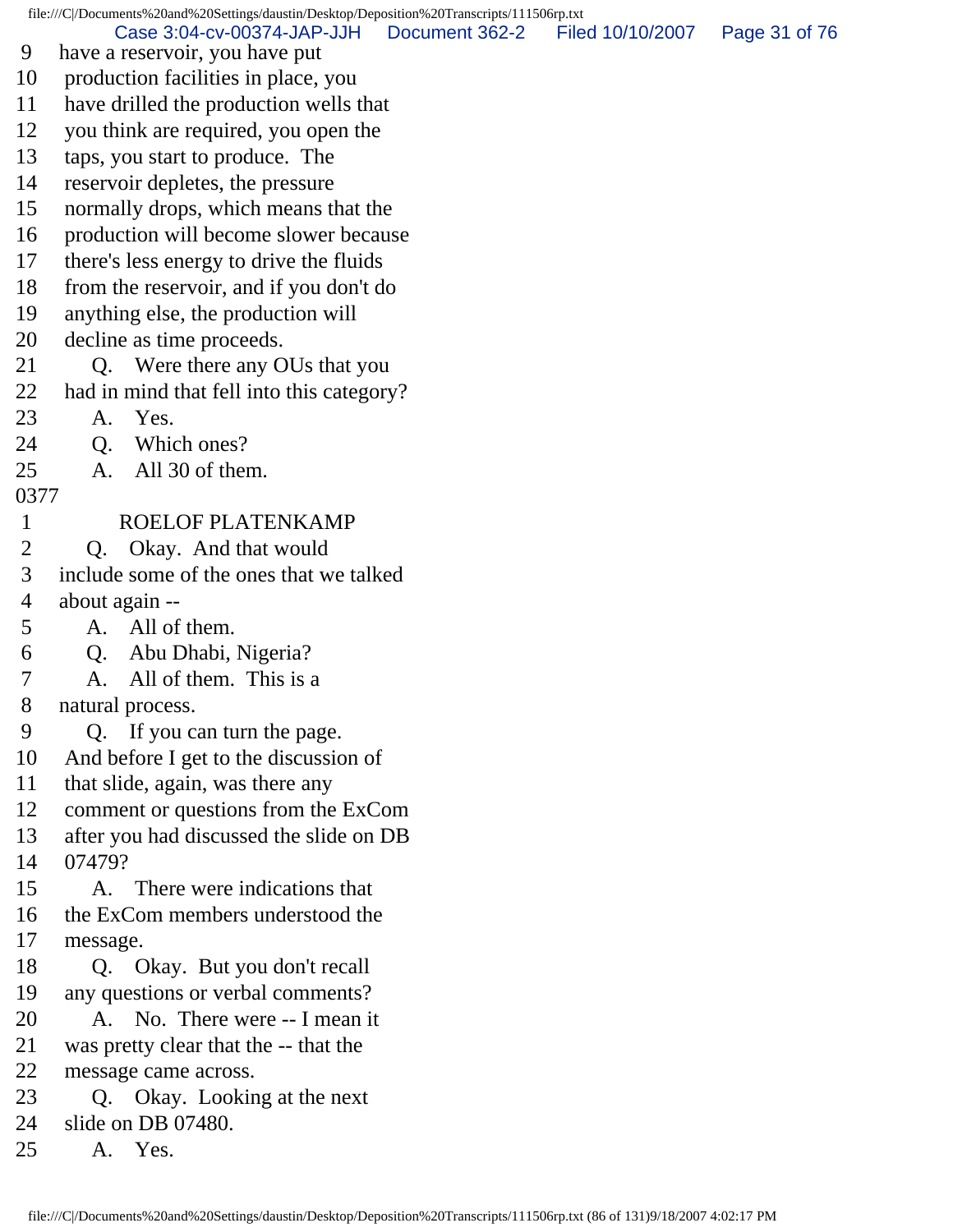|                | file:///C /Documents%20and%20Settings/daustin/Desktop/Deposition%20Transcripts/111506rp.txt |                |                  |               |
|----------------|---------------------------------------------------------------------------------------------|----------------|------------------|---------------|
| 0378           | Case 3:04-cv-00374-JAP-JJH                                                                  | Document 362-2 | Filed 10/10/2007 | Page 32 of 76 |
| $\mathbf{1}$   | ROELOF PLATENKAMP                                                                           |                |                  |               |
| $\overline{2}$ | There are a number of<br>Q.                                                                 |                |                  |               |
| 3              | concerns that are identified here.                                                          |                |                  |               |
| $\overline{4}$ | Taking the first bullet point, it says                                                      |                |                  |               |
| 5              | "Existing assets require 800 million US                                                     |                |                  |               |
| 6              | dollars in 2001 without adding                                                              |                |                  |               |
| 7              | production." Do you recall what you                                                         |                |                  |               |
| 8              | said with regard to that bullet point?                                                      |                |                  |               |
| 9              | That's precisely what I<br>A.                                                               |                |                  |               |
| 10             | said. I said the existing assets in                                                         |                |                  |               |
| 11             | order to maintain the technical                                                             |                |                  |               |
| 12             | integrity, in order to safeguard the                                                        |                |                  |               |
| 13             | health of the people working on those                                                       |                |                  |               |
| 14             | assets, in order to safeguard the                                                           |                |                  |               |
| 15             | environment of where we operate, those                                                      |                |                  |               |
| 16             | existing assets require a total                                                             |                |                  |               |
| 17             | investment of 800 million to maintain                                                       |                |                  |               |
| 18             | the license to operate.                                                                     |                |                  |               |
| 19             | So for instance, we may have                                                                |                |                  |               |
| 20             | a situation where a pipeline has become                                                     |                |                  |               |
| 21             | corroded over time, we have reached a                                                       |                |                  |               |
| 22             | point that the pipeline requires                                                            |                |                  |               |
| 23             | replacement. We've also established                                                         |                |                  |               |
| 24             | that replacing the pipeline is in                                                           |                |                  |               |
| 25             | itself a profitable proposition because                                                     |                |                  |               |
| 0379           |                                                                                             |                |                  |               |
| $\mathbf{1}$   | ROELOF PLATENKAMP                                                                           |                |                  |               |
| $\overline{2}$ | otherwise we will not be able to                                                            |                |                  |               |
| 3              | produce the reservoir to its limit.                                                         |                |                  |               |
| $\overline{4}$ | Replacing the pipeline will                                                                 |                |                  |               |
| 5              | not add production. Replacing the                                                           |                |                  |               |
| 6              | pipeline will, however, cost a                                                              |                |                  |               |
| 7              | significant amount of money.                                                                |                |                  |               |
| 8              | So the existing assets to                                                                   |                |                  |               |
| 9              | keep them running require the                                                               |                |                  |               |
| 10             | significant injection of funds. In                                                          |                |                  |               |
| 11             | 2000 it was foreseen to be 800 million                                                      |                |                  |               |
| 12             | for 2001. Not an outrageous number. A                                                       |                |                  |               |
| 13             | fairly normal number for as much as you                                                     |                |                  |               |
| 14             | can say normal when you talk about 800                                                      |                |                  |               |
| 15             | million, but in line with previous                                                          |                |                  |               |
| 16             | years, also in line with future years.                                                      |                |                  |               |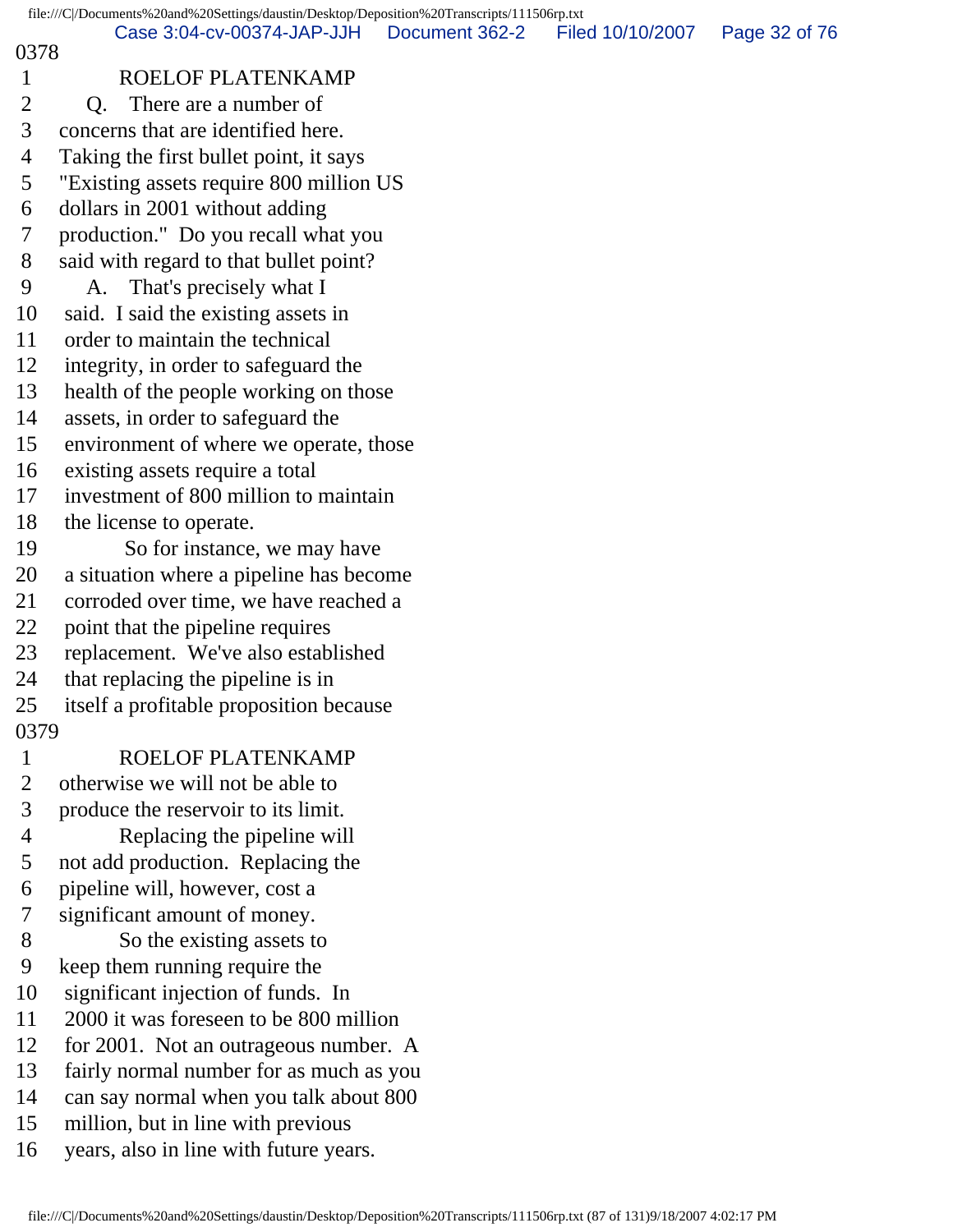file:///C|/Documents%20and%20Settings/daustin/Desktop/Deposition%20Transcripts/111506rp.txt 17 Q. Skipping down a little bit 18 there's a reference that says "E&A 19 followup extremely optimistic when 20 compared with history." 21 A. Yes. 22 Q. First of all, what does E&A 23 stand for? 24 A. E&A stands for exploration 25 and appraisal. 0380 1 ROELOF PLATENKAMP 2 Q. Okay. 3 A. The followup of course 4 refers to preparing a business plan and 5 then go for project sanctioning and 6 then execute -- sorry, I said preparing 7 a business plan, I meant preparing a 8 field development plan. Go for project 9 sanctioning and then execute the field 10 development plan in order to get the 11 production going. That followup as a 12 function of time appeared to be 13 optimistic, appeared to be even 14 extremely optimistic when compared with 15 history. 16 And that bullet point should 17 not be seen in isolation to the two 18 previous bullet points, i.e. new projects 19 have aggressive final investment decision 20 dates, and previous FID projects are a 21 bit slower to deliver. 22 Q. So why does the E&A followup 23 have to be considered with the other 24 two bullet points? 25 A. Okay. You may remember that 0381 1 ROELOF PLATENKAMP 2 a few minutes ago we looked at the 3 production forecast and we looked at a 4 slide that showed, that clearly said 5 that we will do exploration in 2000, 6 and in 2001 and 2002 we will already 7 spend development funds, i.e. within a Case 3:04-cv-00374-JAP-JJH Document 362-2 Filed 10/10/2007 Page 33 of 76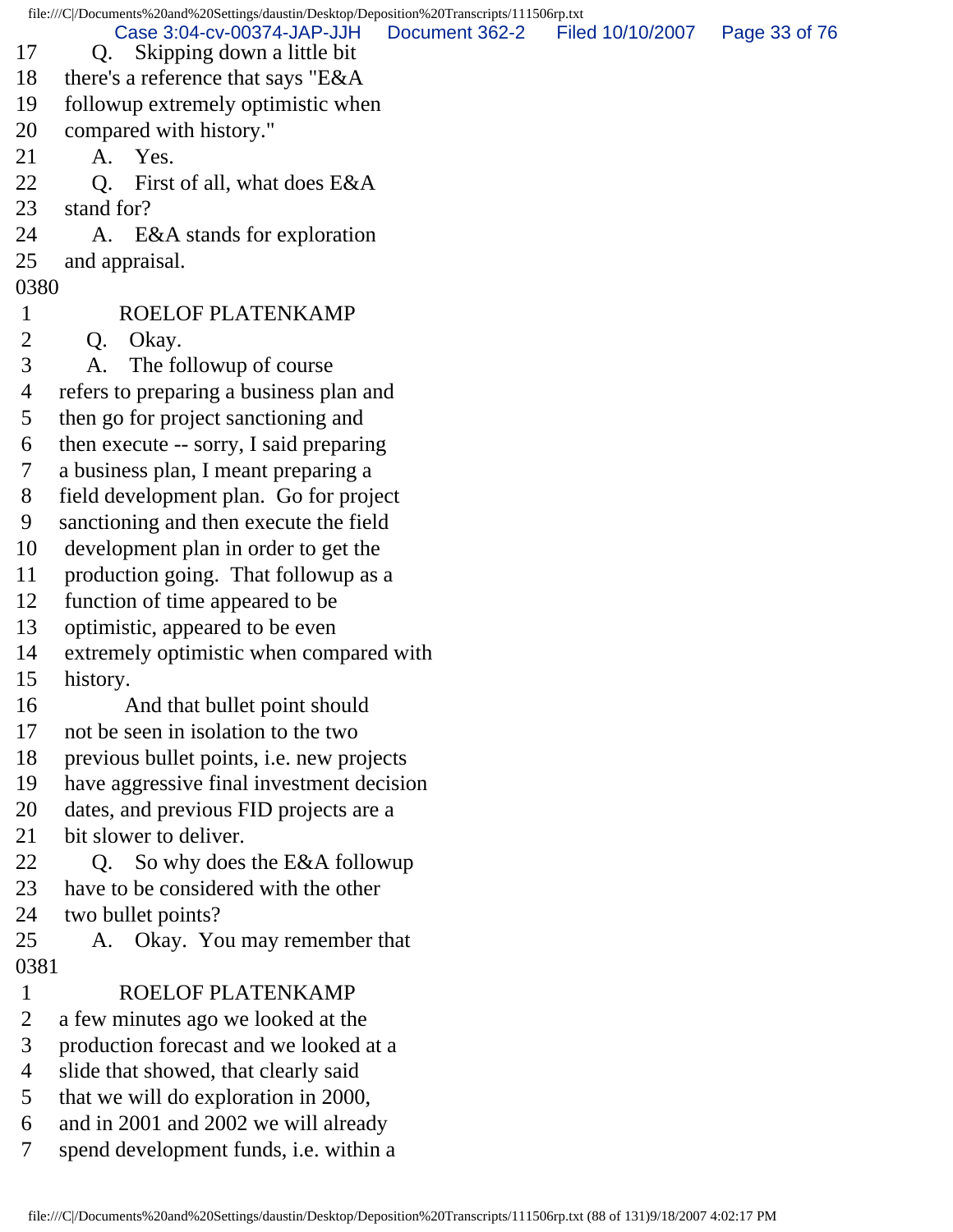file:///C|/Documents%20and%20Settings/daustin/Desktop/Deposition%20Transcripts/111506rp.txt 8 period of, say, 18 months after 9 discovery of a new reservoir, we have 10 the plans ready to start spending money 11 on their development. And that is, in 12 my opinion, very quick. 13 And it's probably worthwhile 14 to look at a slide that comes later where 15 we look at the history of exploration 16 projects in the past. 17 Q. Which slide is that? 18 A. Then I think -- I think I 19 have to take you to slide DB 07482 with 20 the title "Exploration discoveries 21 1990-1999," subtitle, "Development 22 percentage at the date of 11/1/2000." 23 MR. FERRARA: I think this 24 may be more productive if we have a 25 question and an answer, otherwise the 0382 1 ROELOF PLATENKAMP 2 likelihood that we will finish this 3 within lives in being is not great. 4 MR. HABER: I think we will 5 because this actually was a slide I did 6 want to discuss. 7 MR. FERRARA: Maybe you 8 should ask him a question on it other 9 than what did you mean by the slide. 10 MR. HABER: Some of these 11 slides are complicated and he was 12 actually in the middle of an answer 13 where he was explaining certain issues, 14 certain bullet points and he was the 15 one that referenced the slide in -- 16 MR. FERRARA: I didn't 17 understand that was part of an answer. 18 I thought he was just making a 19 reference to a slide, but go ahead. 20 MR. HABER: It was part of 21 an answer. 22 Q. Mr. Platenkamp, you can 23 continue. 24 A. So this slide depicts on the Case 3:04-cv-00374-JAP-JJH Document 362-2 Filed 10/10/2007 Page 34 of 76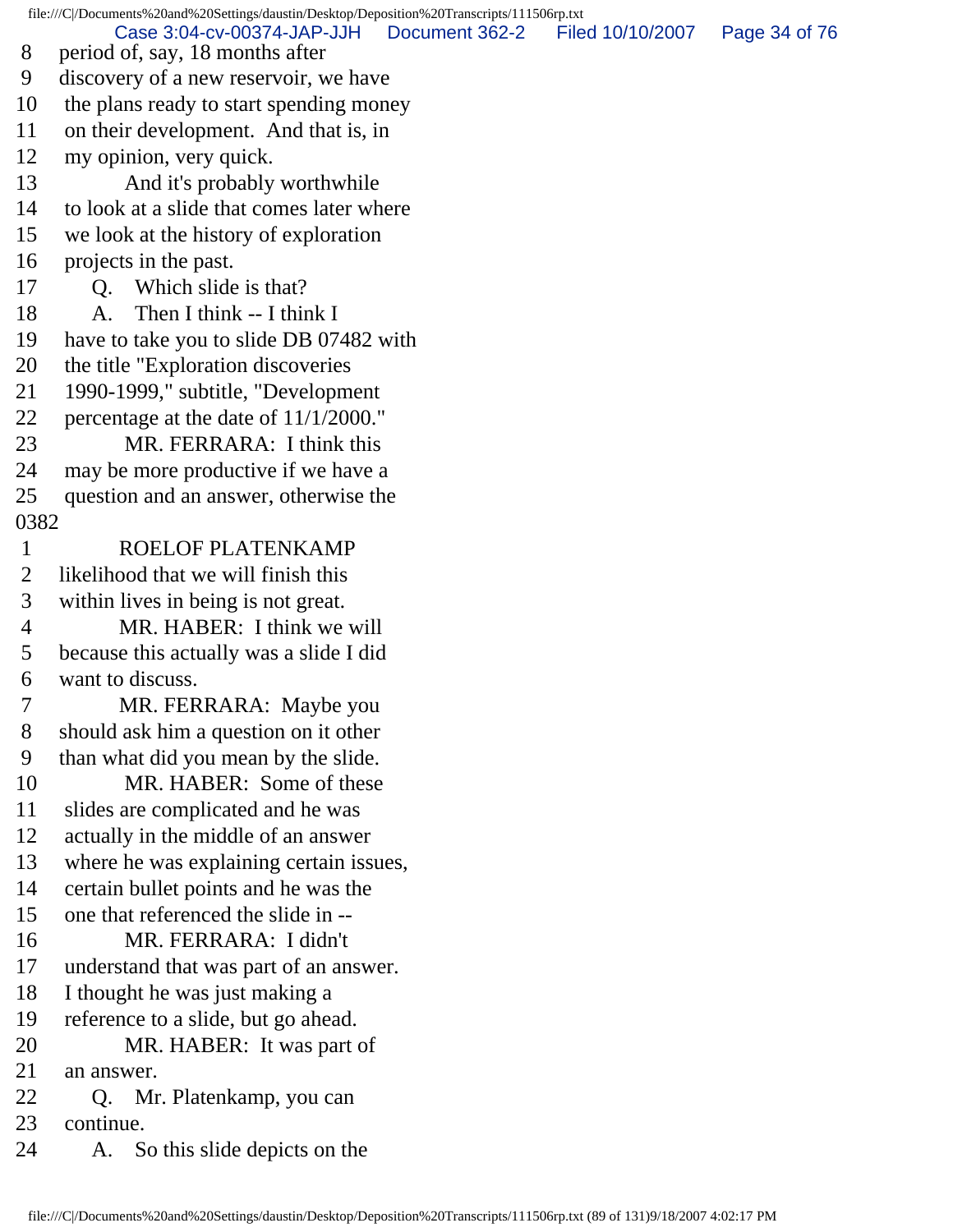file:///C|/Documents%20and%20Settings/daustin/Desktop/Deposition%20Transcripts/111506rp.txt 25 vertical axis the percentage, on the 0383 1 ROELOF PLATENKAMP 2 horizontal axis time, and basically it 3 says that in a 10-year period following 4 discovery only 50 percent -- 15 percent 5 of what has been found has actually 6 reached production. I think that's 7 pretty clear. It takes time to get a 8 discovery into production. 9 If over a 10-year period we 10 develop 15 percent of what we find and 11 in the submissions of 2000 we -- we 12 expect to develop 34 percent, then you 13 have a four-fold acceleration, and I 14 could not identify any reasons to 15 substantiate a four-fold acceleration. 16 O. Did any of the OUs provide 17 information in an attempt to 18 substantiate that type of acceleration? 19 A. They all had the project 20 schedules that yielded this result. 21 None of them provided comments how to 22 achieve this, or comments that this was 23 an acceleration when compared to the 24 past. 25 I think the individual OUs 0384 1 ROELOF PLATENKAMP 2 couldn't even see that. The individual 3 OUs submitted what they thought were 4 stretch targets but doable. And I 5 think if you looked at these projects 6 on a project-per-project basis that was 7 defendable, okay. It meant a bigger 8 petroleum engineering team, a stretch 9 target, maybe work a little bit harder. 10 For one particular project there is no 11 issue with that. However, if you sum 12 up all the projects of the operating 13 units, and all these projects have to 14 go through that stretch, say, 15 treatment, then of course it becomes a Case 3:04-cv-00374-JAP-JJH Document 362-2 Filed 10/10/2007 Page 35 of 76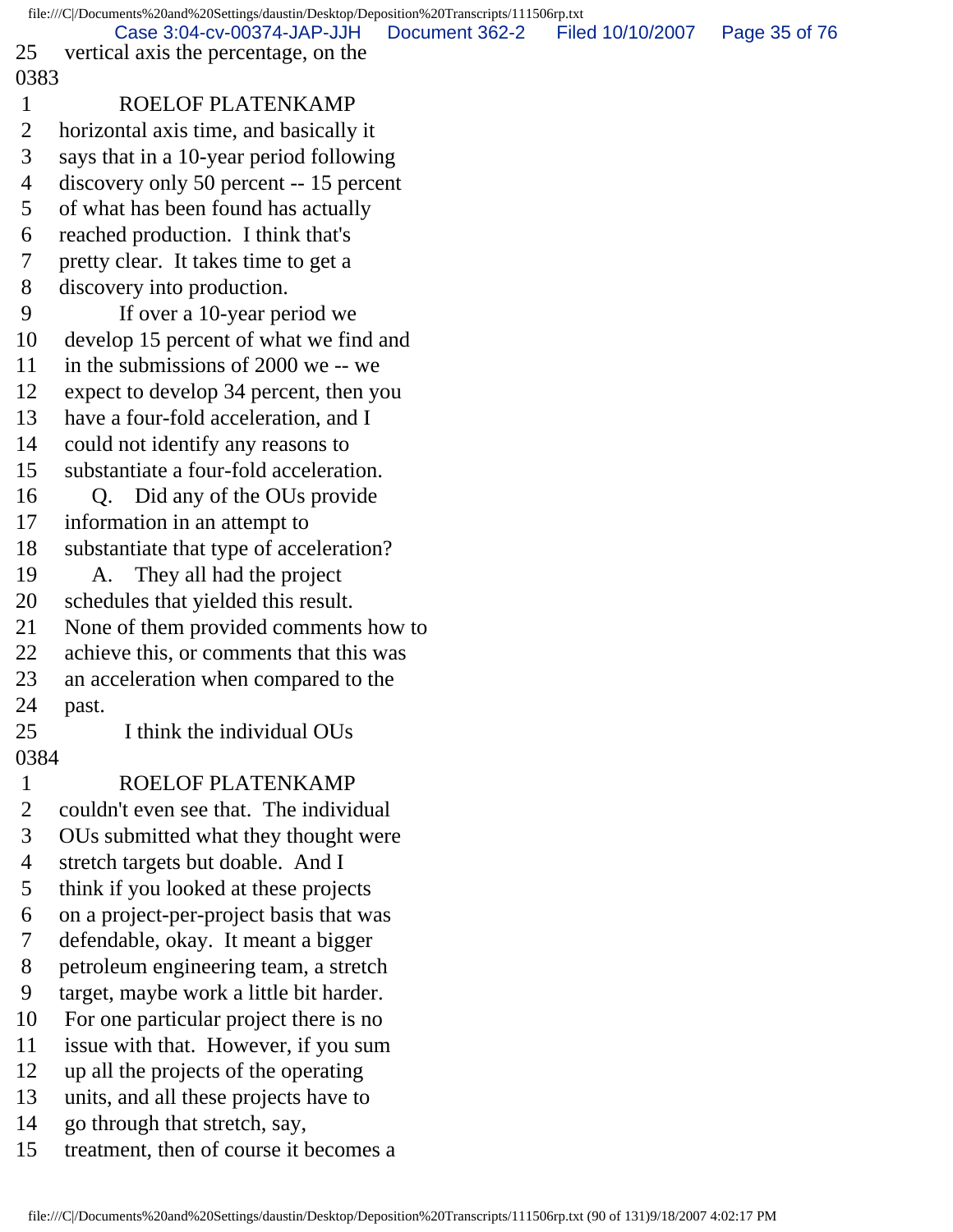file:///C|/Documents%20and%20Settings/daustin/Desktop/Deposition%20Transcripts/111506rp.txt 16 different matter. 17 And if then the outcome is 18 that over a five-year period we get 19 more than 30 percent developed, which 20 means if you were to extend that to a 21 10-year period and maintain that level 22 of performance, you would develop 60 23 percent, whereas in the previous decade 24 you only developed 15 percent, that 25 there is a four-fold increase in the 0385 1 ROELOF PLATENKAMP 2 efficiency of project delivery. 3 Q. Did anyone on the ExCom 4 indicate their agreement with your 5 assessment that this five-year promise 6 of 34 percent was optimistic? 7 MS. ASHTON: Objection; 8 form. 9 A. There was no one in the 10 ExCom who raised objections to what I 11 presented. 12 Q. Did anyone make any comments 13 to what you presented? 14 A. I observed an occasional 15 sigh. 16 Q. Any particular member who 17 was vocal enough to sigh? 18 A. It was fairly evenly 19 distributed over the room. 20 Q. Just looking at the slide 21 for one more moment, there's a 22 reference to Brazil. Was there a 23 project in Brazil that the OU was 24 indicating could reach production by 25 2005? 0386 1 ROELOF PLATENKAMP 2 A. Obviously. 3 Q. Okay. 4 A. Otherwise, this line would 5 not be in this slide. The point being 6 that the submission of Brazil indicated Case 3:04-cv-00374-JAP-JJH Document 362-2 Filed 10/10/2007 Page 36 of 76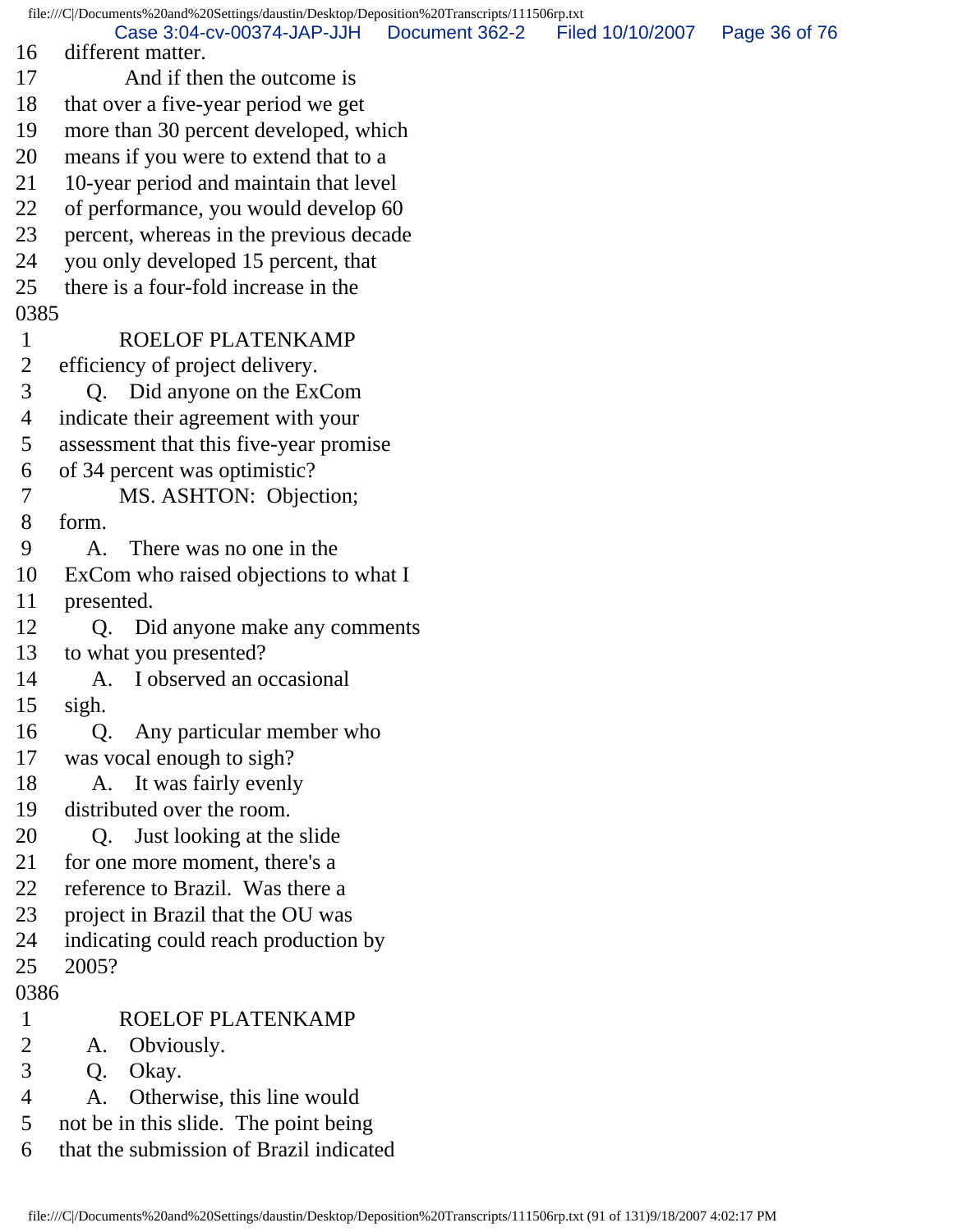file:///C|/Documents%20and%20Settings/daustin/Desktop/Deposition%20Transcripts/111506rp.txt 7 production in 2005, whereas we hadn't 8 started the exploration program. 9 Q. In Brazil? 10 A. In Brazil. 11 Q. Okay. Do you know if SDS 12 was doing any of the technical work for 13 that project in Brazil? 14 A. There wasn't even a project 15 in Brazil. 16 Q. Okay. 17 A. Nothing had started yet in 18 Brazil. We had obtained a license in 19 Brazil. 20 Q. Okay. So at the point that 21 you gave this presentation, all Shell 22 had, and by Shell I mean the group, had 23 obtained was just a license, correct? 24 A. And maybe we had acquired 25 some seismic. That I don't know for 0387 1 ROELOF PLATENKAMP 2 certain. 3 Q. I'm sorry, just when you 4 were nodding your head you were 5 agreeing that all you had was the 6 license? 7 A. All we had was the license, 8 I know that for certain. I think, but 9 I can't confirm that at this moment in 10 time, I think we had also acquired at 11 least some seismic. 12 Q. Okay. 13 A. Or we would have. 14 Q. Okay. Going back to DB 15 07480, the last bullet point, it says 16 "Not enough funds for promising 17 projects and strategic options." What 18 did you mean there? 19 A. Okay. Very, very, very good 20 question. As I already indicated, I 21 had the luxury of distributing a total 22 amount of 6 billion US dollars. 23 However, of that \$6 billion at least Case 3:04-cv-00374-JAP-JJH Document 362-2 Filed 10/10/2007 Page 37 of 76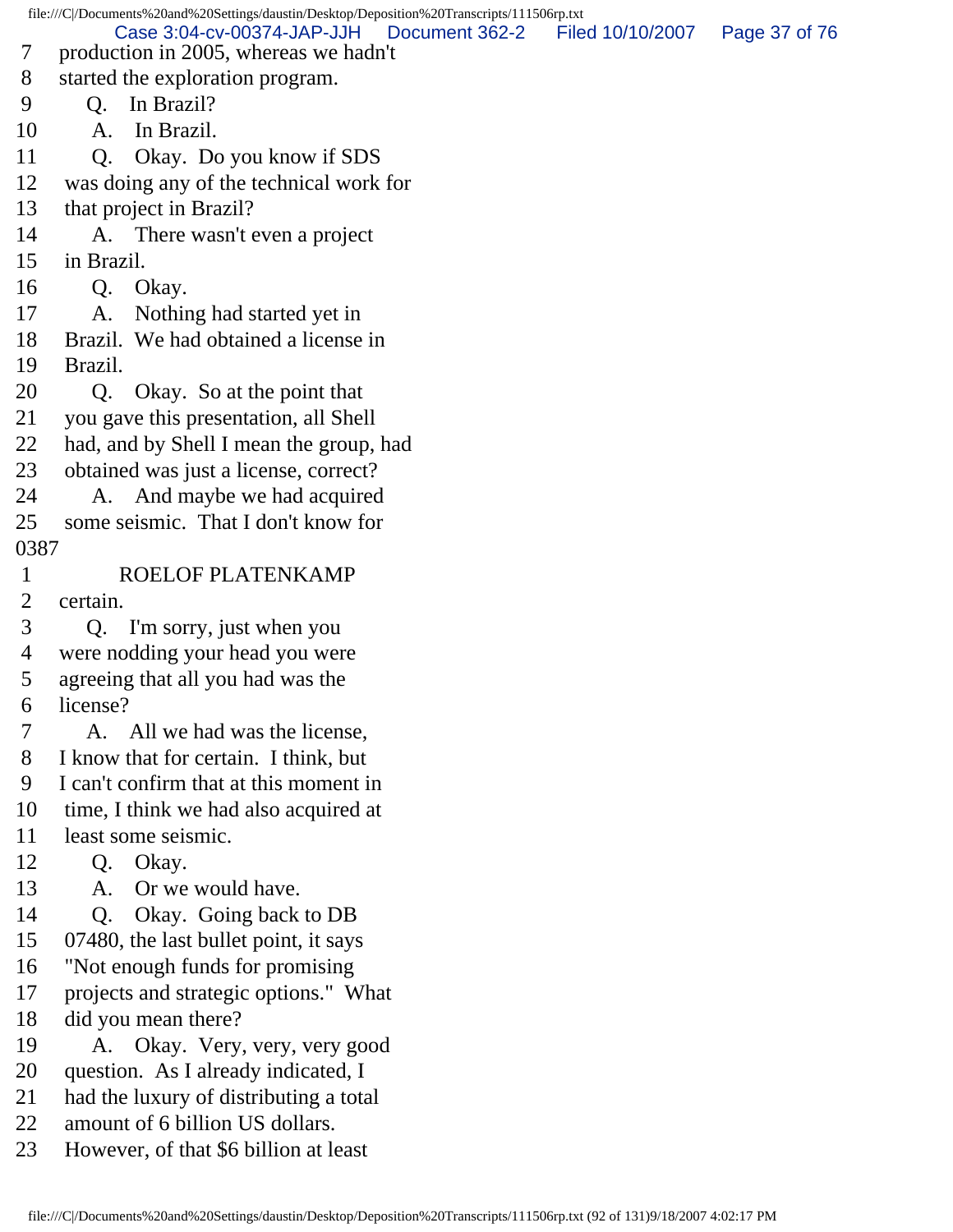file:///C|/Documents%20and%20Settings/daustin/Desktop/Deposition%20Transcripts/111506rp.txt 24 800 million had to go to existing 25 assets to keep them in proper shape. 0388 1 ROELOF PLATENKAMP 2 Then an additional amount, significant 3 amount, had to go to those post-FID 4 projects that were ongoing, i.e. 5 projects where we had taken the 6 investment decision in years before and 7 where we were building production 8 facilities, where we were drilling 9 development wells, because a typical 10 project takes a number of years from 11 FID to first production. You make a 12 commitment in 1999 and you know that 13 you will be spending in '99, in 2000, 14 in 2001, etcetera, until it's ready. 15 So the prior commitments 16 also consumed a significant amount of 17 the 6 billion that I could spend. 18 And actually when I then 19 looked at what I had left, that was not 20 sufficient to fund promising projects 21 and strategic options. 22 So I did have something in 23 the portfolio that was very worthwhile 24 to do, very attractive but I couldn't 25 make funds available to do them because 0389 1 ROELOF PLATENKAMP 2 of previous commitments and the 3 requirements of the existing assets. 4 Q. What projects did you have 5 in the portfolio that you considered to 6 be very attractive? 7 A. Can I suggest that we move 8 to the next slide? 9 Q. Again, if it helps you 10 answer the question, yes. 11 A. The next slide illustrates 12 what I have said before. On the 13 vertical axis we have net present 14 value. Value to be realized upon Case 3:04-cv-00374-JAP-JJH Document 362-2 Filed 10/10/2007 Page 38 of 76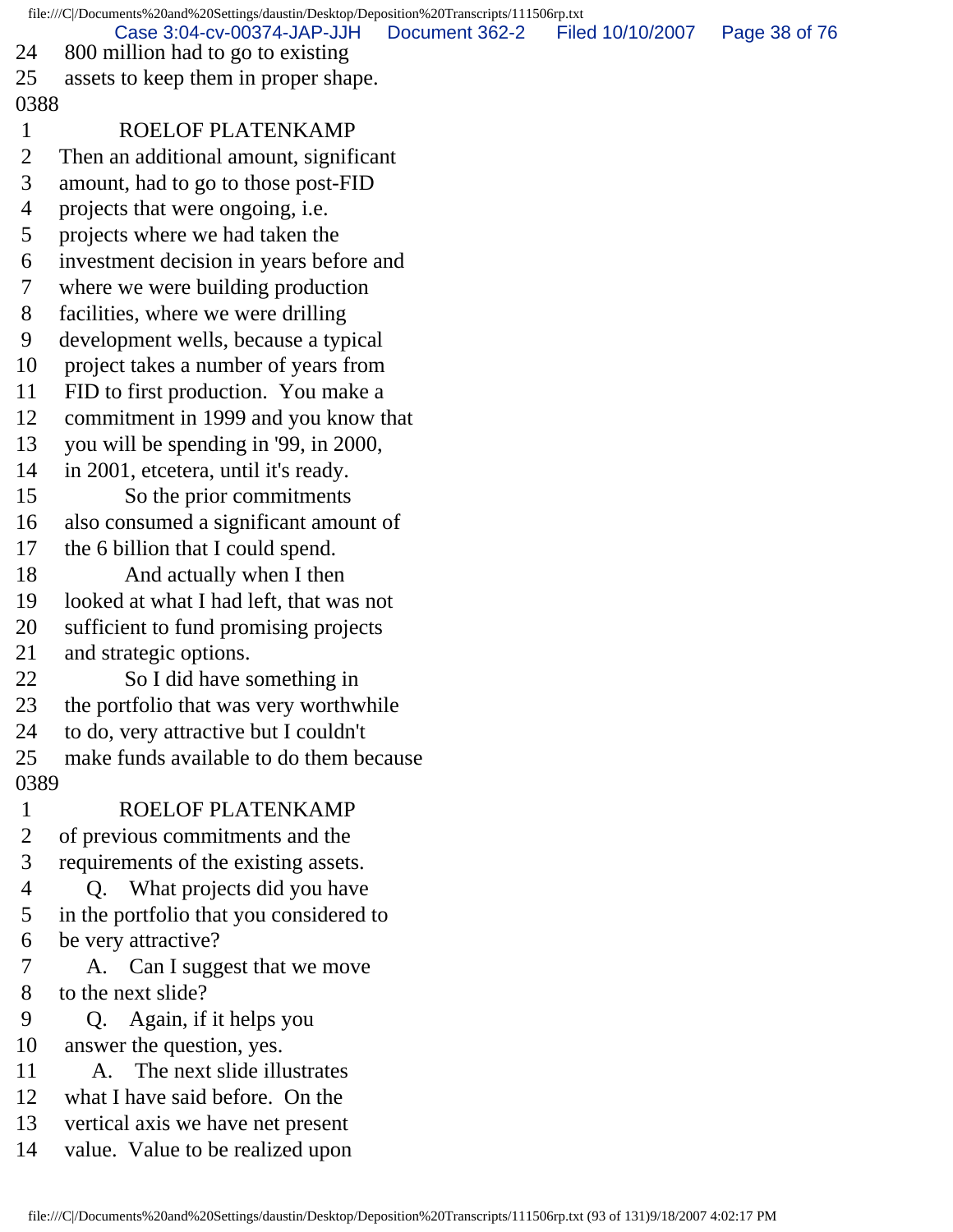file:///C|/Documents%20and%20Settings/daustin/Desktop/Deposition%20Transcripts/111506rp.txt 15 execution of the project. On the 16 horizontal axis we have the cumulative 17 Capex these projects require in 2001. 18 There is a vertical line at the 4 19 billion mark. And it is this 4 billion 20 mark that deals with prior commitments 21 and the 800 million existing assets. 22 So I only had the freedom to distribute 23 2 billion US dollars for 2001 over the 24 remainder of the portfolio. 25 There are three dotted lines 0390 1 ROELOF PLATENKAMP 2 here. The dotted lines reflecting the 3 value to be had from the investment at 4 the low, mid and high oil price that we 5 had at that moment in time in the 6 premises. 7 So on the right-hand side we 8 have what I labeled here the promise, 9 the value to be had from the new 10 projects. Now these new projects all 11 share at every oil price scenario the 12 fact that they are steeper, i.e. add 13 more value per dollar invested than, 14 say, the 2 billion, the last 2 billion 15 before the 4 billion mark, indicating 16 that these new projects, at least on 17 the basis of this submission, were more 18 profitable than projects such as Bonga 19 main and Athabasca Oil Sands already on 20 going. 21 It also illustrates that 22 this portfolio of very attractive 23 projects was densely populated. 24 Looking at the dots I would say there 25 were easily some 60 to 80 projects in 0391 1 ROELOF PLATENKAMP 2 that portfolio. And there is no 3 projects -- no project that is 4 particularly outstanding in size or in 5 profitability. Case 3:04-cv-00374-JAP-JJH Document 362-2 Filed 10/10/2007 Page 39 of 76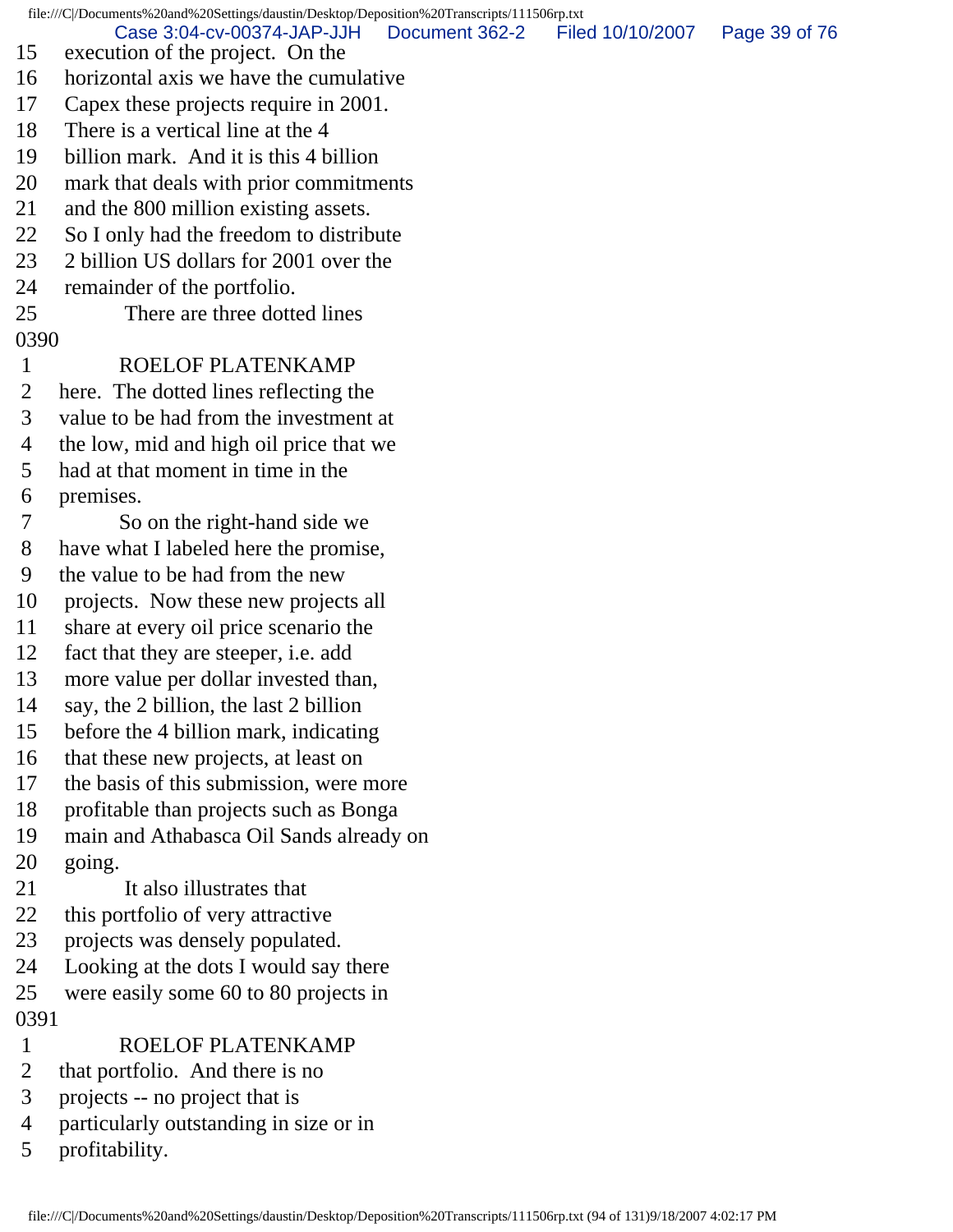file:///C|/Documents%20and%20Settings/daustin/Desktop/Deposition%20Transcripts/111506rp.txt 6 Q. After you discussed this 7 slide with the ExCom, do you recall if 8 there were any comments or questions 9 that were made by the members? 10 A. Yes, I think this slide 11 generated a little bit more discussion. 12 Q. And what do you recall in 13 that regard? 14 A. I don't recall any precisely 15 verbal statements, but I do recall a 16 general discussion like why is it that 17 our history is poorer in value creation 18 than our future, did we approve the 19 right projects in the past, or is this 20 something else. And I think that the 21 trend was no, we did the right things 22 in the past, we didn't have any other 23 information, and we doubt whether the 24 projects as presented for the first 25 time, the new projects, do indeed have 0392 1 ROELOF PLATENKAMP 2 this increase in profitability. 3 Hence, there was a general 4 understanding developing that the new 5 projects, although each individual 6 project was proper -- was doable as 7 described, collectively there was 8 over-optimism in the forward portfolio. 9 Q. Was there any particular 10 member of the ExCom who was more vocal 11 than others? 12 A. Well, if you have six or 13 seven ExCom members they all have their 14 own personality trait -- traits and 15 characteristics. Mr. Watts was clearly 16 in the room, Mr. Restucci was clearly 17 in the room, Mr. Sprague was clearly in 18 the room. 19 Q. And are those three members 20 of the ExCom who you recall voiced 21 their opinions after discussing this 22 slide? Case 3:04-cv-00374-JAP-JJH Document 362-2 Filed 10/10/2007 Page 40 of 76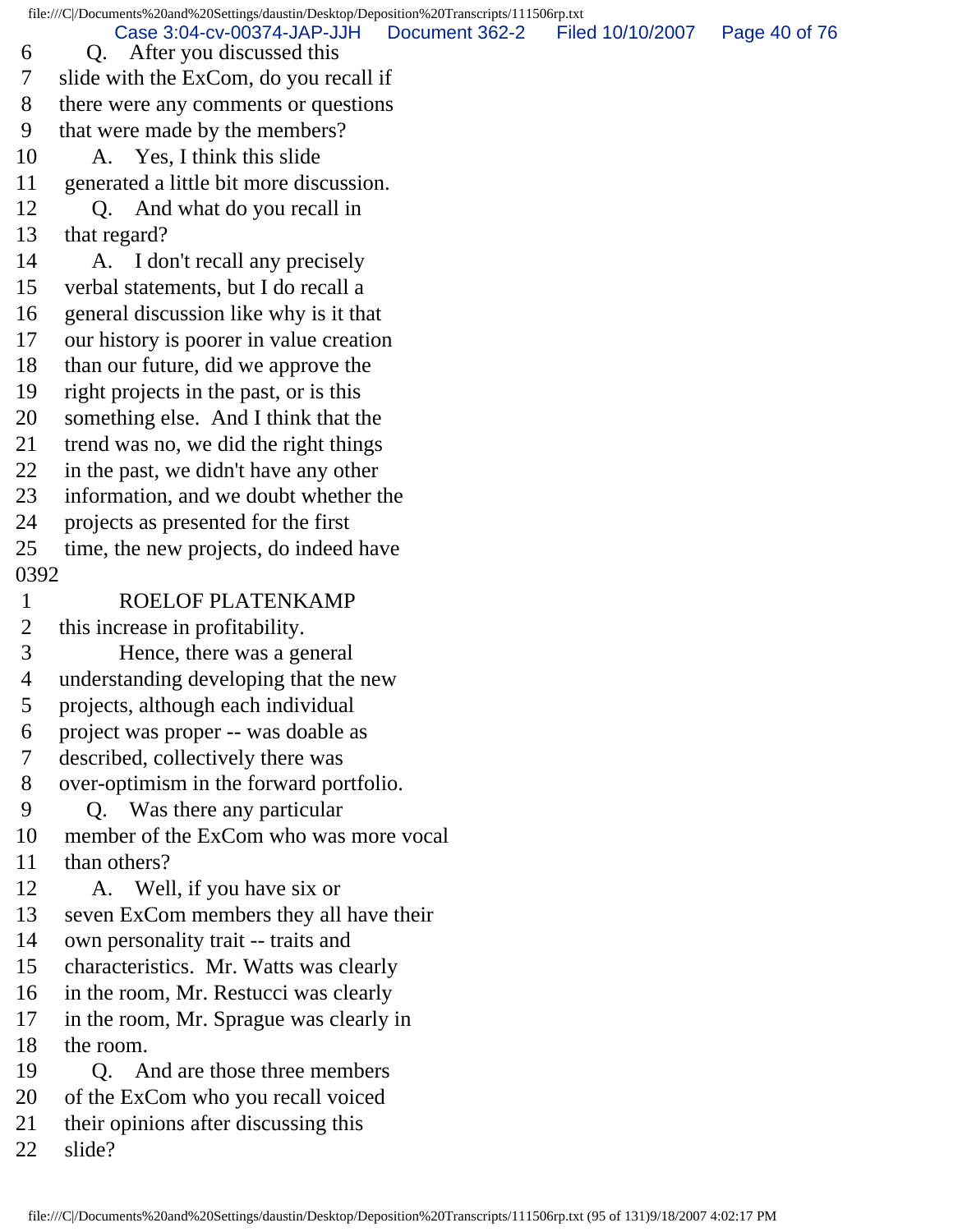file:///C|/Documents%20and%20Settings/daustin/Desktop/Deposition%20Transcripts/111506rp.txt 23 A. Well, they expressed 24 opinions along the lines that I've just 25 catched. 0393 1 ROELOF PLATENKAMP 2 Q. Does anything stand out from 3 what was said that you can attribute to 4 Mr. Watts, Mr. Sprague or Mr. Restucci? 5 A. No, I think I've already 6 stated that. Did we get it wrong in 7 the past, are we too optimistic in the 8 future, there is indeed a significant 9 difference. If you look at the older 10 projects and the new proposed projects, 11 we did a good job in the past, there 12 must be some optimism in the forward 13 portfolio. 14 Q. Who was it that conveyed the 15 opinion that Shell had done a good job 16 in the past? 17 A. I did. 18 Q. And what was your reasoning 19 for saying that? 20 A. Because we, as a company we 21 have a pretty good track record. 22 Q. Any other reasons? 23 A. I think that's the most 24 important reason. And when we made 25 decisions as a company, we always made 0394 1 ROELOF PLATENKAMP 2 decisions on the basis of careful 3 analysis of the data and information 4 available after taking alternatives 5 into consideration, and at the moment 6 we took these decisions, as far as I 7 could judge, on the basis of what we 8 knew at the time we took the decisions, 9 those were the only right decisions to 10 take. 11 Hindsight is always easy. Case 3:04-cv-00374-JAP-JJH Document 362-2 Filed 10/10/2007 Page 41 of 76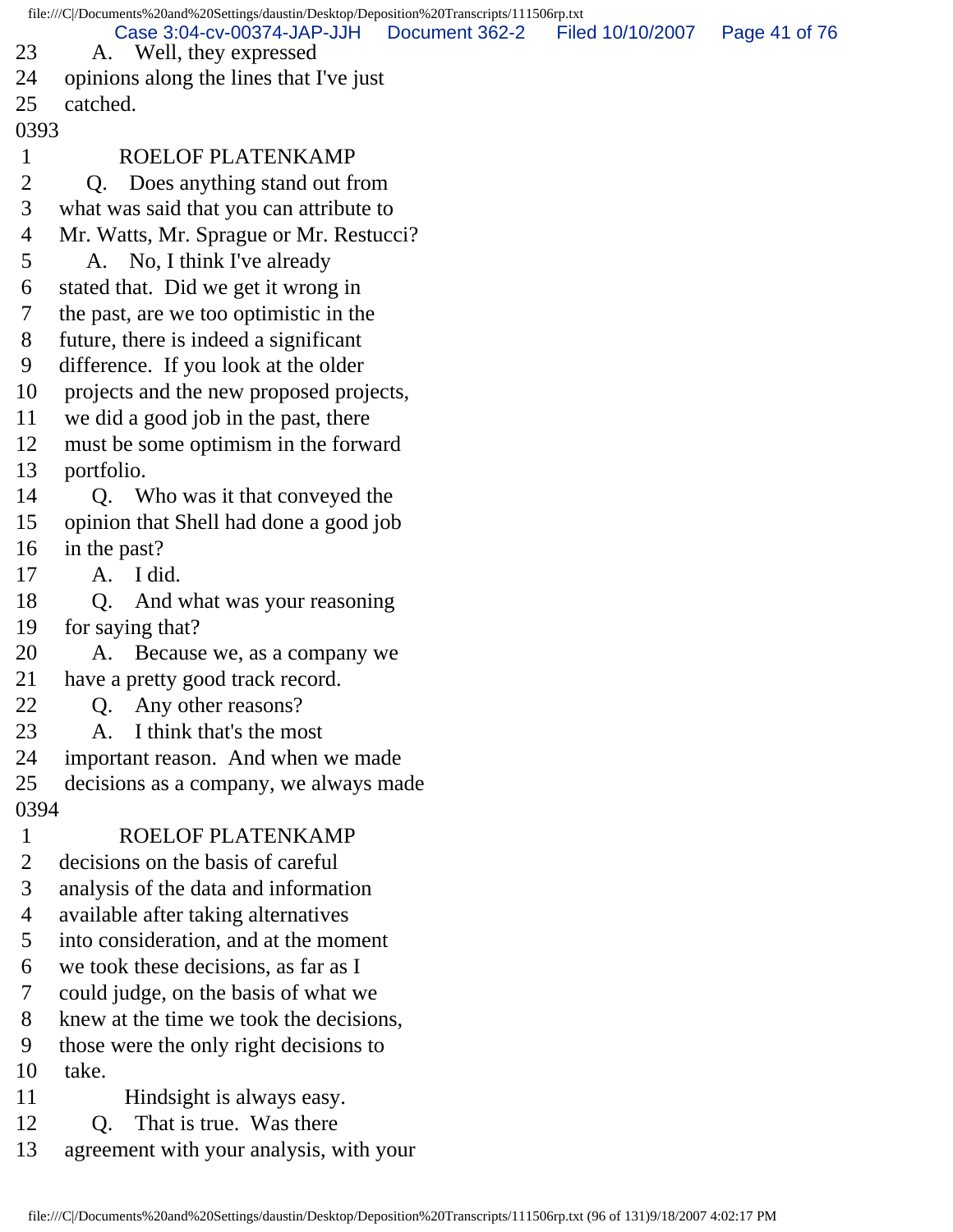file:///C|/Documents%20and%20Settings/daustin/Desktop/Deposition%20Transcripts/111506rp.txt 14 reasoning by the ExCom members? 15 A. Yes, yes. There was no 16 disagreement. 17 Q. If you can look at the slide 18 DB 07483. I'm just wondering, under 19 the bottom part where it says slipped, 20 and I take it these are projects -- 21 well, rather than me characterizing, 22 why don't you just tell me briefly what 23 it says. 24 MR. FERRARA: What what 25 says? 0395 1 ROELOF PLATENKAMP 2 MR. HABER: This slide. 3 A. Okay. This slide lists a 4 number of projects that had their FIDs 5 planned in the year 2000. So when we 6 look at the business plan 1999, all 7 these projects were supposed to have 8 sanctioning and thus the final 9 investment decision in the year 2000. 10 Now a number of these 11 projects actually took final investment 12 decisions in the year 1999, namely, two 13 projects in Malaysia and one project in 14 Iran. Then there were a number of 15 projects that when we looked again at 16 these projects in the year 2000, these 17 projects were still scheduled to take 18 the final investment decision in the 19 year 2000. However, roughly half of 20 the projects that were supposed to take 21 FID in the year 2000 on the prognosis 22 of 1999, were considered in the year 23 2000 to take FID in the year 2001 or 24 later. 25 A number even made it into 0396 1 ROELOF PLATENKAMP 2 2004 and there were three projects 3 where we didn't even have a date for 4 the investment decision. Case 3:04-cv-00374-JAP-JJH Document 362-2 Filed 10/10/2007 Page 42 of 76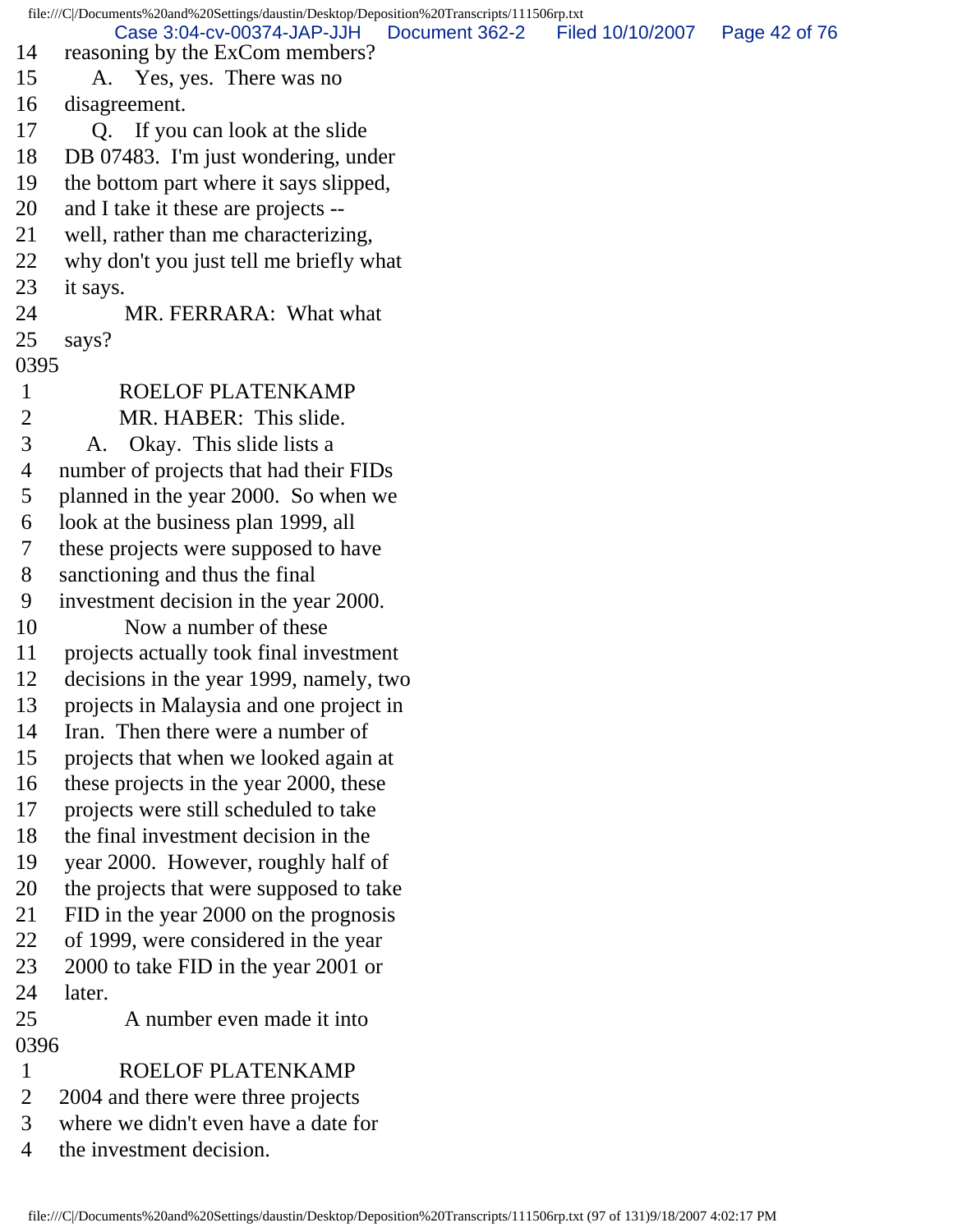file:///C|/Documents%20and%20Settings/daustin/Desktop/Deposition%20Transcripts/111506rp.txt 5 This means that roughly half 6 of the projects expected to take FID in 7 2000 appeared to be suffering a delay. 8 Q. And the -- what I'd like to 9 know is the reference to Shell 10 Australia, in particular does that 11 refer to the Gorgon gas fields? 12 A. The Northwest Shelf LNG 13 expansion and the Australia LNG train 1 14 were related, certainly the Northwest 15 Shelf were related partly to Gorgon. I 16 don't know the details of all these 17 projects at this moment in time, but, 18 yes. 19 MR. HABER: This is probably 20 a good breaking point so if we want to 21 take a few minutes. 22 THE VIDEO OPERATOR: Off the 23 record at 2:44, this is the end of tape 24 5. 25 (A recess was taken.) 0397 1 ROELOF PLATENKAMP 2 THE VIDEO OPERATOR: We're 3 back on the record, it's 3:11, and this 4 is tape 6. 5 Q. Mr. Platenkamp, do you 6 recall how long the presentation that 7 you gave on June 26th, 2000 lasted? 8 A. My recollection is that it 9 lasted about an hour. 10 Q. And at the time that you 11 concluded the presentation, was there a 12 question and answer period that 13 followed with the members of the ExCom? 14 A. No. Normally we would do 15 the questions and answers as they came 16 up during the presentation. So we had 17 no formal rule. I tell the story and 18 then they can ask questions. We always 19 try to do that as interactive as 20 possible to make sure that 21 understanding was built up as we Case 3:04-cv-00374-JAP-JJH Document 362-2 Filed 10/10/2007 Page 43 of 76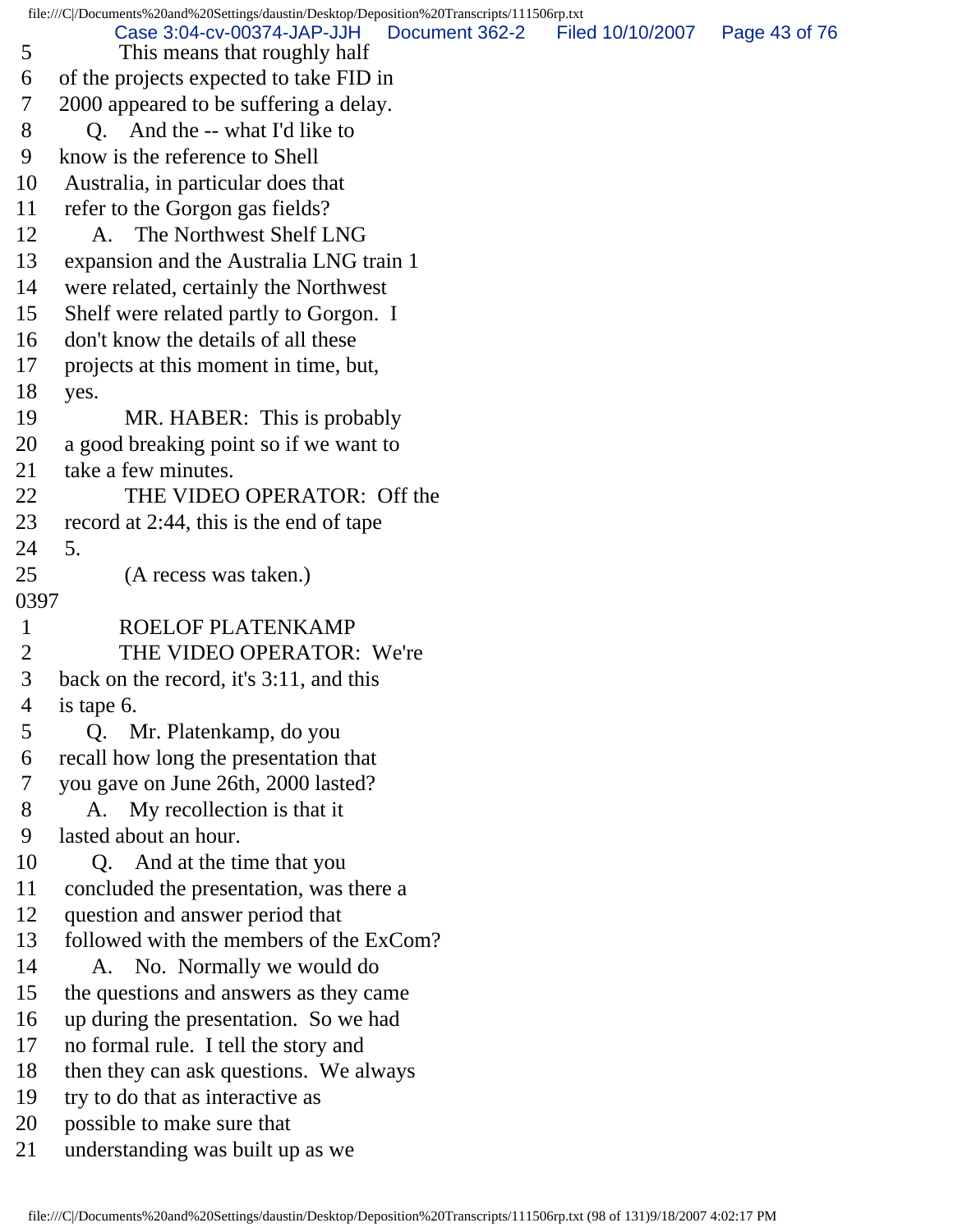file:///C|/Documents%20and%20Settings/daustin/Desktop/Deposition%20Transcripts/111506rp.txt 22 progressed through the presentation. 23 Q. I believe you said that Mr. 24 McKay had accompanied you to the 25 presentation? 0398 1 ROELOF PLATENKAMP 2 A. He was in the room with me, 3 that's correct. 4 Q. Did he make any comments 5 during the presentation? 6 A. He may well have made one or 7 two comments to clarify something. I 8 don't remember that. 9 Q. Okay. Did you discuss the 10 presentation with Mr. McKay after you 11 left the ExCom meeting? 12 A. When you go through this 13 kind of presentation then you walk out 14 and it's very normal that you discuss 15 what happened and how we're going to 16 take it forward. 17 Q. And do you recall having 18 such a discussion with Mr. McKay? 19 A. Yes, I don't recall the 20 precise details. We walked out of the 21 room and said okay, we go ahead with 22 the workshop as planned, let's get 23 ready for it. 24 Q. When you left the meeting, 25 did any ExCom member say anything to 0399 1 ROELOF PLATENKAMP 2 you in particular? 3 A. Not that I -- not that I can 4 remember. I had a number of people 5 commented that it was a good piece of 6 staff work that I presented. 7 Q. Do you recall any of the 8 members saying anything that can be 9 considered negative? 10 A. No, no, absolutely not. 11 Difficult issue, clearly understood, 12 difficult message, clearly understood. Case 3:04-cv-00374-JAP-JJH Document 362-2 Filed 10/10/2007 Page 44 of 76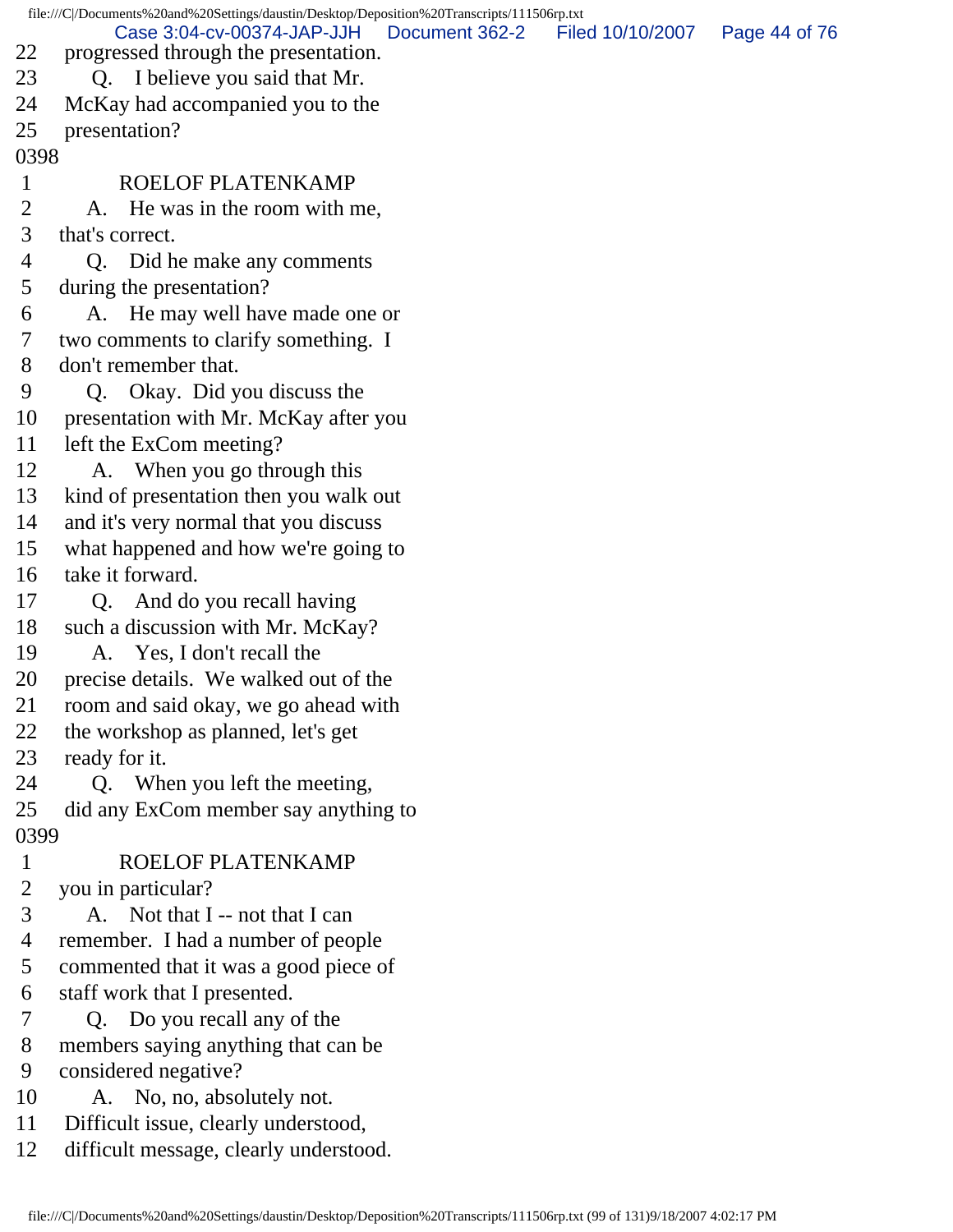file:///C|/Documents%20and%20Settings/daustin/Desktop/Deposition%20Transcripts/111506rp.txt 13 But absolutely no -- no remarks that 14 expressed discontent or anything like 15 that. 16 I think this was a -- was a 17 difficult presentation clearly. I 18 think I presented an important point. 19 I wanted the ExCom to be fully aware of 20 the issues we were dealing with. I 21 also I think I made it clear earlier, I 22 wanted to be pretty clear that the 23 operating units delivered high quality 24 staff work. There is no doubt about 25 that. I referred to the internal 0400 1 ROELOF PLATENKAMP 2 consistency. 3 And the operating units had 4 also -- I'm looking for the proper 5 expression -- had also reacted to the 6 message that we had left over from 7 1999. In 1999, we, when we went 8 through capital allocation, after we 9 had weeded out the poorer projects, we 10 actually came to the conclusion that in 11 1999 we were a little bit short of 12 projects. So we had encouraged the 13 operating units to come forward with 14 projects. And of course come forward 15 with projects in a consistent manner, 16 in a manner aimed at growth. And I'm 17 convinced that all the individual 18 project teams that delivered their 19 projects to the OUs and then the OUs 20 delivering the projects in their 21 submission to us, that again, I've said 22 it before, those projects themself were 23 thoughtful and within the isolation of 24 that project, given enough nurture and 25 care, they could deliver. That was the 0401 1 ROELOF PLATENKAMP 2 firm belief of the project teams, Case 3:04-cv-00374-JAP-JJH Document 362-2 Filed 10/10/2007 Page 45 of 76

3 against that promise. It's only when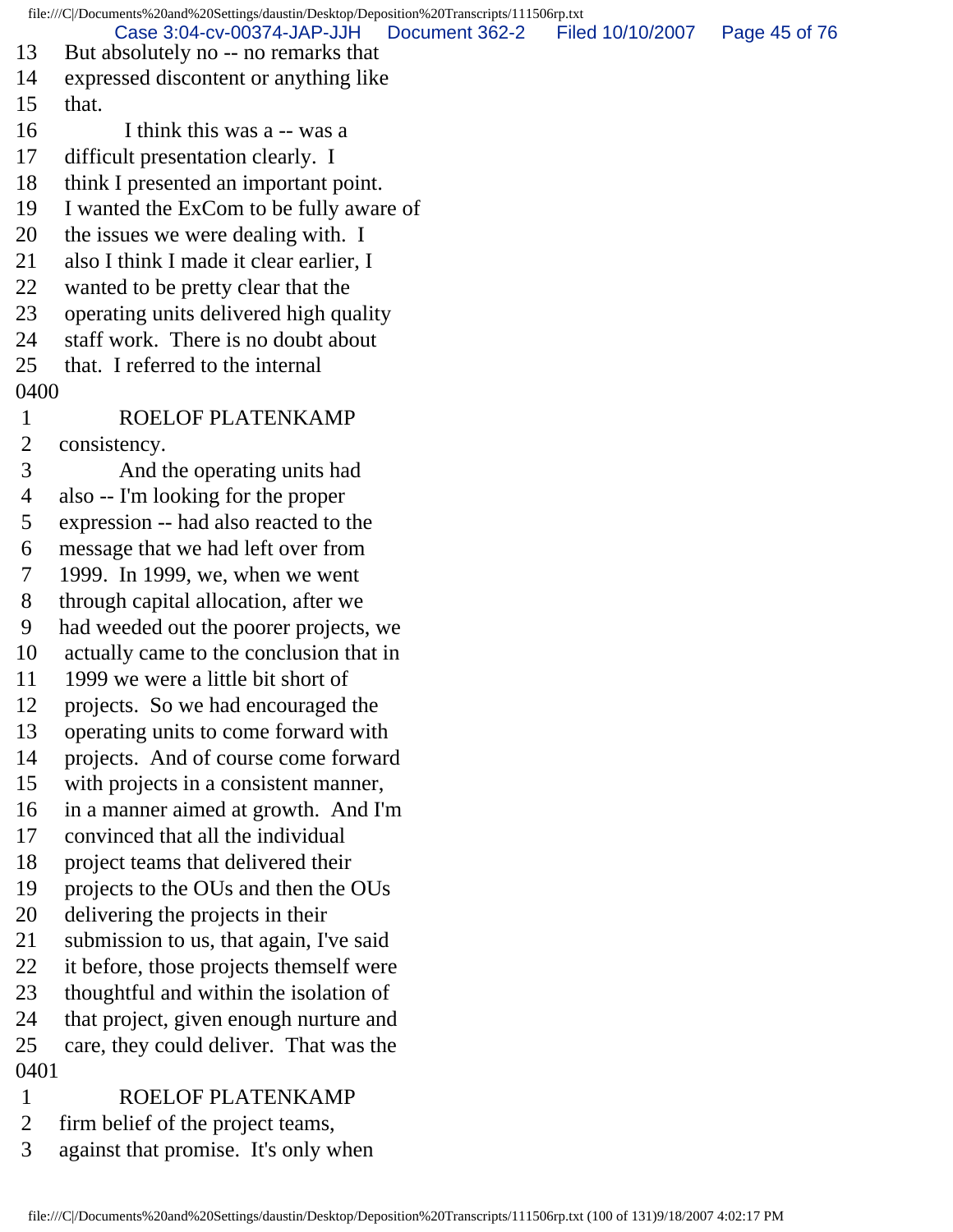file:///C|/Documents%20and%20Settings/daustin/Desktop/Deposition%20Transcripts/111506rp.txt 4 you put the total together that you 5 recognize that you can't deliver all of 6 them in that manner. 7 So all these projects were 8 delivered with the best possible intent 9 and checked I think internally for the 10 doability. 11 So take one project, okay, 12 we have, maybe we have to increase the 13 number of petroleum engineers by 20 14 percent and put an additional drilling 15 engineer and maybe hire in a 16 contractor, then we can deliver at this 17 time scale. That's fine. But if you 18 do it for all of them and you see, for 19 instance, on the exploration side that 20 you have to have a four-fold 21 acceleration of what you're doing, then 22 maybe you need a four-fold increase of 23 staff levels, and that was never 24 anywhere there. 25 So I think what I'm trying 0402 1 ROELOF PLATENKAMP 2 to say is that the OUs, the project 3 teams delivered the projects that was 4 to the best of their ability, it's only 5 when you put it together that you 6 recognize something has to give, this 7 can't be done. 8 Q. But individually there had 9 to be some optimism that was not 10 achievable otherwise when you put them 11 altogether you wind up with the result 12 that you testified about earlier where 13 you have a number of 34 percent that is 14 too optimistic; isn't that correct? 15 MS. ASHTON: Objection. 16 MR. MORSE: Object to the 17 form; argumentative. 18 MS. ASHTON: Objection. 19 Q. You can answer. 20 A. The point I'm making is you Case 3:04-cv-00374-JAP-JJH Document 362-2 Filed 10/10/2007 Page 46 of 76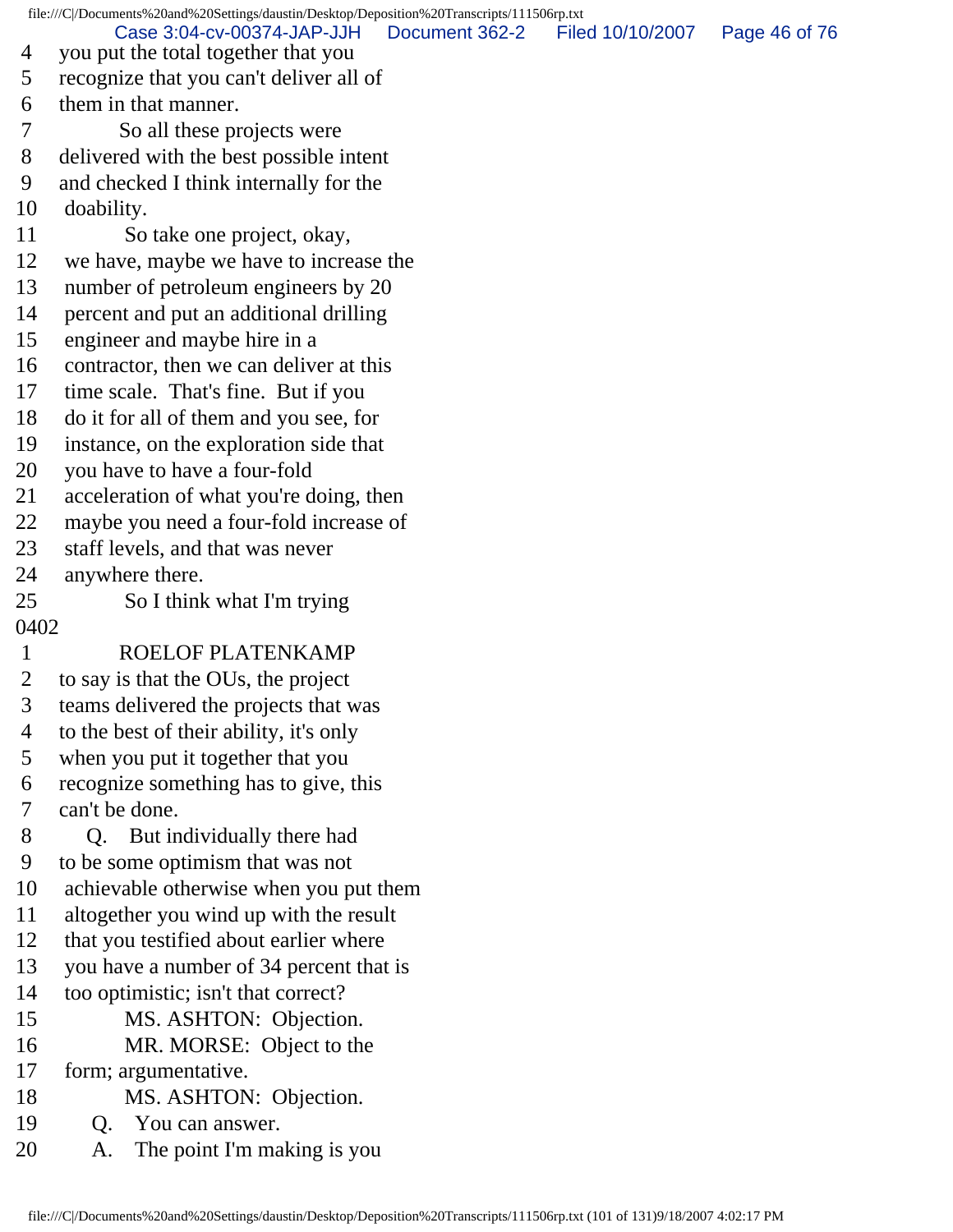file:///C|/Documents%20and%20Settings/daustin/Desktop/Deposition%20Transcripts/111506rp.txt 21 can take any project out of this 22 submission and you can talk to the team 23 that made the submission, and the 24 supervisor of the team, and the story 25 that you would receive would be a story 0403 1 ROELOF PLATENKAMP 2 that was consistent. Yes, we can 3 deliver against these milestones, but 4 there would be a number of provisos. 5 We need the staff, we need funding, we 6 need to get the permit in time, 7 blah-di-blah-di-blah. For an Case 3:04-cv-00374-JAP-JJH Document 362-2 Filed 10/10/2007 Page 47 of 76

- 8 individual project, all of that I think
- 9 were defendable statements. But if you
- 10 summate that, if you integrate that
- 11 over the entire investment program then
- 12 you have so many ifs that have to be
- 13 met that in the totality you ask
- 14 yourself can this really be done. And
- 15 that was the mirror that I was holding
- 16 up.
- 17 I think that's important to
- 18 understand. Those projects were
- 19 professionally described projects.
- 20 These were projects that may have been
- 21 stretching it, but we always went for
- 22 stretching our projects. But -- how
- 23 should I say that? -- these were good,
- 24 sound, professionals that put this in
- 25 the project portfolio. When you 0404

# 1 ROELOF PLATENKAMP

- 2 integrate it, you say, well, hang on a
- 3 second, something isn't quite -- quite
- 4 right.
- 5 Q. When you're referring to
- 6 putting stretch into the projects, are
- 7 you referring to the various provisos,
- 8 the ifs that you just testified about?
- 9 A. Some of the ifs. Also,
- 10 let's say normally when you do a study
- 11 of this type it takes 12 month, and we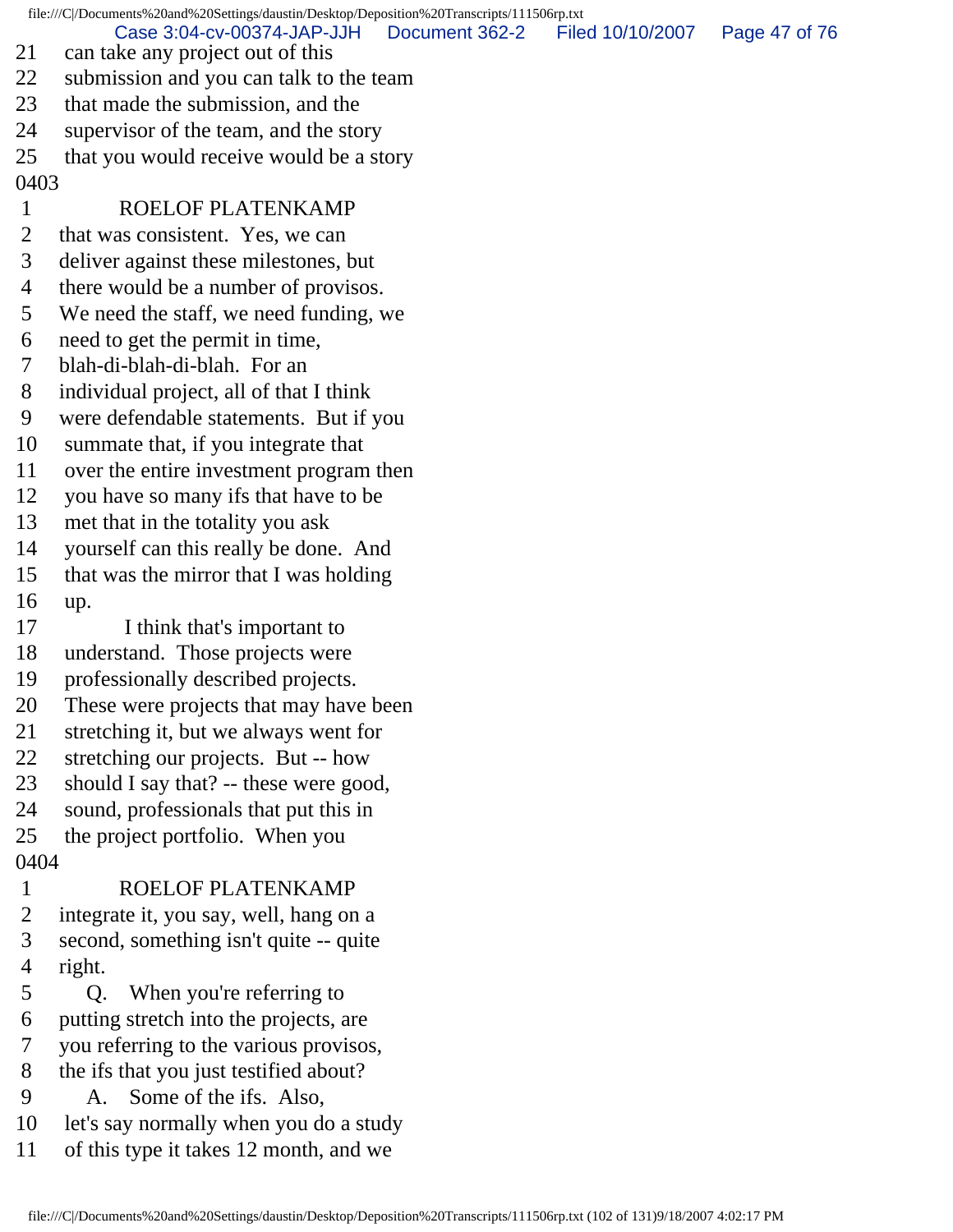file:///C|/Documents%20and%20Settings/daustin/Desktop/Deposition%20Transcripts/111506rp.txt 12 -- we now say that we will do this in 13 eight month. And we think we can do 14 that because we have a smarter way of 15 doing simulations, we will do less 16 sensitivities because some of these 17 sensitivities are nonsensical. Now, 18 that's a pretty good argument and can 19 most likely be substantiated, but it is 20 a stretch if a normal simulation takes 21 12 months and you say I'm going to do 22 this in eight, but it's your 23 accountability, your responsibility 24 when you say I can do that with my 25 team. 0405 1 ROELOF PLATENKAMP 2 Q. So when you're talking about 3 the cumulative you're talking about all 4 the various OUs that sort of build in 5 that stretch, that's when you look back 6 and say, well wait a second, this is 7 not -- this is either not achievable or 8 it's too optimistic? 9 MR. MORSE: Objection to 10 form. 11 A. There is -- I simply 12 compared it with the outcome of the 13 previous years and I see a certain 14 disconnect and I wanted to hold up a 15 mirror, let's be careful, let's really 16 check this, yes. 17 Q. Okay. 18 A. But all those projects teams, 19 they're looking forward. They're not 20 looking over their shoulders. 21 Q. Right. 22 A. They're looking forward. 23 This is our project, this is how we're 24 going to do it. 25 Q. I believe earlier you 0406 1 ROELOF PLATENKAMP 2 testified about giving a presentation Case 3:04-cv-00374-JAP-JJH Document 362-2 Filed 10/10/2007 Page 48 of 76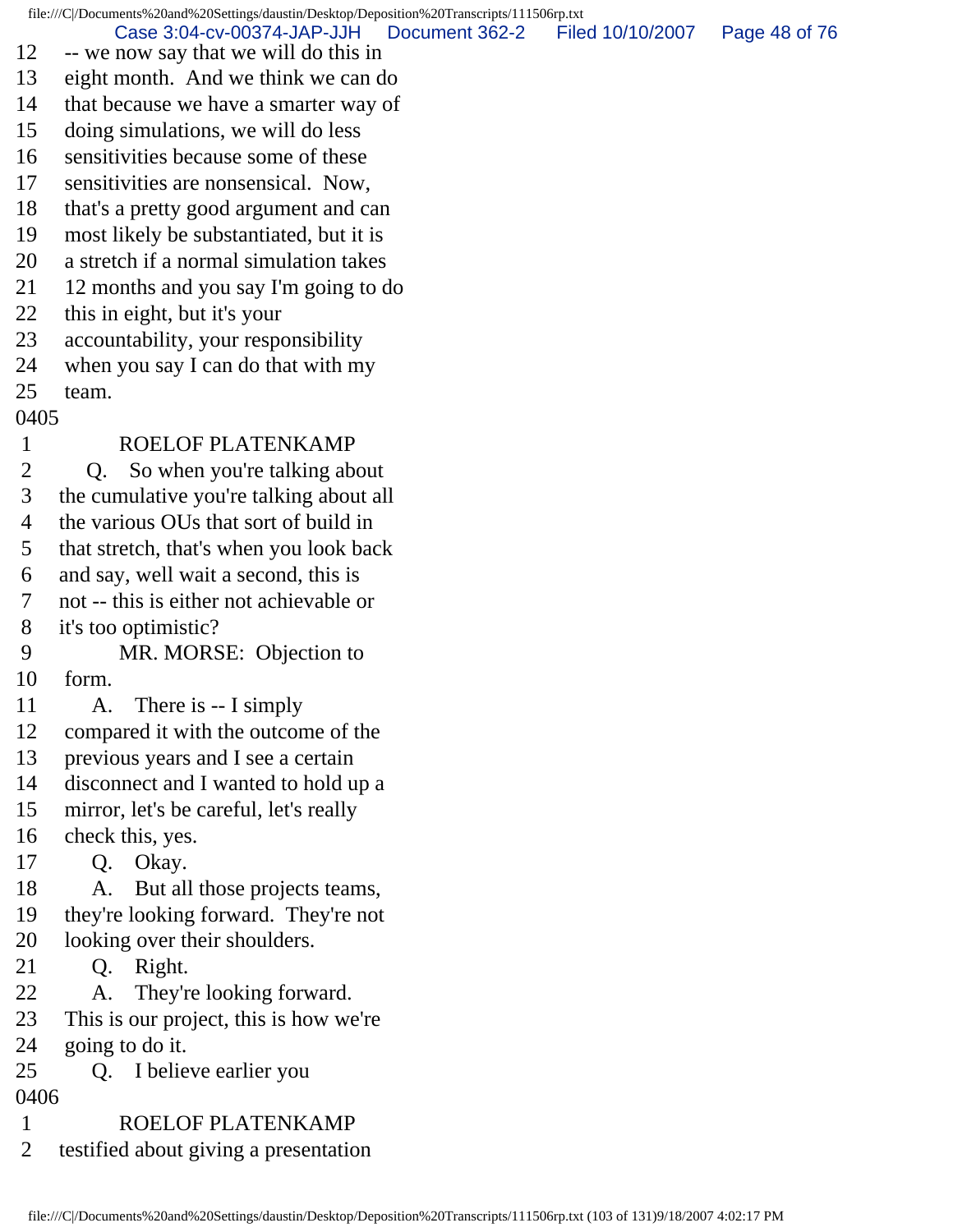file:///C|/Documents%20and%20Settings/daustin/Desktop/Deposition%20Transcripts/111506rp.txt 3 to the CMD in I believe October of 4 2000. 5 A. I don't remember the precise 6 dates but there were two presentations 7 I gave to the CMD, one on the plan and 8 one on the options. 9 Q. When you say the options, 10 what are you referring to? 11 A. I'm talking to the strategic 12 options. So after we have made say the 13 foundation plan, then -- and there is 14 still room in the total Capex for the 15 Shell group, EP could get part of that 16 Capex and we could use that to do 17 certain strategic options. That's how 18 we labeled them. 19 Q. Okay. I'd like to discuss 20 the business plan. 21 MR. HABER: What I'd like to 22 do is mark as Exhibit 8 a document that 23 reads "2000 EP business plan - volume 24 2." And let me just give the Bates 25 range for the record. It's LON 0407 1 ROELOF PLATENKAMP 2 01241290 through LON 01241346. 3 (Platenkamp Exhibit 8 4 for identification, Bates stamped LON 5 01241290 through LON 01241346.) 6 Q. Mr. Platenkamp, have you 7 seen this document before? 8 A. Absolutely. 9 Q. And what is this document? 10 A. This document is the EP 11 business plan, volume 2, for the year 12 2000. 13 Q. Did you present this to the 14 CMD on or about October 23, 2000? 15 A. Yes, I did, with one 16 qualification. I presented a set of 17 slides that comprised most of the 18 information contained in this plan. 19 The business plan was given to the CMD Case 3:04-cv-00374-JAP-JJH Document 362-2 Filed 10/10/2007 Page 49 of 76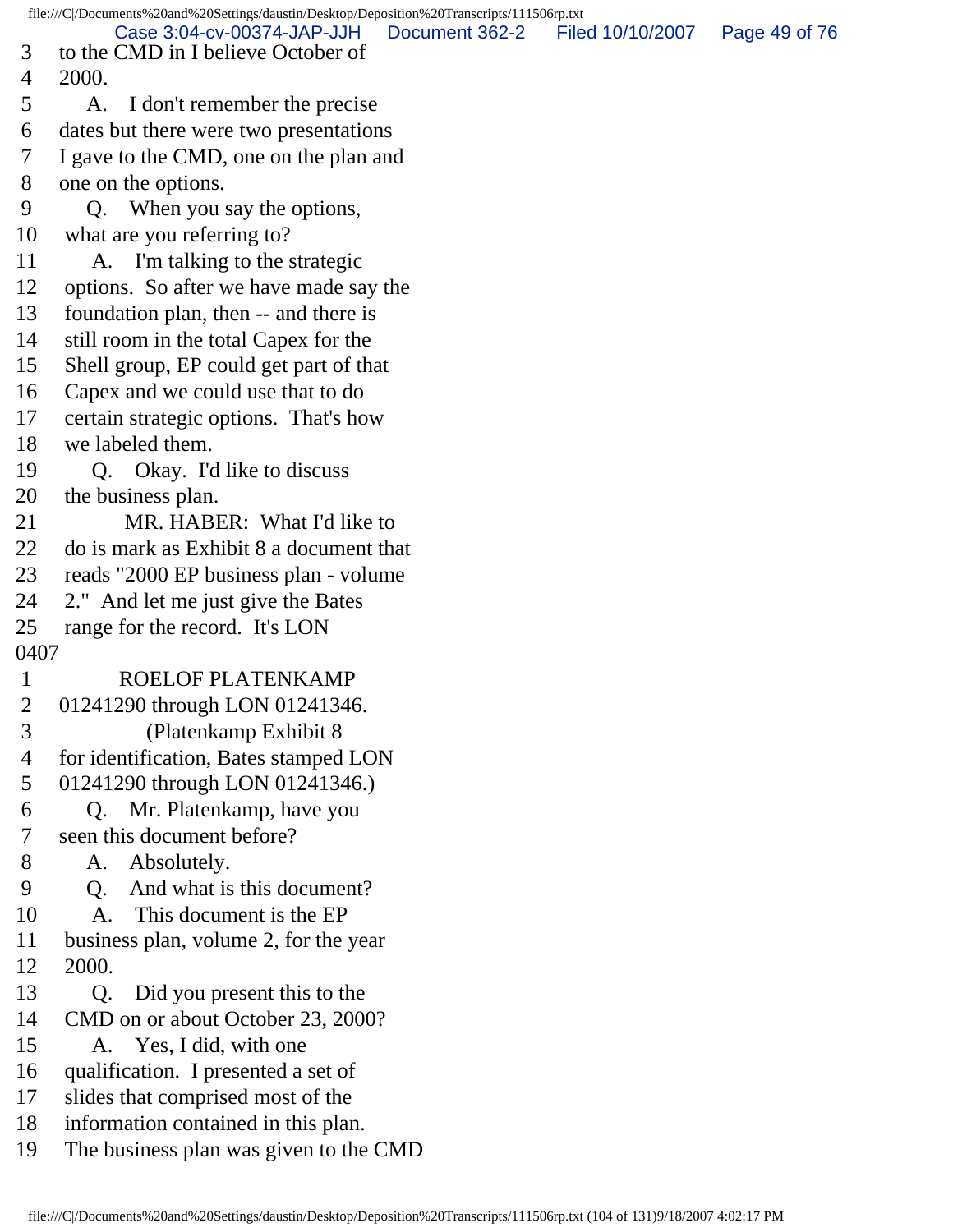file:///C|/Documents%20and%20Settings/daustin/Desktop/Deposition%20Transcripts/111506rp.txt 20 as pre-reading material. 21 The second point, going 22 through this one, I am not yet 23 convinced, convinced, sorry, that this 24 was the final business plan because I 25 see some annotations that someone must 0408 1 ROELOF PLATENKAMP 2 have made. It may be that this was not 3 yet the final document. I don't know. 4 I don't recognize the handwriting. It 5 may have been done after they received 6 the final copy. 7 Q. Why don't we just go through 8 some of the points that are made in 9 this document. 10 A. Yes. 11 Q. Actually, before I do that, 12 I want to ask you do you recall how far 13 in advance you provided the business 14 plan to the CMD as pre-reading? 15 A. There were very strict rules 16 for that. I don't remember the rules 17 precisely, but I would think they 18 received it at least a week before the 19 presentation, something of that order. 20 Q. And do you recall who the 21 members of the CMD were at the time you 22 gave the presentation? 23 A. Mark Moody-Stuart, Howard 24 ruse, Phil Watts, Joeren van der Veer, 25 Paul Skinner were the CMD members at 0409 1 ROELOF PLATENKAMP 2 the time. Mark Moody-Stuart was 3 chairman. 4 Q. Did anyone accompany you to 5 the CMD meeting when you made the 6 presentation? 7 A. Of course. First of all, 8 Phil was there on the one hand as a 9 sponsor of the presentation and on the 10 other hand as a CMD member. There were Case 3:04-cv-00374-JAP-JJH Document 362-2 Filed 10/10/2007 Page 50 of 76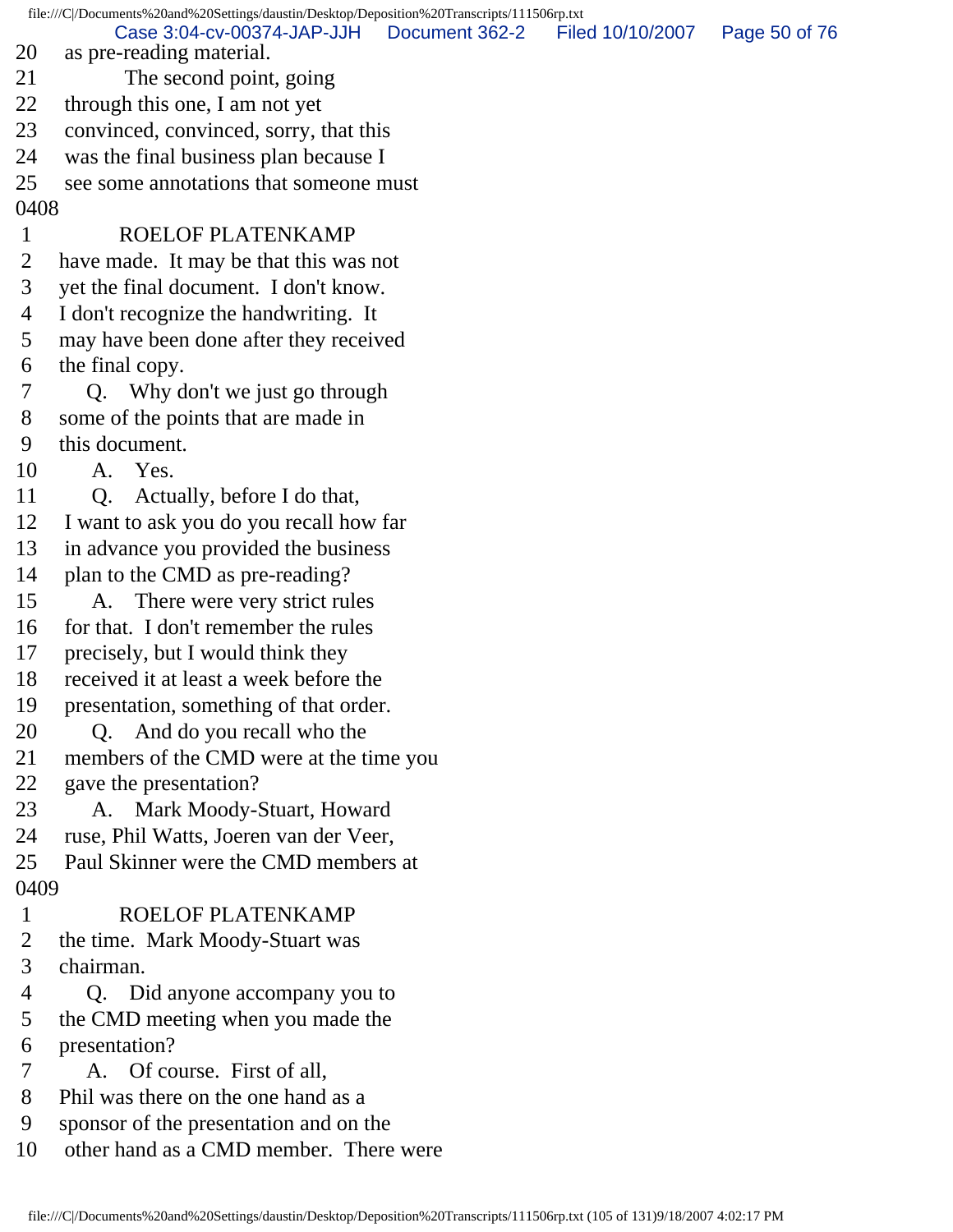file:///C|/Documents%20and%20Settings/daustin/Desktop/Deposition%20Transcripts/111506rp.txt 11 two presentations. One I gave on the 12 plan, one on the strategic options. 13 There may have been one or two ExCom 14 members who attended the presentation. 15 Q. Do you remember if Linda 16 Cook attended the presentation? 17 A. This one was in the year 18 2000. At that moment in time Linda 19 Cook was part of the gas and power 20 organization, and I don't think she 21 attended the presentation. 22 Q. Do you recall if Bob Sprague 23 had attended the presentation? 24 A. I must admit I only -- I 25 don't remember who was there. I know I 0410 1 ROELOF PLATENKAMP 2 was there to give the presentation. 3 One or two ExCom members may have been 4 there as well to give moral support, 5 but I don't -- honestly, I don't 6 remember -- remember that. 7 Q. I'm just going to try to 8 refresh your recollection a little bit 9 more. 10 A. That's fine. 11 Q. Do you recall if Tim Warren 12 attended with you? 13 A. One of those presentations I 14 do believe Tim was present, yes. 15 Q. But you don't have a 16 recollection of which one? 17 A. No, I -- no, I don't. No 18 doubt we can find it out if we look at 19 the minutes of the CMD meetings, but 20 the main objective was to get the 21 message across. That was my job, and 22 that's what I was focused on, and I 23 don't remember who was there, no. 24 O. What was the message that 25 you were trying to get across to the 0411 1 ROELOF PLATENKAMP Case 3:04-cv-00374-JAP-JJH Document 362-2 Filed 10/10/2007 Page 51 of 76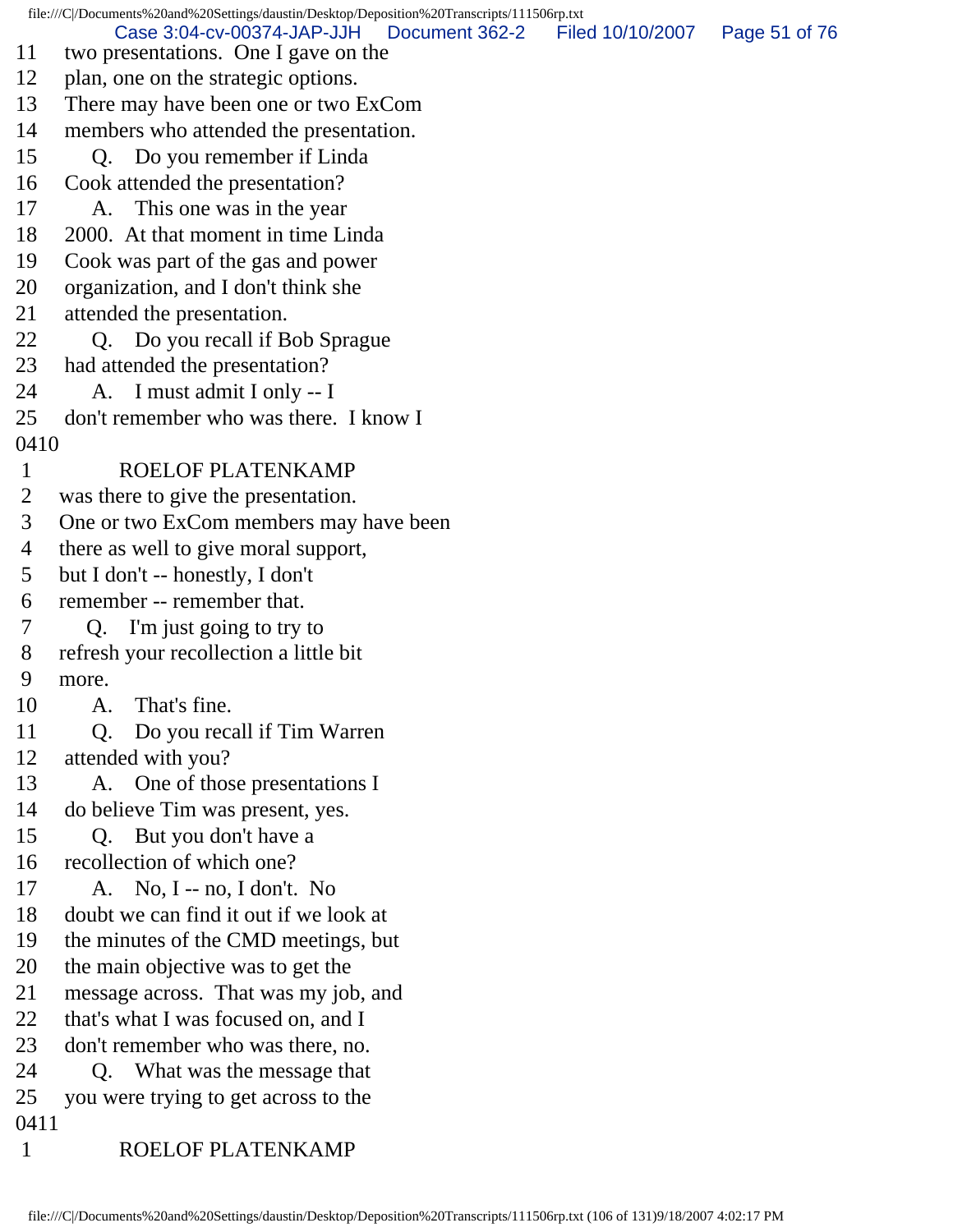file:///C|/Documents%20and%20Settings/daustin/Desktop/Deposition%20Transcripts/111506rp.txt 2 CMD by the presentation that you made 3 to them? 4 A. Okay. I take it we're 5 talking about the presentation of the 6 business plan. 7 Q. Correct. 8 A. The message I wanted to get 9 across is fairly straightforward. This 10 is the EP business plan. It is built 11 on a careful analysis of what we 12 currently have in the pipeline. It's 13 built on the existing asset base. We 14 believe it's doable, and we believe 15 this business plan should receive the 16 agreement of the CMD and subsequent 17 conference. 18 Q. Just jumping ahead, was the 19 business plan approved by the CMD? 20 A. Yes. 21 O. And was the business plan 22 approved by the conference? 23 A. Yes. 24 Q. Okay. During the -- during 25 your presentation, do you recall if any 0412 1 ROELOF PLATENKAMP 2 of the members of the CMD had asked you 3 questions about the information that 4 you were giving or made comments about 5 the information you were giving? 6 A. Yes. During -- during the 7 presentation there were occasional 8 questions. Do I remember particularly 9 which questions? No, I don't. I 10 don't. 11 Q. Do you recall which members 12 of the CMD had asked the questions? 13 A. I remember Harry Roels 14 asking the question relating to 15 economics. I remember even though we 16 didn't have a finance member on the 17 CMD, the head of finance, Steve Hodgson 18 was present in the room. He asked me a Case 3:04-cv-00374-JAP-JJH Document 362-2 Filed 10/10/2007 Page 52 of 76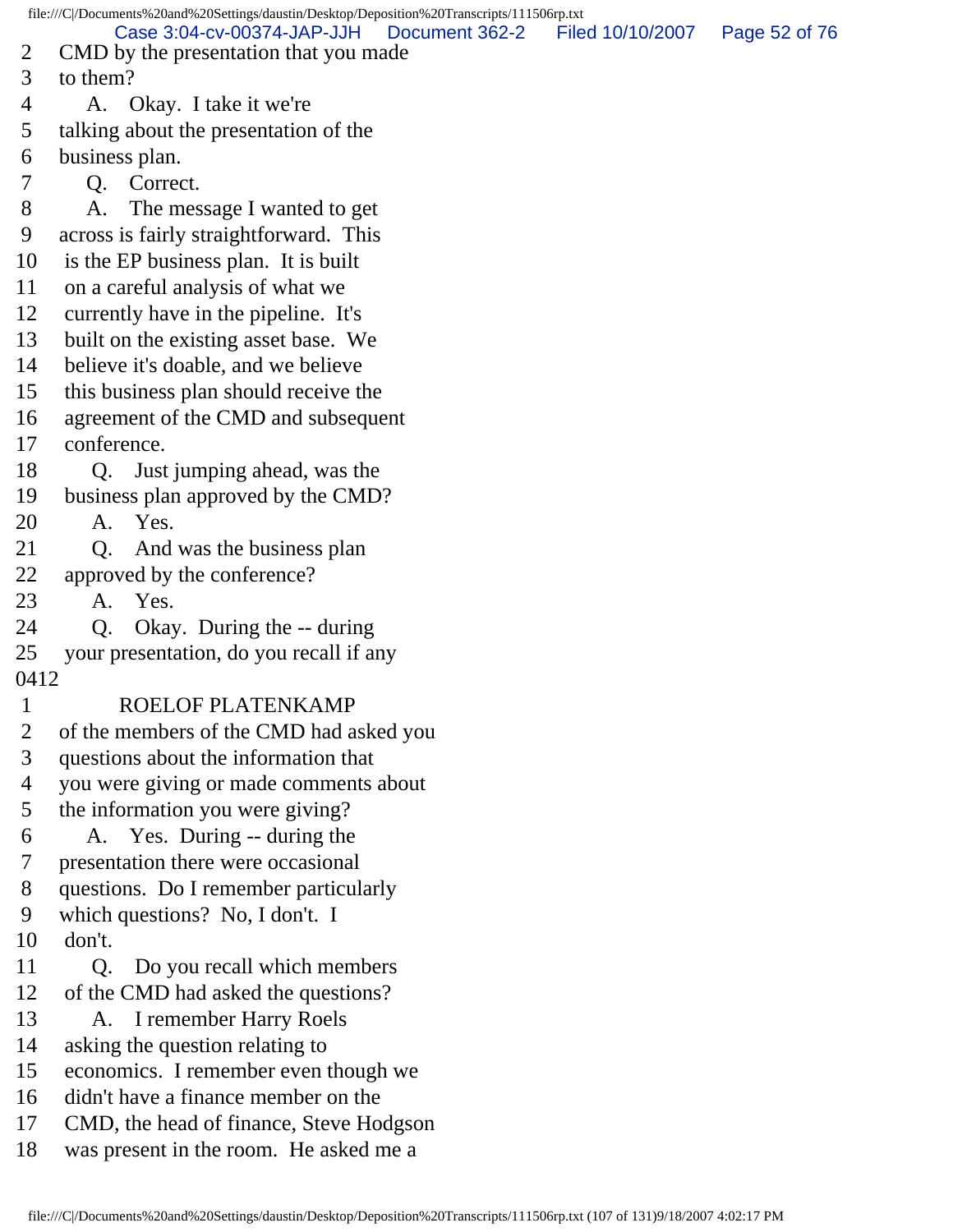file:///C|/Documents%20and%20Settings/daustin/Desktop/Deposition%20Transcripts/111506rp.txt

Case 3:04-cv-00374-JAP-JJH Document 362-2 Filed 10/10/2007 Page 53 of 76

- 19 question about the finance aspects of
- 20 the EP plan. I think we had some
- 21 general discussion between Mark
- 22 Moody-Stuart and myself about the
- 23 outcome of strategic cost leadership.
- 24 But I -- that's about the extent that I
- 25 remember.
- 0413

## 1 ROELOF PLATENKAMP

2 O. Do you recall what the sum

- 3 and substance of the discussion was
- 4 with Mr. Moody-Stuart about the outcome
- 5 of the strategic cost leadership?
- 6 A. Yes, I think the sum and
- 7 substance there was based on -- on the
- 8 cost savings that we had achieved, we
- 9 had reached a point where we could say
- 10 that EP had delivered on the cost
- 11 promises made at the moment we
- 12 initiated the strategic cost leadership
- 13 initiative.
- 14 If I remember right, we had
- 15 to deliver something like 4.2 billion,
- 16 and I think in the year 2000 we could
- 17 already demonstrate that we had
- 18 achieved that amount of cost savings.
- 19 Q. Other than the issues that,
- 20 or questions that you just mentioned by
- 21 some of the members of the CMD, do you
- 22 recall any others, others meaning
- 23 questions or comments that were raised
- 24 by members of the CMD?
- 25 A. I remember that there was at 0414
- 

# 1 ROELOF PLATENKAMP

- 2 a certain moment in time a discussion
- 3 about the competitive performance of
- 4 Shell in terms of unit finding cost,
- 5 unit development cost and unit
- 6 operating cost, and the unit margin of
- 7 Shell. And I remember pointing out to
- 8 the CMD that we had the best unit
- 9 finding cost, and this is all based on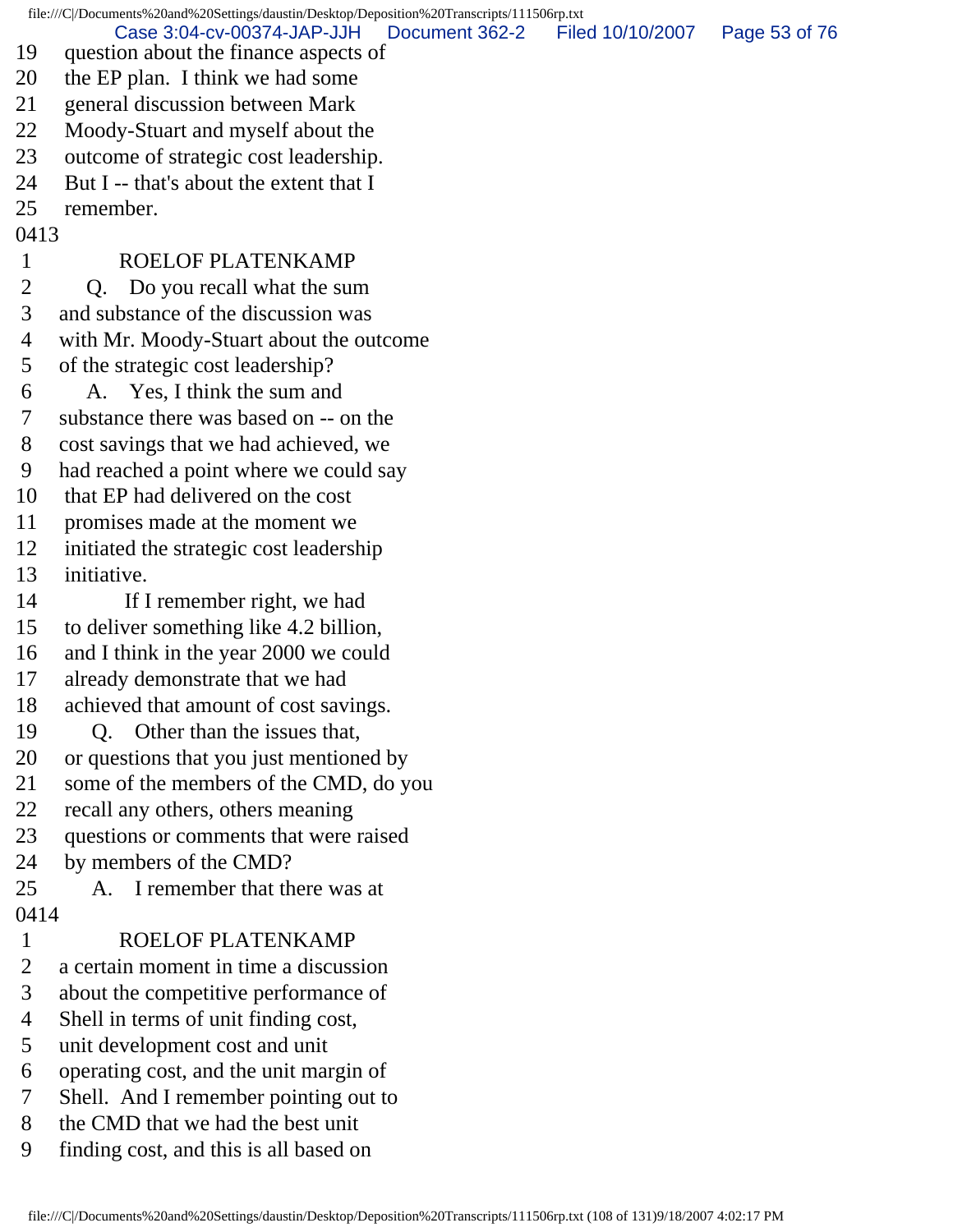file:///C|/Documents%20and%20Settings/daustin/Desktop/Deposition%20Transcripts/111506rp.txt 10 external data provided by Prudential. 11 That on the basis of unit finding cost 12 we were a dollar a barrel ahead of the 13 competition, on the basis of unit 14 development cost we were a dollar ahead 15 of the competition, on the basis of 16 unit Opex we were a dollar ahead of the 17 competition. And on the basis of crude 18 realization we were also ahead of the 19 competition due to the geographical 20 spread of the barrel and the API 21 quality, yet on the basis of unit 22 margin, this theoretical advance of 23 several dollars per unit barrel -- 24 several dollars per barrel, we 25 apparently lost that margin due to the 0415 1 ROELOF PLATENKAMP 2 various tax regimes in which we were 3 operating. That was one discussion 4 that I still remember. 5 Q. And who did you have that 6 discussion with on the CMD? 7 A. Mark Moody-Stuart, Phil 8 Watts, Paul Skinner, they were all 9 involved. 10 Q. Which tax regimes are you 11 referring to in your prior answer? 12 A. The tax regimes in all the 13 countries where we operate. They vary 14 widely. 15 Q. Other than the issues that 16 you've just discussed, any other issues 17 come to mind where you recall questions 18 or comments from members of the CMD? 19 A. No, nothing else comes to 20 mind. If I were to read the minutes of 21 the meeting they would probably refresh 22 my memory, but nothing else comes to 23 mind at this moment in time. 24 Q. Have you seen the minutes of 25 the meeting? Case 3:04-cv-00374-JAP-JJH Document 362-2 Filed 10/10/2007 Page 54 of 76

0416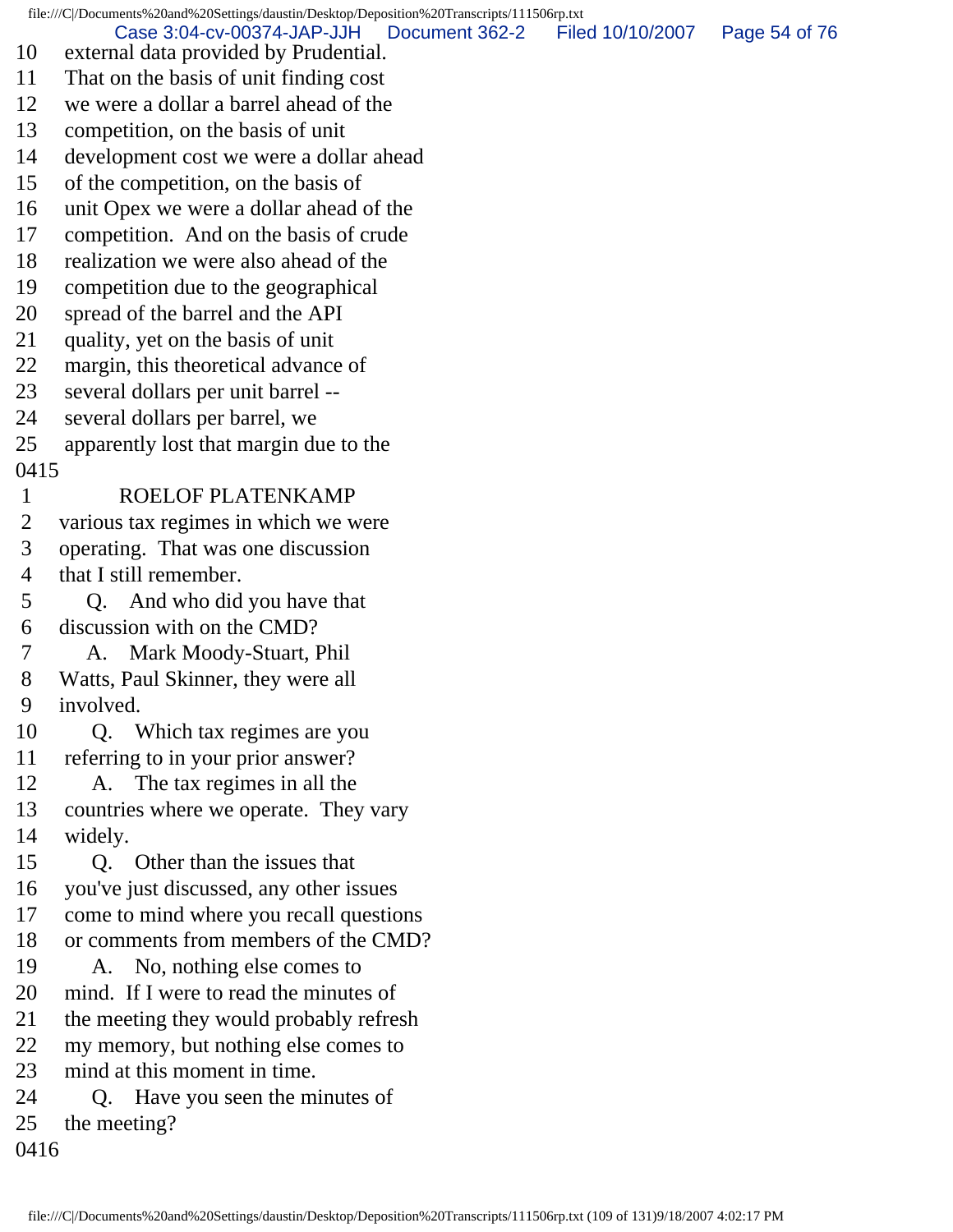file:///C|/Documents%20and%20Settings/daustin/Desktop/Deposition%20Transcripts/111506rp.txt 1 ROELOF PLATENKAMP 2 A. I have seen a draft version 3 of the minutes of the meeting and I was 4 asked to provide comments to the draft 5 minutes which I did. I haven't seen 6 the final minutes of the meeting at the 7 time. 8 Q. Okay. With regard to the 9 business plan, did you have any 10 involvement in the preparation of the 11 document? 12 A. Well, my main task was to 13 deliver the EP business plan, so yes, 14 this was my document. 15 Q. Were there people who 16 assisted you in preparing the document? 17 A. Yes, I had some 30-odd staff 18 helping me. 19 Q. Did that include Aidan 20 McKay? 21 A. Indeed. 22 O. Did it include Remco 23 Aalbers? 24 A. Yeah, a very small part, but 25 yes. 0417 1 ROELOF PLATENKAMP 2 Q. Anyone else that you 3 mentioned? 4 A. Oh, yes. It included work 5 done by Fons Claessens of economics, 6 Pascal Poupet of economics. It 7 included work done by Bart Lismont of 8 portfolio, Peter van Driel of 9 portfolio. I shouldn't do this to you. 10 Q. We can help her with a lot 11 of the names. 12 A. But I mean there were quite 13 a few people contributing to this 14 document. Ajit Bansal contributed, 15 George Menane, Manuel Garcia. Many 16 people contributed to the document. 17 Q. I would like to just ask you Case 3:04-cv-00374-JAP-JJH Document 362-2 Filed 10/10/2007 Page 55 of 76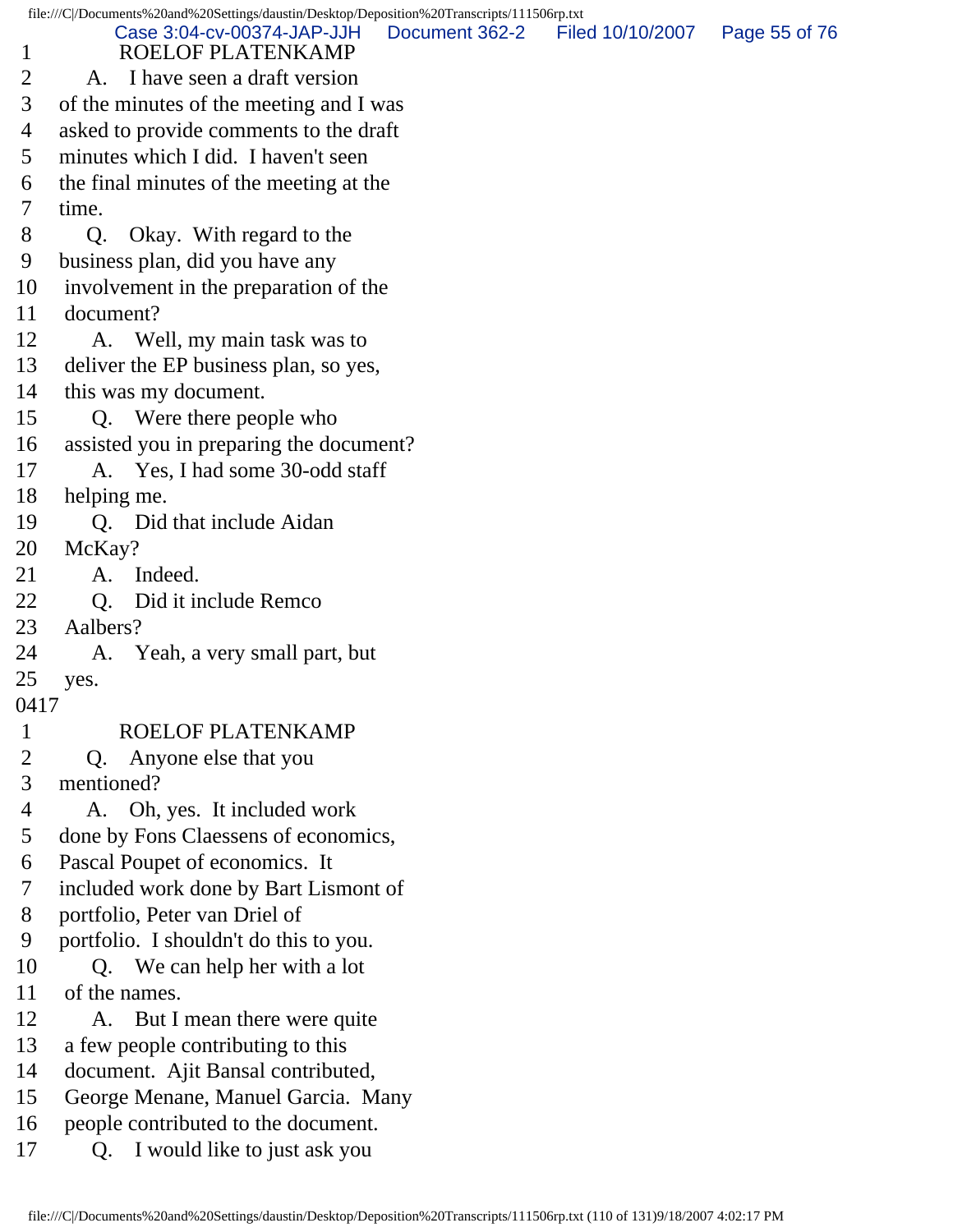file:///C|/Documents%20and%20Settings/daustin/Desktop/Deposition%20Transcripts/111506rp.txt 18 a couple of questions about the 19 information in the business plan. 20 A. Yes. 21 Q. If you could turn to Page 9 22 of the document, and that's the one that 23 ends with the last two numbers 99 of the 24 Bates range. On the top it says "3. 25 Objectives, strategic and challenges 0418 1 ROELOF PLATENKAMP 2 (continued)." 3 A. Yes. 4 Q. I'd like to direct your 5 attention to the statement under "Gas." 6 A. Yes. 7 Q. In particular the sentence 8 that reads, "We would like to retain 9 our strong competitive position in 10 deepwater by focusing on a limited 11 number of material (Gulf of Mexico, 12 Nigeria, Brazil and Angola) and 13 emerging (Egypt, Trinidad, Morocco) 14 basins." What was the basis for that 15 statement? 16 A. The basis was that we wanted 17 to have a focused portfolio, i.e. we 18 did not want to be everywhere where you 19 could be in deepwater, but those areas 20 where we believed we could be material, 21 and we wanted to maintain our strong 22 position in deepwater. And you can 23 only do that if you don't spread 24 yourself too thin. 25 Q. Okay. The next sentence in 0419 1 ROELOF PLATENKAMP 2 that paragraph reads, "In addition we 3 will try to leverage Shell Deepwater 4 Services (SDS) capabilities in novel 5 ways." What did you mean by that? 6 A. Precisely what it says. 7 Q. Well let me ask you how did 8 you intend to leverage SDS's capabilities Case 3:04-cv-00374-JAP-JJH Document 362-2 Filed 10/10/2007 Page 56 of 76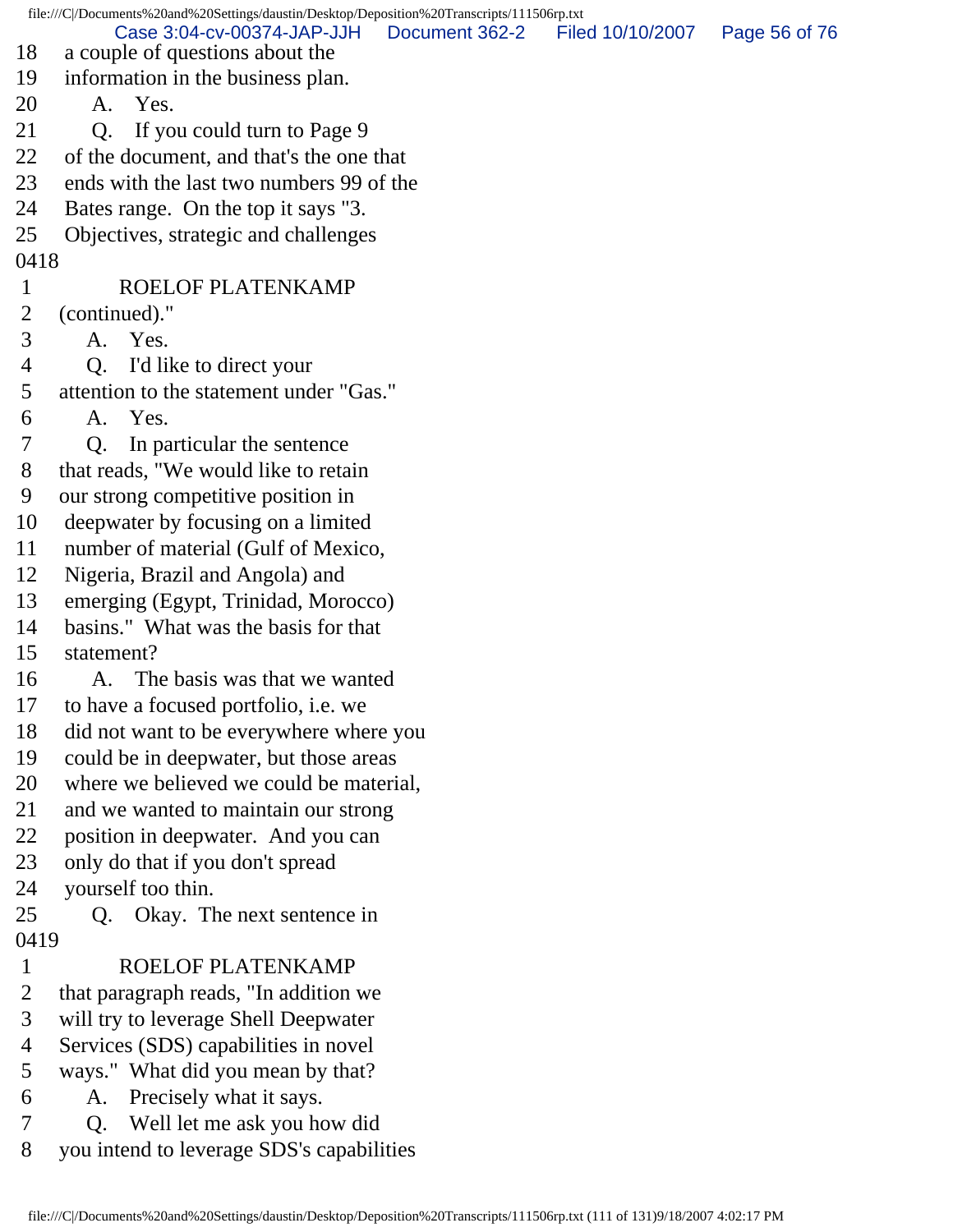file:///C|/Documents%20and%20Settings/daustin/Desktop/Deposition%20Transcripts/111506rp.txt 9 in novel ways? 10 A. Up to that moment in time, 11 we had used Shell Deepwater Services as 12 a service company to Shell ventures. 13 We were talking about the possibility 14 to use Shell Deepwater Services as a 15 service provider to other parties that 16 required deepwater expertise. 17 For instance, a company like 18 Petrobras in Brazil might have need of 19 specific expertise that Shell Deepwater 20 Services could provide. So services to 21 third parties would be a novel way to 22 leverage capabilities of SDS. 23 Q. Did you have any other ways 24 to leverage SDS's capabilities in mind 25 at the time? 0420 1 ROELOF PLATENKAMP 2 A. No. That was what we had in 3 mind, to the best of my knowledge. 4 Q. Under Caspian/CIS oil, the 5 third sentence reads "A very large 6 discovery has been made by OKIOC on the 7 Kashagan prospect in the northern part 8 of the Caspian Sea." What is OKIOC? 9 A. That's the name of the 10 company that had made the discovery of 11 a truly enormous field in the Caspian 12 Sea. And I am now trying to decipher 13 the acronym, but I think I failed, but 14 OKIOC is a company in which a number of 15 international oil companies 16 participated, such as Exxon Mobil, 17 AGIP, Shell, I think BP was in there 18 but subsequently sold out. 19 Q. Do you recall how large a 20 volume of gas was involved in the 21 Kashagan prospect? 22 A. I don't remember precisely 23 the amount that was involved. This was 24 early days the year 2000. We knew it 25 was a very large discovery, a giant Case 3:04-cv-00374-JAP-JJH Document 362-2 Filed 10/10/2007 Page 57 of 76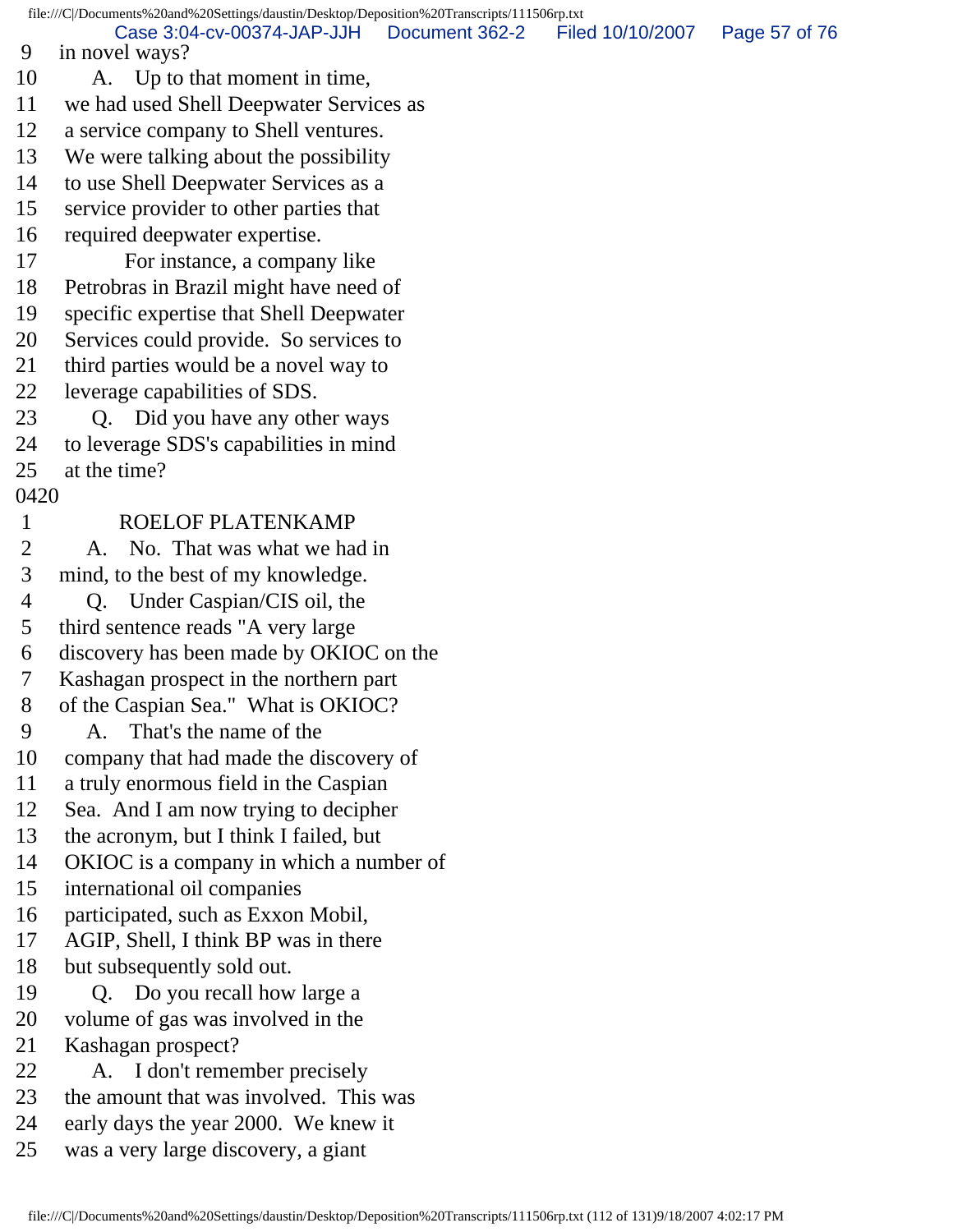#### 0421

### 1 ROELOF PLATENKAMP

- 2 field, a very large giant, but
- 3 additional appraisal were required to
- 4 determine with more certainty the oil
- 5 and gas initially in place, but it was
- 6 huge.
- 7 Q. Do you know who the operator
- 8 was of the project?
- 9 A. I don't know who the
- 10 operator was of that -- of that moment
- 11 in time, it was of course OKIOC, but I
- 12 do remember that at the end of the year
- 13 2000/early 2001, a decision had to be
- 14 made which of the international oil
- 15 companies was going to take the lead in
- 16 the development, and a number of
- 17 companies, amongst which Shell made a
- 18 bid, and in the end it was the Italian
- 19 company AGIP that was granted
- 20 operatorship for the development phase
- 21 of the field.
- 22 Q. Do you have a recollection
- 23 of what Shell's share was of the
- 24 project?
- 25 A. Not precisely. It initially
- 0422

## 1 ROELOF PLATENKAMP

- 2 was in the order I believe of something
- 3 like 16 percent. When one of the other
- 4 participants sold out Shell increased
- 5 its share I believe to something like
- 6 22 percent, but those numbers are
- 7 approximate.
- 8 Q. Was Shell doing any
- 9 technical work on the project?
- 10 A. Shell was doing its own
- 11 evaluations of -- of the prospect. It
- 12 was pretty clear that this was
- 13 material. It was also clear that this
- 14 was a project that would require lots
- 15 of expertise and before Shell made any
- 16 commitments to participate in the next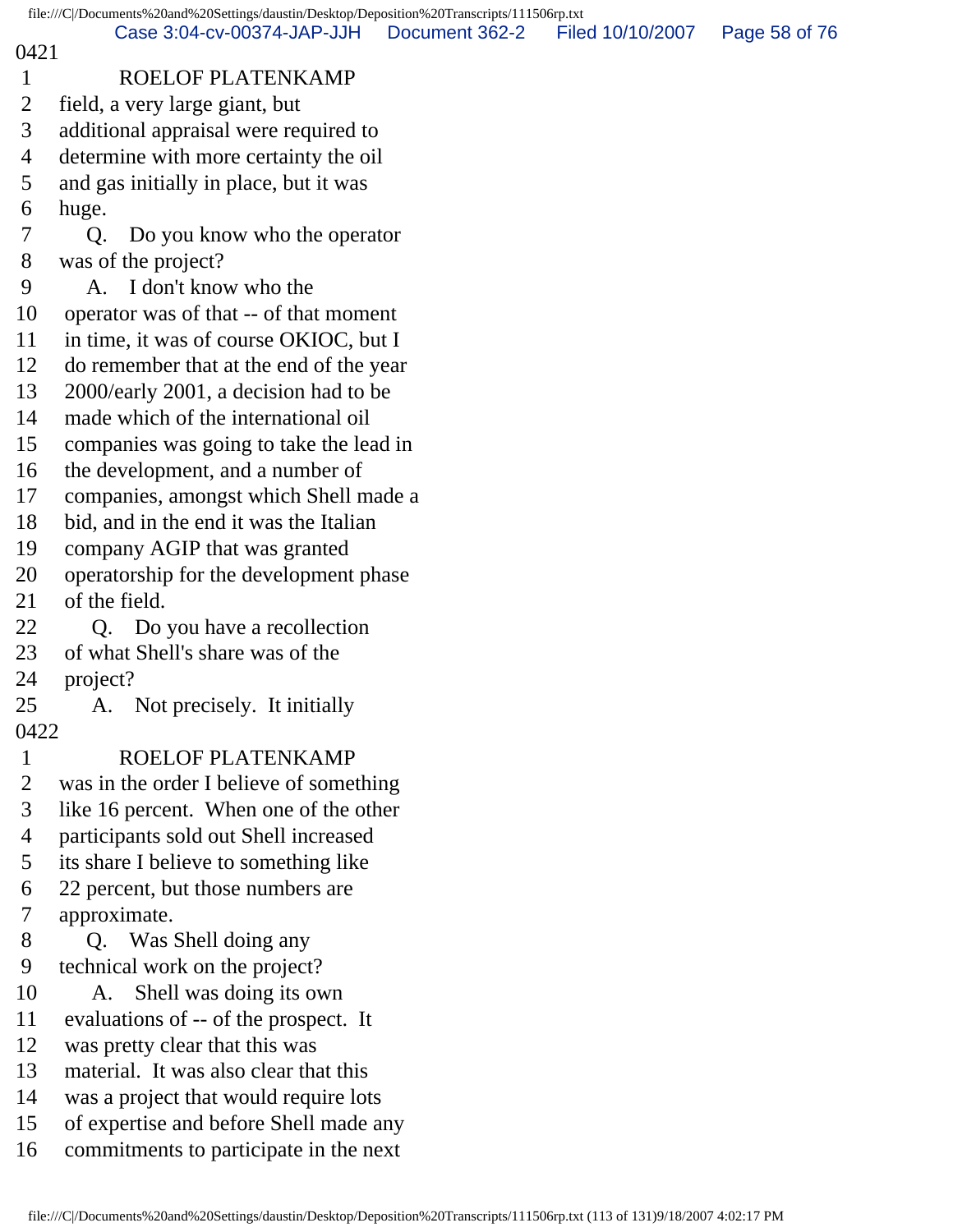file:///C|/Documents%20and%20Settings/daustin/Desktop/Deposition%20Transcripts/111506rp.txt 17 phase it needed to evaluate the 18 possibilities and the options. 19 Q. Do you know who from Shell 20 was doing the technical work? 21 A. Technical work was done 22 predominantly in the Rijswijk office of 23 Shell. 24 Q. Do you know if SDS had any 25 involvement in the technical work? 0423 1 ROELOF PLATENKAMP 2 A. SDS had no involvement in 3 the technical work. As far as I know, 4 this was not deepwater, it's shallow 5 water. As I said, it was done in 6 Rijswijk where the technical staff of 7 Shell International E&P is working. 8 O. Okay. Do you recall anyone 9 expressing a desire to book reserves in 10 Kashagan in the year 2000? 11 A. No, I don't remember that. 12 I don't remember that. 13 Q. Do you recall anyone 14 expressing the importance of the 15 project to Shell in the year 2000? 16 MR. MORSE: Objection to 17 form. 18 A. There were many people who 19 were quite excited about this field. 20 It had been a very long time since a 21 field of that size had been discovered. 22 It was also in a completely new oil and 23 gas province. It is in the province 24 where there was little or no 25 infrastructure. So for everyone 0424 1 ROELOF PLATENKAMP 2 involved this was an exciting event, 3 and whenever you have an exciting event 4 people talk about it, people want to 5 participate, people want to be 6 involved. So many people were talking 7 about the Kashagan venture. The people Case 3:04-cv-00374-JAP-JJH Document 362-2 Filed 10/10/2007 Page 59 of 76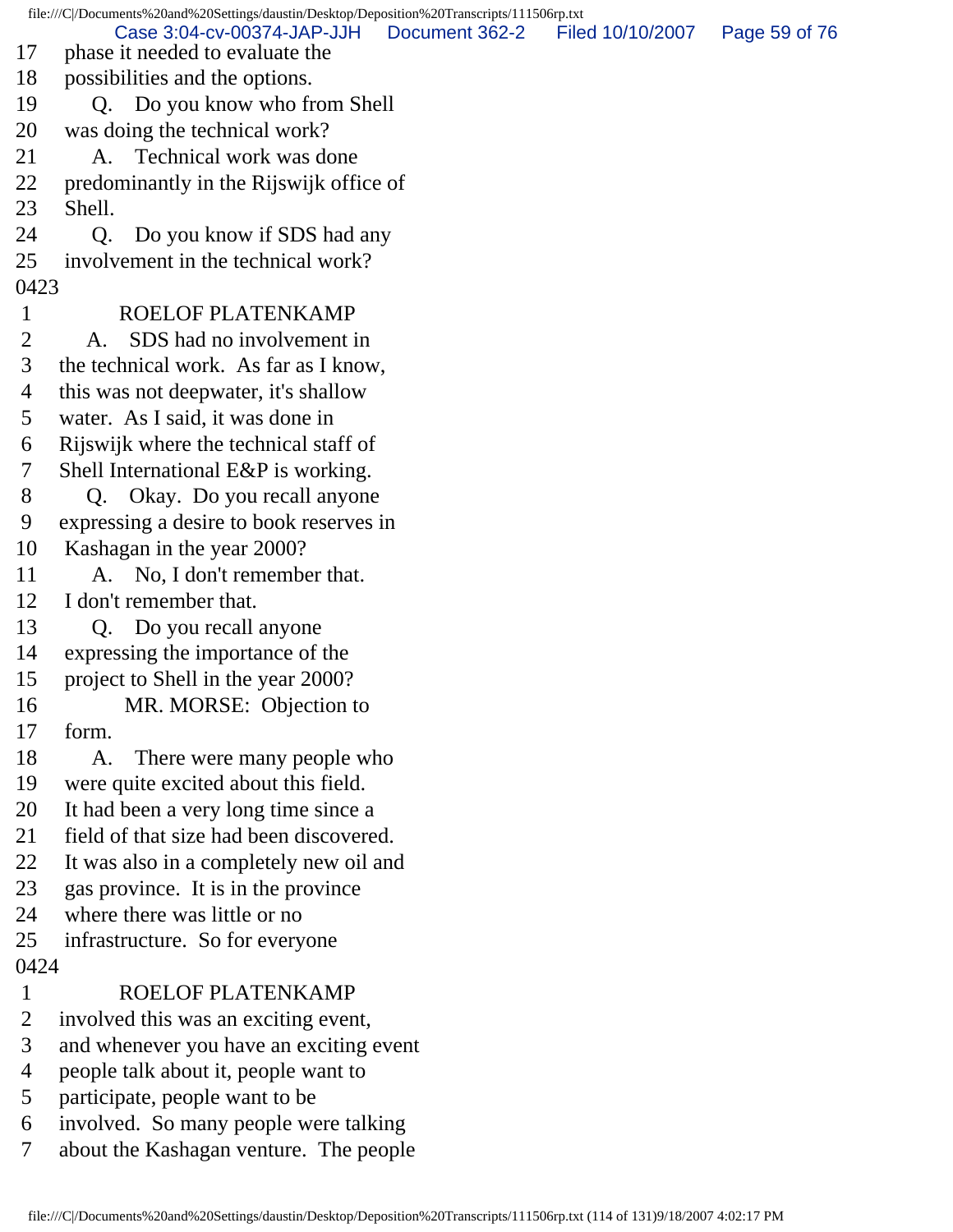file:///C|/Documents%20and%20Settings/daustin/Desktop/Deposition%20Transcripts/111506rp.txt 8 involved in Rijswijk and of course the 9 people involved in the organization of 10 Din Megat under which the Caspian area 11 fell, they were excited about it. 12 O. You mentioned Din Megat. 13 Was he the regional business director? 14 A. Din Megat was the regional 15 business director. 16 Q. And that was for the region 17 EPM? 18 A. That was for the region EPM. 19 Q. And the EPM was the Middle 20 East if I'm correct? 21 A. The EPM was the Middle East 22 and Russia at that moment in time. 23 MR. HABER: I'd like to mark 24 as Exhibit 9, Platenkamp Exhibit 9, an 25 email exchange the last of which is 0425 1 ROELOF PLATENKAMP 2 from Din Megat, although the document 3 says Zaharuddin Megat and I probably 4 didn't pronounce his name correctly. 5 It's dated July 1, 2000. It's sent to 6 Remco Aalbers with a cc to Lorin Brass, 7 Stuart Brown, Martin Ferstl, Aidan 8 McKay, Mike Newman and Mr. Platenkamp. 9 And the subject line reads, re OKIOC - 10 Kashagan reserving. It has two Bates 11 ranges. The first is V 00371048 12 through V 00371049. And the second one 13 is Brass 0111 through Brass 0112. 14 (Platenkamp Exhibit 9 15 for identification, Bates stamped V 16 00371048 through V 00371049 and Brass 17 0111 through Brass 0112.) 18 Q. Have you seen this email 19 correspondence before? 20 A. I guess I have seen it. 21 Again, it's one of those emails on 22 which I was cc'd. It's a fairly 23 standard email from Remco to Mr. Megat 24 explaining that once you have drilled Case 3:04-cv-00374-JAP-JJH Document 362-2 Filed 10/10/2007 Page 60 of 76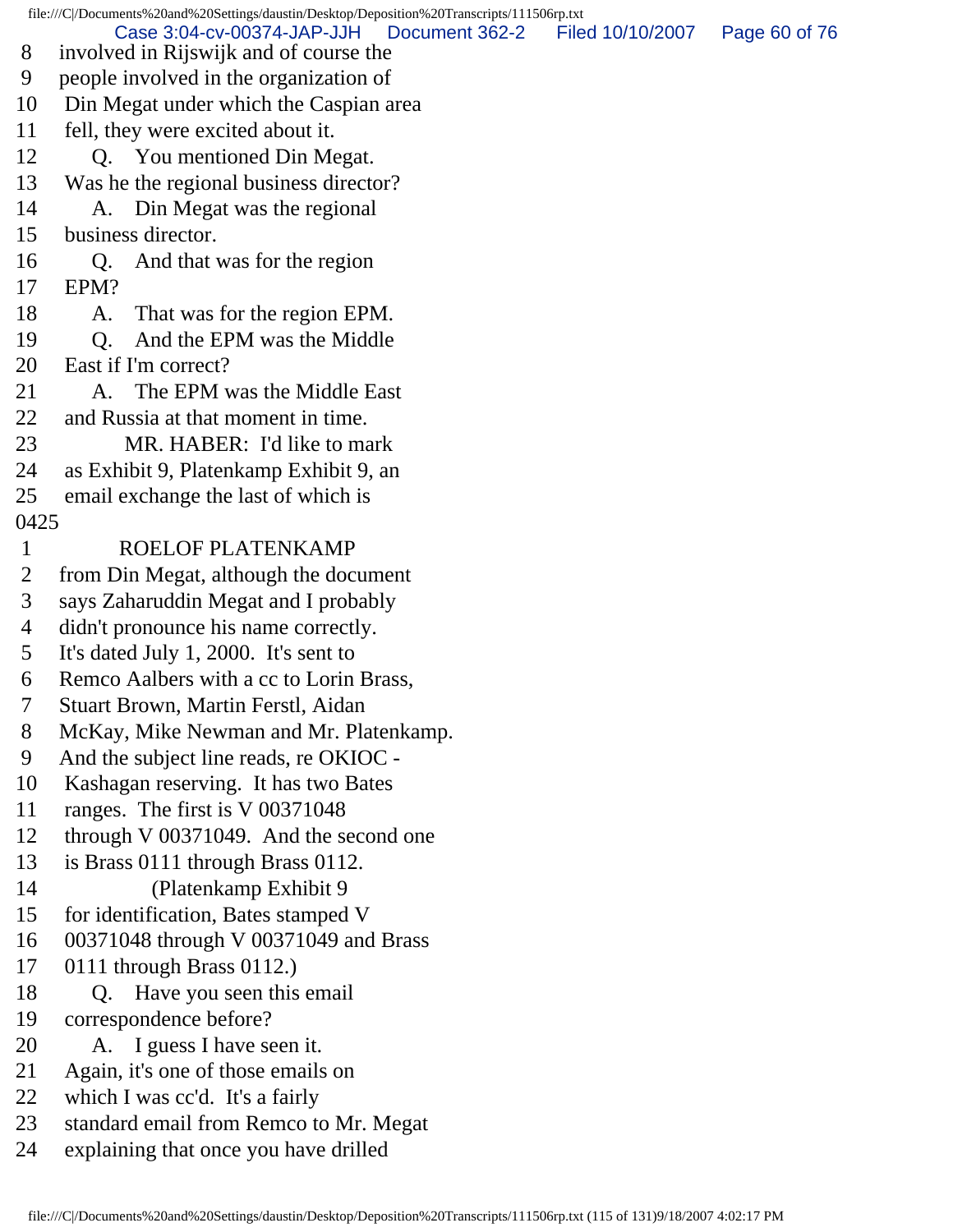|              | file:///C /Documents%20and%20Settings/daustin/Desktop/Deposition%20Transcripts/111506rp.txt |                                 |               |
|--------------|---------------------------------------------------------------------------------------------|---------------------------------|---------------|
| 25           | Case 3:04-cv-00374-JAP-JJH<br>an exploration well you are not yet in                        | Document 362-2 Filed 10/10/2007 | Page 61 of 76 |
| 0426         |                                                                                             |                                 |               |
| $\mathbf 1$  | <b>ROELOF PLATENKAMP</b>                                                                    |                                 |               |
| 2            | a position that you can book reserves.                                                      |                                 |               |
| 3            | Q. Do you recall discussions                                                                |                                 |               |
| 4            | with Mr. Megat where he had expressed                                                       |                                 |               |
| 5            | importance to book reserves in                                                              |                                 |               |
| 6            | Kashagan?                                                                                   |                                 |               |
| 7            | A. No.                                                                                      |                                 |               |
| 8            | MS. ASHTON: Objection to                                                                    |                                 |               |
| 9            | the form.                                                                                   |                                 |               |
| 10           | A. The answer is no, I don't                                                                |                                 |               |
| 11           | remember that.                                                                              |                                 |               |
| 12           | Q. Looking at the second email                                                              |                                 |               |
| 13           | on Page 1 from Mr. Aalbers to Mr. Megat                                                     |                                 |               |
| 14           | in which you were also cc'd, the first                                                      |                                 |               |
| 15           | paragraph of the email says, "I                                                             |                                 |               |
| 16           | understand the importance and pressure on                                                   |                                 |               |
| 17           | 'reserves' booking for Kashagan." Do you                                                    |                                 |               |
| 18           |                                                                                             |                                 |               |
| 19           | recall having discussions with Mr.                                                          |                                 |               |
|              | Aalbers about that sentence, or that                                                        |                                 |               |
| 20<br>21     | portion of the sentence?<br>A. No.                                                          |                                 |               |
| 22           |                                                                                             |                                 |               |
| 23           | Q. Do you recall having                                                                     |                                 |               |
|              | discussions with Din Megat about that                                                       |                                 |               |
| 24<br>25     | portion of the sentence I just read?<br>A. No. To me this is -- this                        |                                 |               |
| 0427         |                                                                                             |                                 |               |
| $\mathbf{1}$ | ROELOF PLATENKAMP                                                                           |                                 |               |
| 2            | is what always happens, you have a                                                          |                                 |               |
| 3            | discovery, in this particular case a                                                        |                                 |               |
| 4            | pretty large discovery and then people                                                      |                                 |               |
| 5            | are always keen to go to the outside                                                        |                                 |               |
| 6            | world and tell them what we find and                                                        |                                 |               |
| 7            | what we have found. This is fairly                                                          |                                 |               |
| 8            |                                                                                             |                                 |               |
| 9            | normal practice.<br>Q. Who is Stuart Brown and what                                         |                                 |               |
| 10           | was his position at that time?                                                              |                                 |               |
| 11           |                                                                                             |                                 |               |
| 12           | Stuart Brown I think had just<br>А.<br>been appointed to be the regional                    |                                 |               |
| 13           | business advisor in the EPM organization                                                    |                                 |               |
| 14           | for the Caspian.                                                                            |                                 |               |
| 15           |                                                                                             |                                 |               |
|              | Were you ever asked to go to<br>Q.                                                          |                                 |               |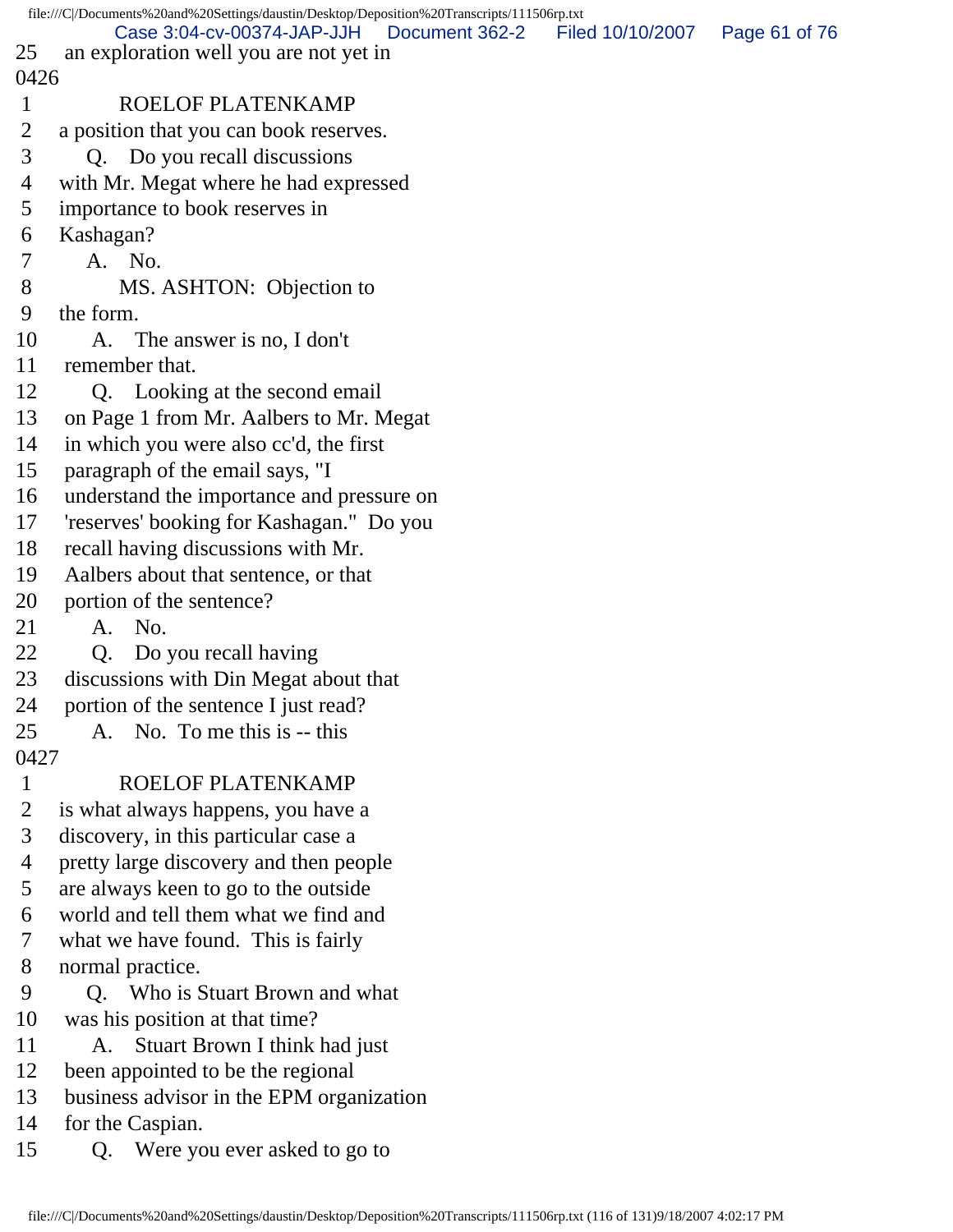file:///C|/Documents%20and%20Settings/daustin/Desktop/Deposition%20Transcripts/111506rp.txt 16 the Kashagan project to investigate the 17 project? 18 MS. ASHTON: Objection to 19 form. 20 MR. MORSE: Objection to 21 form. 22 MS. ASHTON: Yes, objection 23 to form. I don't know what you mean by 24 investigate. If you know, you can 25 answer. 0428 1 ROELOF PLATENKAMP 2 A. No, I don't, I don't know 3 what is meant here. 4 Q. Looking back at the business 5 plan, Exhibit 8. 6 A. Yes. 7 Q. On the -- that's Page 11 of 8 the document under number 4, 2000 EP 9 business plan, and that's the Bates 10 number that ends with the last two 11 digits 01. 12 A. Yes. 13 Q. I'm looking at the right 14 side of the page under clustering of 15 resources. 16 A. Yes. 17 Q. And it says, the first 18 bullet point, "To develop and maintain 19 key exploration, organizational 20 capabilities, centers of excellence 21 (clusters) with critical mass to 22 promote organizational learning will be 23 established." What did you mean by 24 that? 25 A. Okay. Shell E&P had been 0429 1 ROELOF PLATENKAMP 2 without an exploration director for 3 quite some time. I don't know 4 precisely when this happened, but 5 somewhere around 1995 it was decided 6 that we did not need longer an Case 3:04-cv-00374-JAP-JJH Document 362-2 Filed 10/10/2007 Page 62 of 76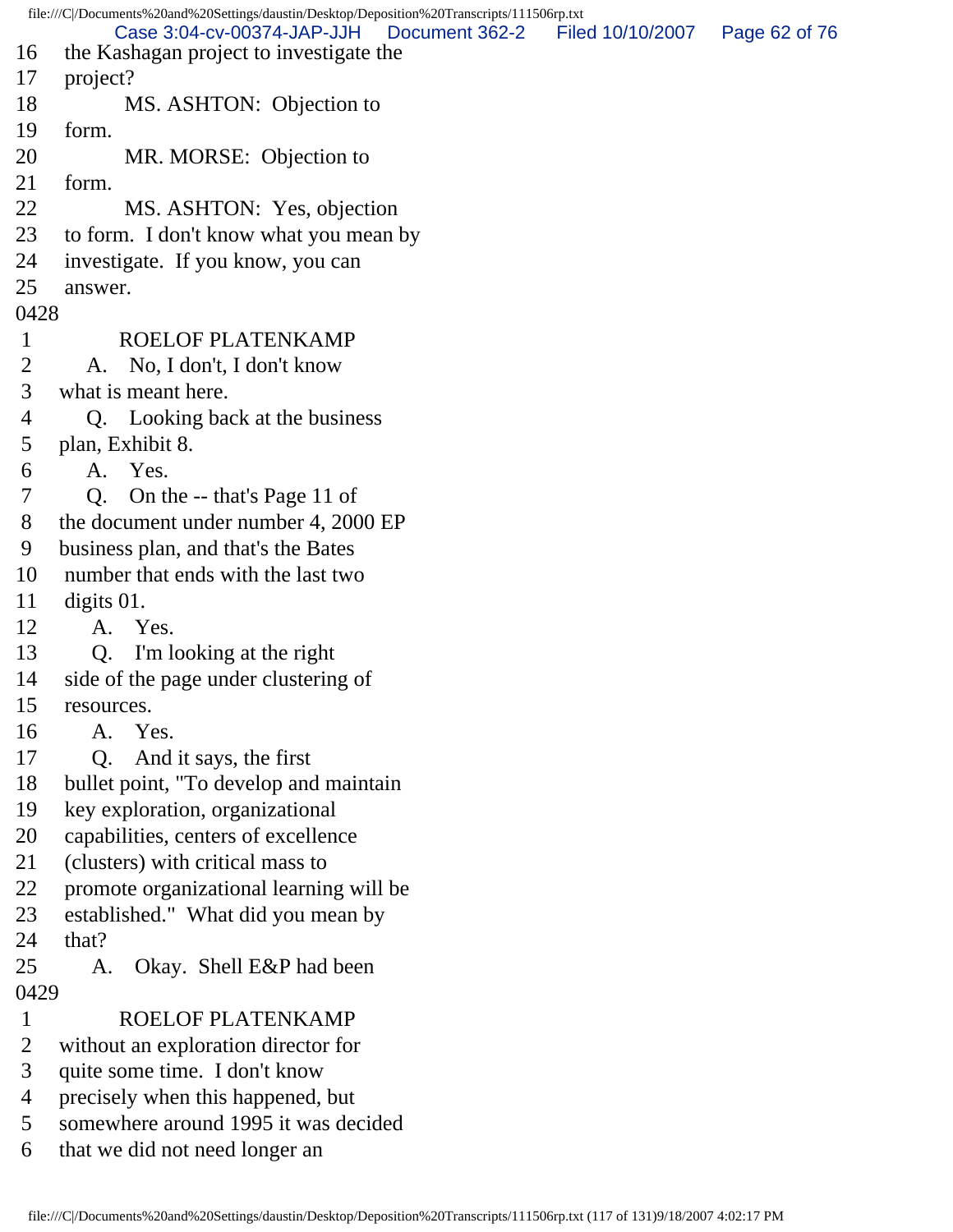file:///C|/Documents%20and%20Settings/daustin/Desktop/Deposition%20Transcripts/111506rp.txt 7 exploration director in Shell EP. I 8 think this coincided with the new EP 9 organization in which the BusCom was 10 formed; the BusCom being populated by 11 regional business directors who at that 12 moment in time had a predominantly 13 governing role and these regional 14 business directors would each also take 15 the responsibility for exploration. Up 16 to that moment in time there had always 17 been a separated global E&P exploration 18 director. 19 In the year 2000 it was 20 realized that this was no longer the 21 right way forward, and we installed in 22 the year 2000 a new head of global 23 exploration. And this new head of 24 global exploration of course had a task 25 to set about an organization that would 0430 1 ROELOF PLATENKAMP 2 deliver the best possible exploration 3 results. 4 And in order to do that, it 5 was decided to set up a number of 6 centers of excellence, clusters for the 7 various regions to support the 8 exploration activities in the various 9 regions, or the various topics. 10 So there would be a group 11 looking at portfolio management, there 12 would be a group looking, or a cluster 13 looking after technology, that kind of 14 activity. So it was rebuilding a 15 global exploration function which was 16 quite a change from the previous five 17 years. 18 O. And who was the head of this 19 global exploration? 20 A. The first head was Mr. Andy 21 Wood, who was appointed early 2000 to 22 take that role. 23 Q. And how long did Mr. Wood Case 3:04-cv-00374-JAP-JJH Document 362-2 Filed 10/10/2007 Page 63 of 76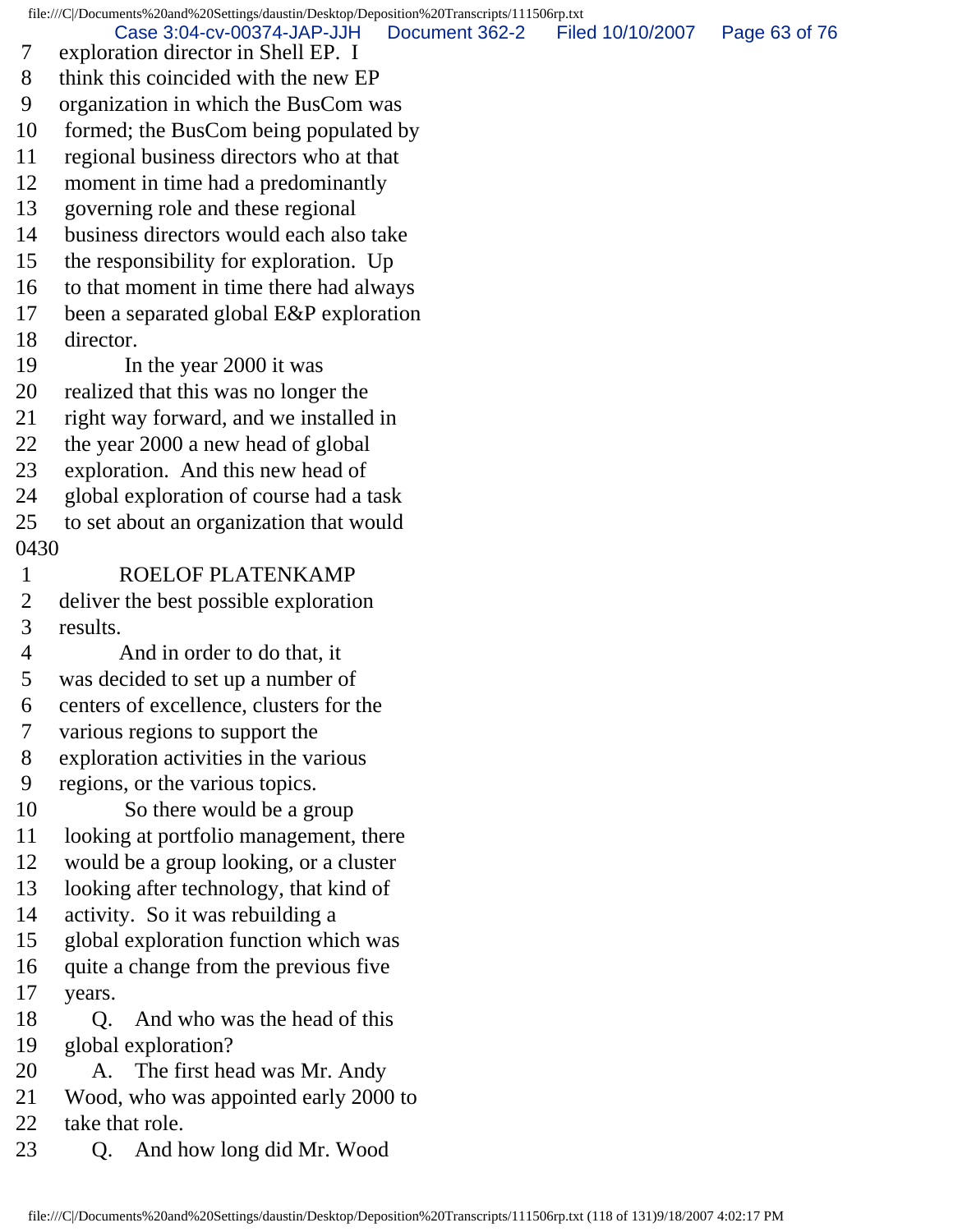file:///C|/Documents%20and%20Settings/daustin/Desktop/Deposition%20Transcripts/111506rp.txt 24 stay in that role, if you know? 25 A. I think Mr. Wood stayed in 0431 1 ROELOF PLATENKAMP 2 that role till I believe 2003. 3 Q. Who succeeded him? 4 A. That role was then raised in 5 importance. Up to that moment in time 6 the role was reporting within the SEPIV 7 organization. It was recognized in 8 2003 that in order to be truly 9 contributing to EP, it was necessary 10 that the global head of exploration was 11 a member of the ExCom. And when 12 Matthias Bichsel took that role in 13 2003, he did that from an ExCom 14 position. 15 Q. Moving down a little bit, on 16 the fourth bullet point on that page 17 there's a reference to clustering of 18 capabilities in place for deepwater. 19 What does that refer to? 20 A. Okay. Clustering of 21 capabilities was already a done deal 22 for deepwater in the year 2000 because 23 we had the capability and the 24 organization in Houston in Shell 25 Deepwater Services. So that was a done 0432 1 ROELOF PLATENKAMP 2 deal, a nice stick. We tried for the 3 new exploration organization to copy 4 the best practices learned from Shell 5 Deepwater Services and put clusters in 6 place in Rijswijk and The Hague to 7 bundle the capabilities. 8 Q. And was that done? 9 A. That was done, but I want to 10 be absolutely clear that we understand 11 this. Deepwater Services served as a 12 model. Deepwater Services had nothing 13 to do with the newly created 14 exploration capability clusters in the Case 3:04-cv-00374-JAP-JJH Document 362-2 Filed 10/10/2007 Page 64 of 76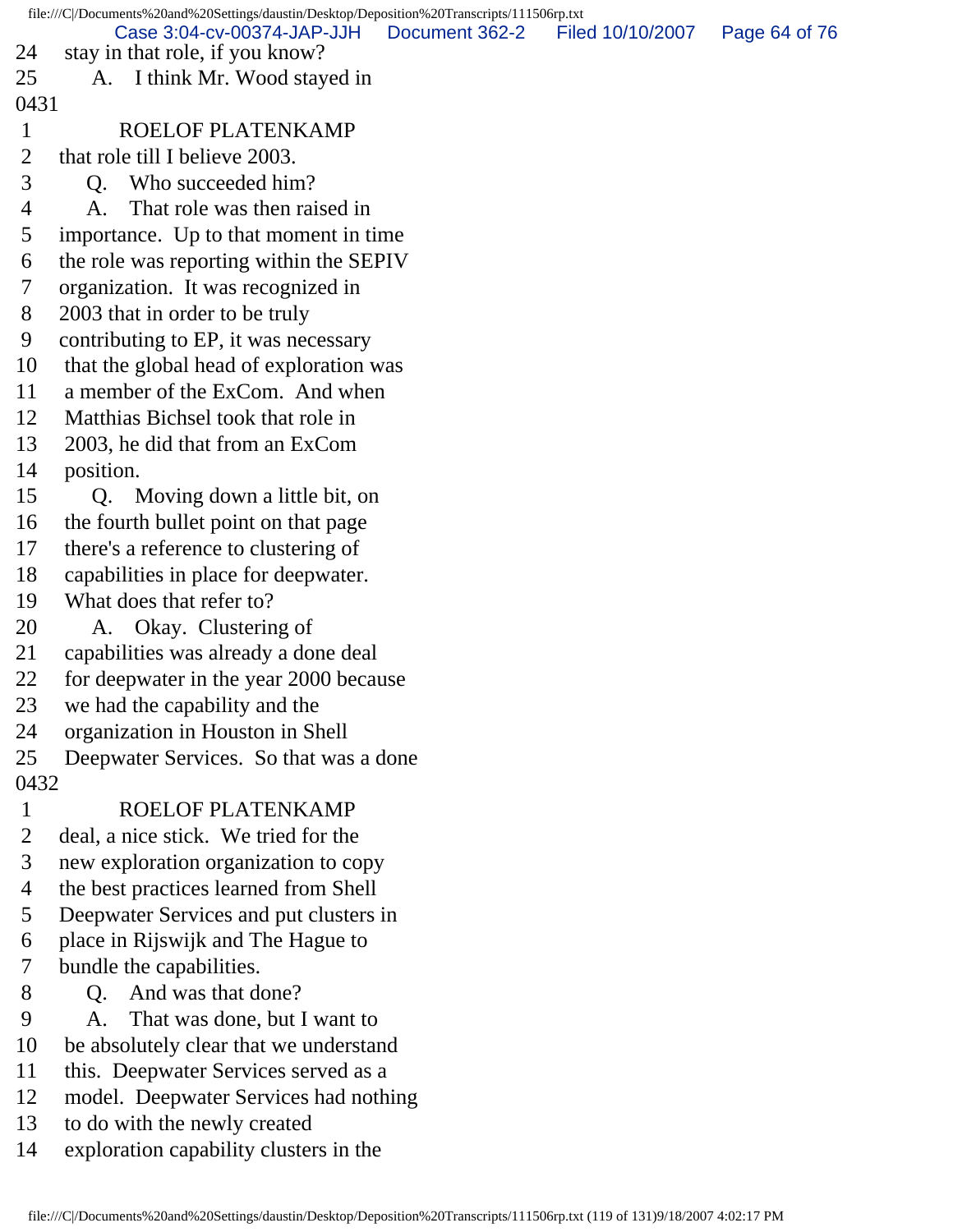file:///C|/Documents%20and%20Settings/daustin/Desktop/Deposition%20Transcripts/111506rp.txt 15 center in Rijswijk and The Hague, 16 completely different. Deepwater is not 17 part of exploration. 18 Q. With regard to the 19 clustering that involved deepwater, how 20 did it -- how did that clustering 21 operate? Was there a sharing of 22 information, a flow of information that 23 went from Houston to say one of the 24 offices in Rijswijk? 25 MS. ASHTON: Object. 0433 1 ROELOF PLATENKAMP 2 Objection to the form. 3 Q. If you can explain the 4 process. 5 A. Again, Shell Deepwater 6 Services had nothing to do with the new 7 exploration organization that we were 8 building in The Hague and Rijswijk. So 9 Shell Deepwater Services worked on 10 behalf of those operating units that 11 had deepwater in their portfolio. 12 Shell Deepwater was used as an example 13 that by clustering activities in one 14 center rather than distributing all 15 these activities over the various 16 regions, you could get a far better 17 result. 18 Let me try to explain that. 19 It would have been an organizational 20 model to say Shell Oil, Gulf of Mexico, 21 you do your own deepwater, Nigeria, you 22 do your own deepwater, Philippines, you 23 do your own deepwater, etcetera, and 24 then you would have a deepwater 25 organization in each of the regions. 0434 1 ROELOF PLATENKAMP 2 By creating one big center in Houston, 3 you would have an organization that had Case 3:04-cv-00374-JAP-JJH Document 362-2 Filed 10/10/2007 Page 65 of 76

- 4 critical mass, more knowledge, more
- 5 power, etcetera.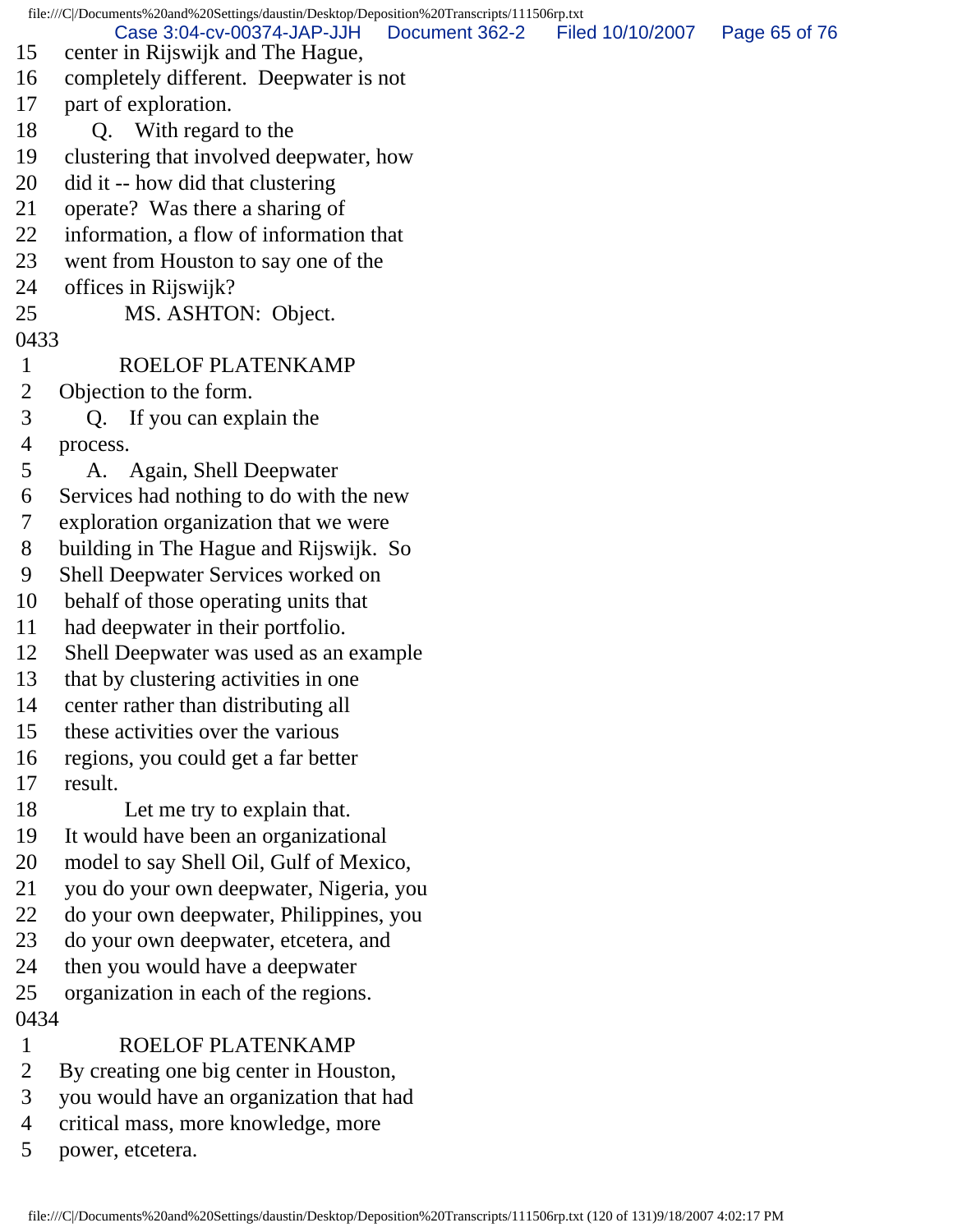file:///C|/Documents%20and%20Settings/daustin/Desktop/Deposition%20Transcripts/111506rp.txt

 6 And the same was true for 7 exploration. Rather than having 8 exploration distributed over all those 9 regions with regional centra reporting 10 into a boss without exploration 11 background, we thought the time was 12 there to build centra centrally that 13 could leverage their capability across 14 the regions. So in this context, SDS 15 was nothing but an example that it was 16 better to go for a centrally driven 17 organization. 18 Q. You can put this aside. 19 MR. HABER: What we're going 20 to mark as Platenkamp Exhibit 10 is an 21 email exchange, it's multiple emails 22 between Mr. Platenkamp and Mr. van de 23 Vijver -- 24 MS. ASHTON: Can I make a 25 suggestion, can we have her mark it 0435 1 ROELOF PLATENKAMP 2 first so he can be reading it, because 3 otherwise he's waiting. 4 MR. HABER: That's fine. 5 MS. ASHTON: It may make it 6 a little faster. Thanks. 7 (Platenkamp Exhibit 10 8 for identification, Bates stamped V 9 00072742 through V 00072762 and DB 10 06842 through DB 06862.) 11 MR. HABER: Let me just go 12 back and note for the record what we've 13 marked as Platenkamp Exhibit 10. It's 14 a series of emails between Mr. 15 Platenkamp and Walter van de Vijver, 16 the last of which is dated January 29, 17 2004. There are also attachments to 18 the email exchange. There are two 19 Bates ranges. The first one is V 20 00072742 through V 00072762. The 21 second range is DB 06842 through DB 22 06862. Case 3:04-cv-00374-JAP-JJH Document 362-2 Filed 10/10/2007 Page 66 of 76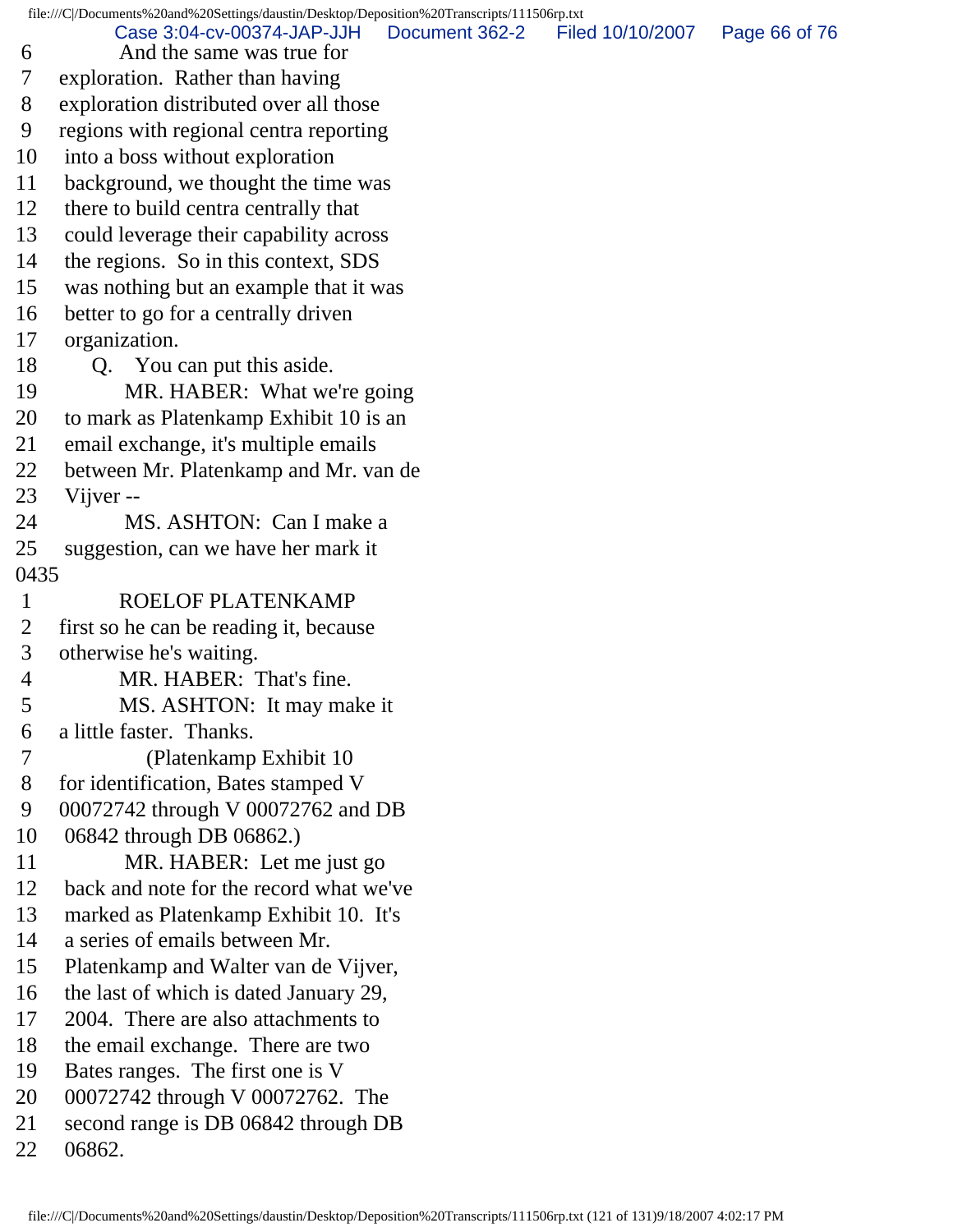file:///C|/Documents%20and%20Settings/daustin/Desktop/Deposition%20Transcripts/111506rp.txt 23 Q. Mr. Platenkamp, have you 24 seen this email correspondence before 25 today? 0436 1 ROELOF PLATENKAMP 2 A. Indeed. 3 Q. Can you tell us how -- 4 withdrawn. 5 Can you explain the context 6 in which these emails were sent? 7 A. I'm not sure whether there 8 is an email missing, but it's also 9 possible that the initiation of this 10 series of emails is a telephone 11 conversation between myself and Walter 12 van de Vijver, who -- who called me and 13 wanted help from me to understand what 14 I had shared with the ExCom in January 15 and June 2000. This conversation took 16 place somewhere in January. I just 17 happened to be on holiday again. You 18 must get the impression that I'm always 19 on holidays. I was skiing. 20 So upon my return I sent an 21 email to Walter on the 28th of January, 22 and then he asked for some clarification, 23 and I sent a clarification a day later. 24 Q. Did he explain the reason 25 why he was looking for the information? 0437 1 ROELOF PLATENKAMP 2 A. Well, at that moment in time 3 what we now know in Shell internally as 4 the reserves crisis had started. Walter 5 wanted more information. 6 Q. Did he identify anything in 7 particular that he was looking for? 8 A. He wanted to know in 9 particular what I had shared with the 10 ExCom in the years that I acted as vice 11 president, strategy, economics and 12 planning. 13 Q. Did you have any subsequent Case 3:04-cv-00374-JAP-JJH Document 362-2 Filed 10/10/2007 Page 67 of 76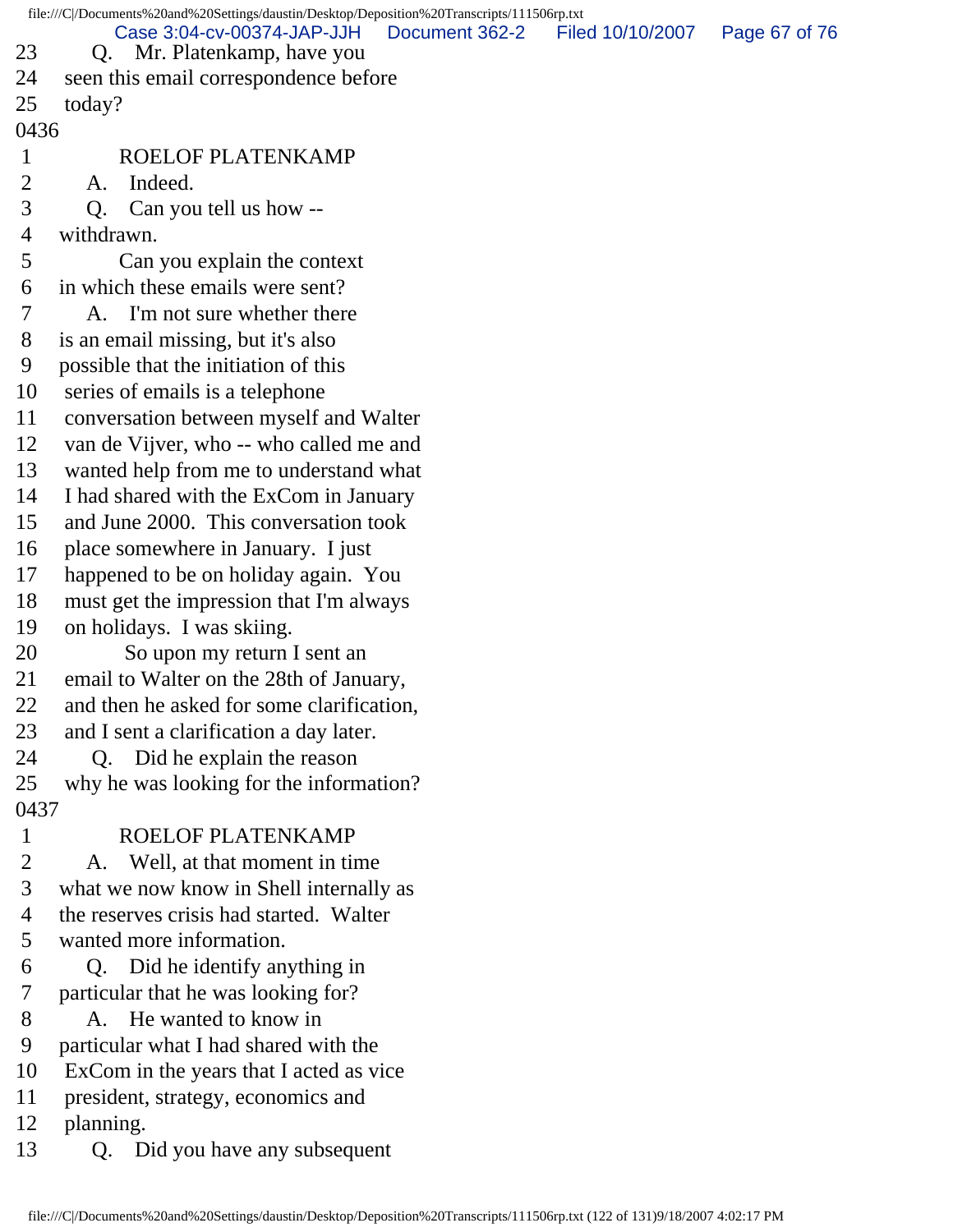file:///C|/Documents%20and%20Settings/daustin/Desktop/Deposition%20Transcripts/111506rp.txt 14 discussions with Mr. van de Vijver? 15 And subsequent to these emails is the 16 reference point. 17 A. I don't remember any further 18 email exchanges. And I don't think we 19 had any further discussions over the 20 telephone. 21 O. Do you recall any 22 face-to-face discussions with Mr. van 23 de Vijver? 24 A. Not in 2004. 25 Q. Did you have any 0438 1 ROELOF PLATENKAMP 2 face-to-face discussions with Mr. van 3 de Vijver subsequent to 2004? 4 A. Never, ever. 5 Q. How about prior to 2004, and 6 I'm excluding the time that you were in 7 Bakersfield? 8 A. As I mentioned earlier this 9 afternoon, I had a meeting with Walter 10 in quarter 3 2001. 11 Q. Okay. 12 A. That was all. I have to 13 stand corrected. I also attended a 14 Christmas party that Walter gave I 15 believe December 2003 or December 2002. 16 I don't remember. I think December 17 2003. And -- at his residence in 18 Wassenwar where he invited senior staff 19 in E&P. And that's where I saw him for 20 the last time. So that must have been 21 either December 2002 or December 2003, 22 I don't remember precisely. There were 23 so many Christmas parties. 24 Q. Do you recall discussing any 25 business related issues during this 0439 1 ROELOF PLATENKAMP 2 time? 3 A. I remember very clearly that 4 we did not discuss anything related to Case 3:04-cv-00374-JAP-JJH Document 362-2 Filed 10/10/2007 Page 68 of 76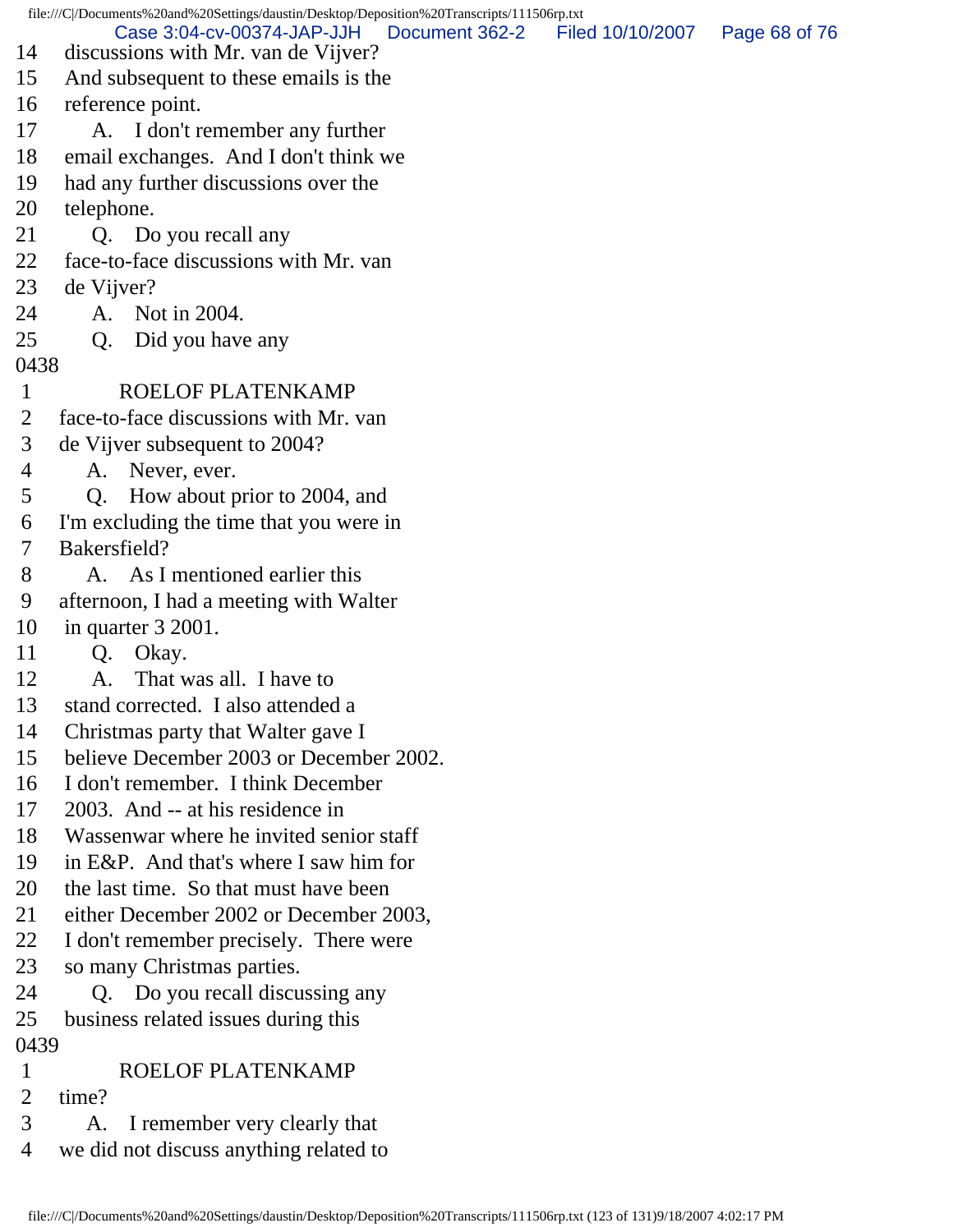file:///C|/Documents%20and%20Settings/daustin/Desktop/Deposition%20Transcripts/111506rp.txt 5 the business. 6 Q. Looking at Exhibit 10 -- 7 before I get to that question. Do you 8 recall any subsequent communications 9 with Mr. van de Vijver, and notably 10 email, to what we just marked as 11 Exhibit 10? 12 A. I don't remember. There may 13 have been some further clarification, 14 but I don't remember. 15 Q. Okay. 16 A. I think this was the last 17 exchange we had, but... 18 Q. In your email, and I'm 19 looking at Page 1, the last paragraph 20 of the email you say "The key slide 21 from the presentation was the 22 following. And the difference" colon 23 -- I'm sorry, semicolon, "and the 24 difference between the proposed data 25 and the outcome of the ExCom meeting is 0440 1 ROELOF PLATENKAMP 2 large!" Why did you write that? 3 MS. ASHTON: Why did he 4 write it? 5 MR. HABER: Yes. 6 MS. ASHTON: Object to the 7 form. But you can answer it if you 8 have a reason for writing it that way. 9 A. I think that's pretty clear. 10 The proposed data which refer to the 11 data proposed for the 20-F and what 12 made it, and I'm not referring to 20-F, 13 but made it to the external world, that 14 difference is large. 15 Q. And what information, to be 16 specific, are you referring to? 17 A. Well it's in the table. The 18 proposed data were 37 percent. But as 19 we discussed yesterday, there are many 20 ways to look at that. At this moment 21 in time, proved reserves in line with Case 3:04-cv-00374-JAP-JJH Document 362-2 Filed 10/10/2007 Page 69 of 76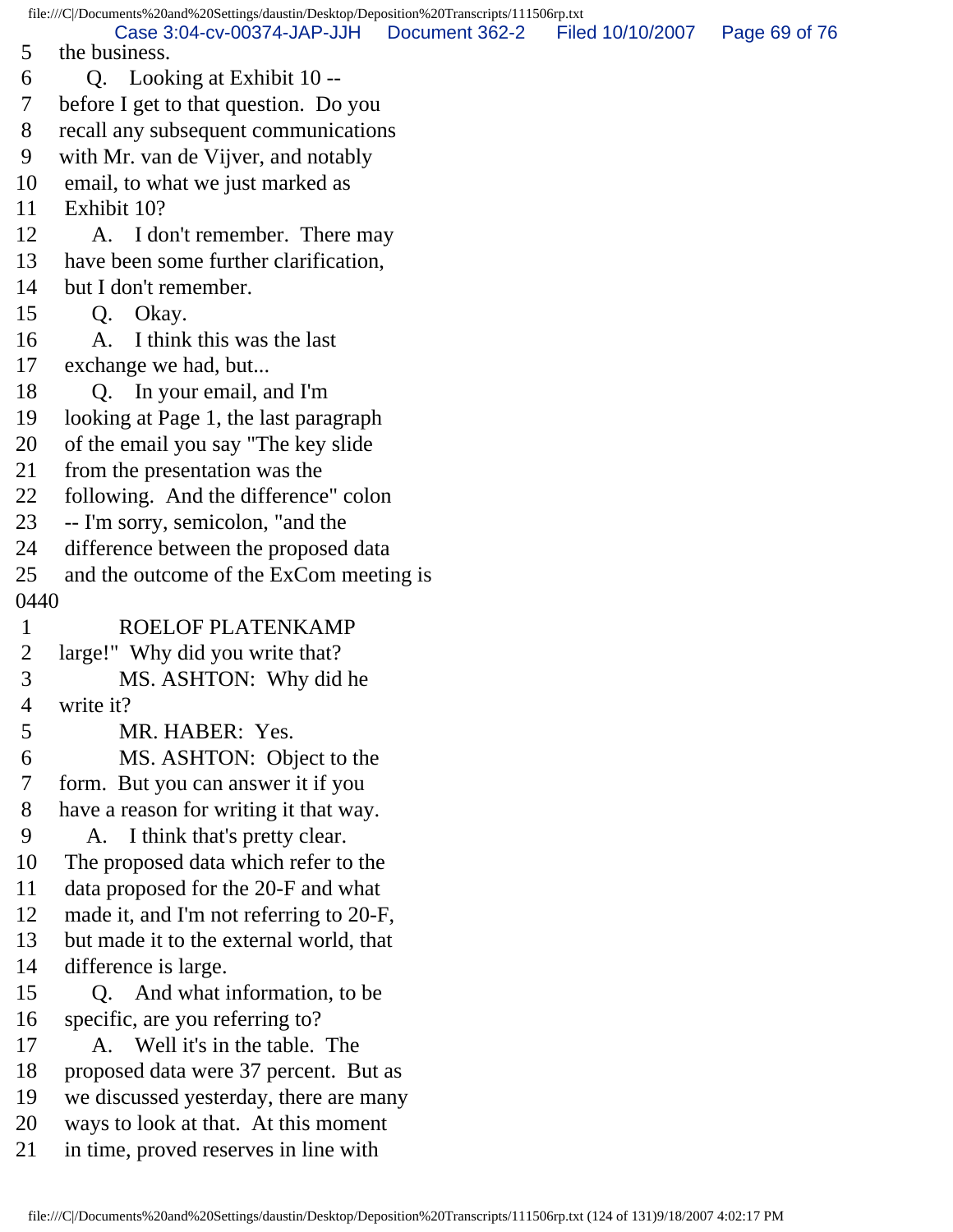file:///C|/Documents%20and%20Settings/daustin/Desktop/Deposition%20Transcripts/111506rp.txt 22 SEC regulations came to the foreground. 23 MS. ASHTON: I'm sorry, when 24 you say at this moment in time, when? 25 A. I meant 2004. 0441 1 ROELOF PLATENKAMP 2 MS. ASHTON: Okay. 3 A. And what I indicate here is 4 that in 2000 the SEC part, that was the 5 proposed data. So I don't know how to 6 express that. What I'm saying is if we 7 had focused only on SEC data, then the 8 proposed replacement rate was 37 9 percent. 10 Q. The next part of the 11 sentence reads, "By the way, in the 12 meeting we agreed to exclude Iran, but 13 the reserves appeared in the press 14 release." Were you referring to the 15 January 31st, 2000 meeting? 16 A. I was referring to the 17 January 31st meeting, and my 18 recollection in 2004 was that in the 19 meeting we agreed that Iran was -- that 20 we didn't know yet whether we could 21 book it or not. For the time being it 22 would be excluded. Subsequently it 23 became part of the 20-F. 24 Q. What reason did you have for 25 pointing that out to Mr. van de Vijver? 0442 1 ROELOF PLATENKAMP 2 A. Because it wasn't included 3 in the 37 percent. 4 Q. And in pointing out the 5 difference between the 37 percent and 6 the 56 percent number, does this 7 refresh your recollection as to what 8 number was reported by Shell? 9 A. If I remember correctly, the 10 56 made it to the 20-F, and something 11 close to a hundred percent made it to Case 3:04-cv-00374-JAP-JJH Document 362-2 Filed 10/10/2007 Page 70 of 76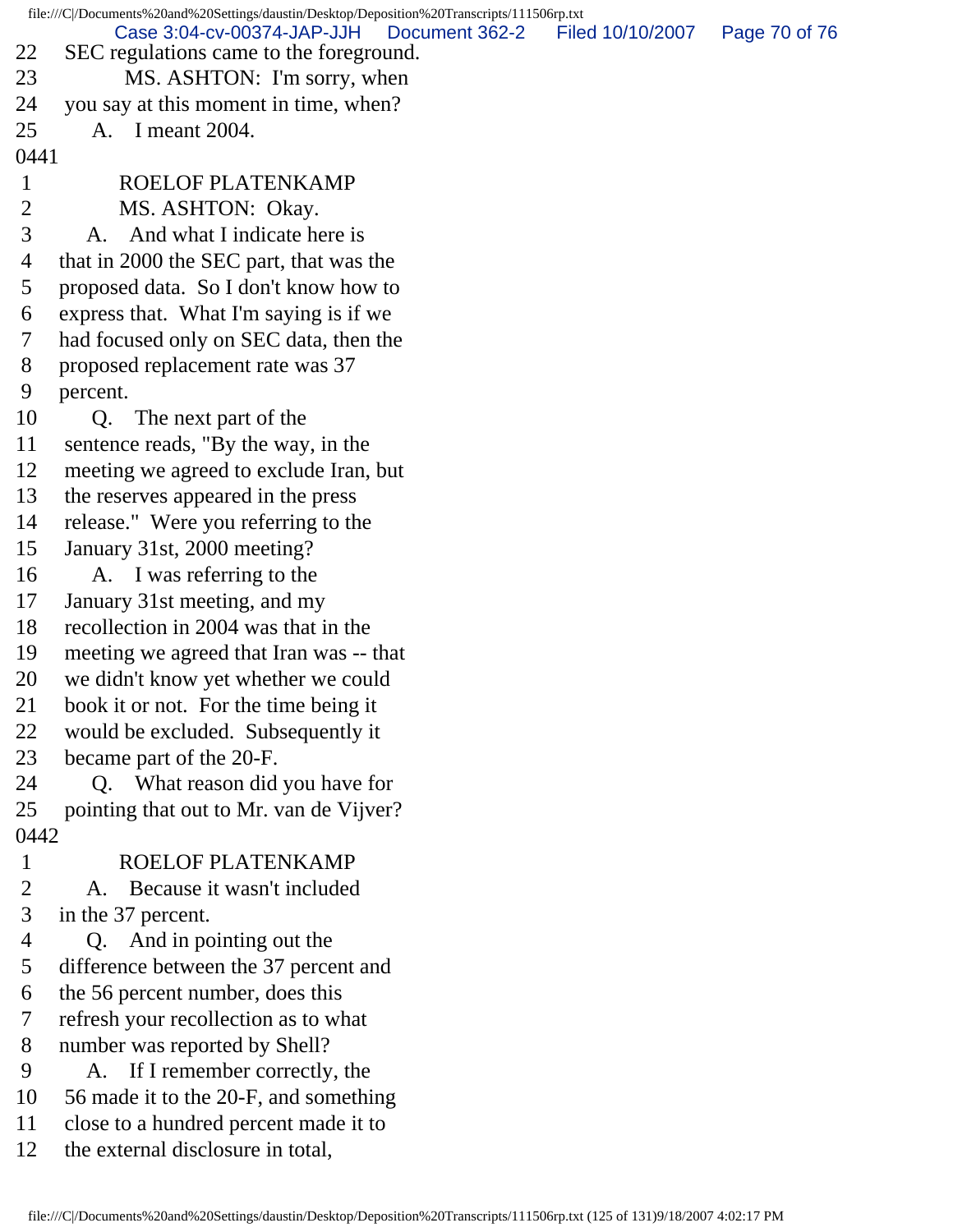file:///C|/Documents%20and%20Settings/daustin/Desktop/Deposition%20Transcripts/111506rp.txt 13 regarding all the resources. 14 MR. HABER: If I can have 15 about two or three minutes I can let 16 you know if there's anything further 17 that I intend to ask. 18 THE VIDEO OPERATOR: We'll 19 go off the record 4:13, this is tape 6. 20 (A recess was taken.) 21 THE VIDEO OPERATOR: We're 22 back on the record, it's 4:22, this is 23 tape 6. 24 Q. Mr. Platenkamp, I just have 25 very few questions, perhaps even less. 0443 1 ROELOF PLATENKAMP 2 Have you heard of Project Rockford 3 before? 4 A. No. 5 Q. Were you ever asked by anyone 6 at Shell to do work in connection with, 7 as you termed it before, the crisis with 8 reserves? 9 A. Can you clarify the 10 question. 11 Q. Did anyone contact you in or 12 about the end of 2003 to request your 13 assistance in reviewing all the 14 information that was related to the 15 reserves crisis, as you termed it? 16 A. No, no. I was not 17 approached in 2003. 18 Q. Were you approached in 2004? 19 A. In 2004 I was only asked to 20 be interviewed. 21 Q. Who asked you? 22 A. I don't remember. One of 23 the company people in London of group 24 audit. They invited me out to London 25 where they questioned me for a couple 0444 1 ROELOF PLATENKAMP 2 of hours -- of hours. 3 Q. Was that questioning done by Case 3:04-cv-00374-JAP-JJH Document 362-2 Filed 10/10/2007 Page 71 of 76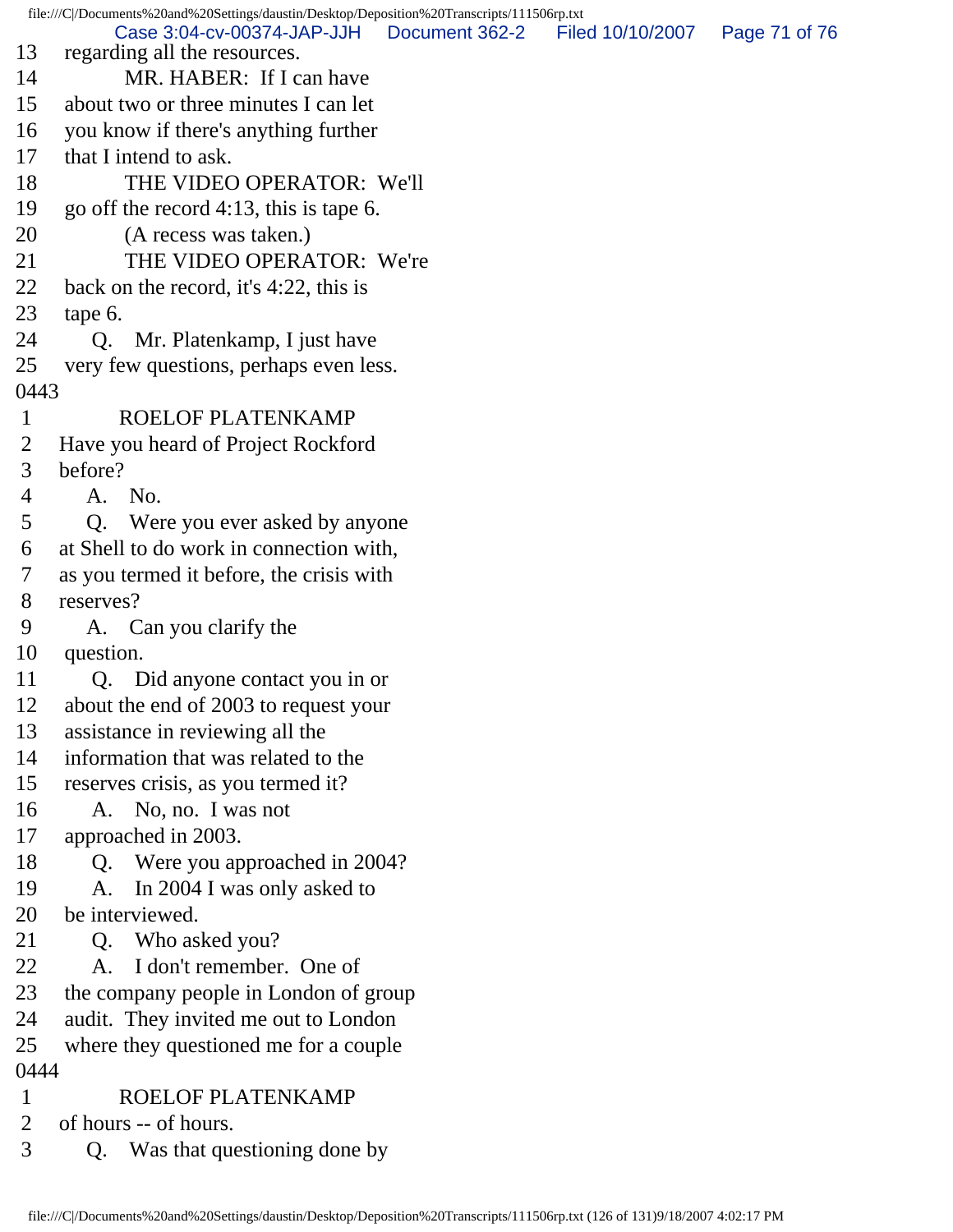file:///C|/Documents%20and%20Settings/daustin/Desktop/Deposition%20Transcripts/111506rp.txt 4 a law firm by the name of Davis Polk & 5 Wardwell? 6 A. It was part -- it was part 7 of the program that Davis Polk did. 8 Q. Have you ever heard of a 9 project by the name of Project Hugis? 10 A. Project? 11 Q. Hugis, H-u-g-i-s? 12 A. No. No. 13 MR. HABER: Subject to any 14 other questions that anyone has, for 15 the time being I'm done. 16 MR. FERRARA: Perhaps we 17 have one question for clarification to 18 Mr. Platenkamp. 19 EXAMINATION BY MR. FERRARA: 20 Q. Mr. Platenkamp, I'd like to 21 direct your attention back to exhibits 22 number 2 and 3 of your examination here 23 today, Exhibit number 2 being the 24 memorandum that was sent to the ExCom 25 in preparation for the January 31st, 0445 1 ROELOF PLATENKAMP 2 2000 meeting, and Exhibit 3 being the 3 PowerPoint screens that you used to 4 support your presentation to ExCom on 5 January 31st, 2000. 6 A. Yes. 7 Q. Do you have those in front 8 of you? 9 A. I have those in front of me. 10 Q. I believe you have 11 previously testified that in both of 12 these documents you recommended to 13 ExCom that the proved reserves number 14 to be included in the form 20-F was 37 15 percent; isn't that correct? 16 A. That is correct. 17 Q. As you know, in the 20-F 18 that was filed with the Securities and 19 Exchange Commission in year 2000 for 20 year end '99, at Page 41 the proved Case 3:04-cv-00374-JAP-JJH Document 362-2 Filed 10/10/2007 Page 72 of 76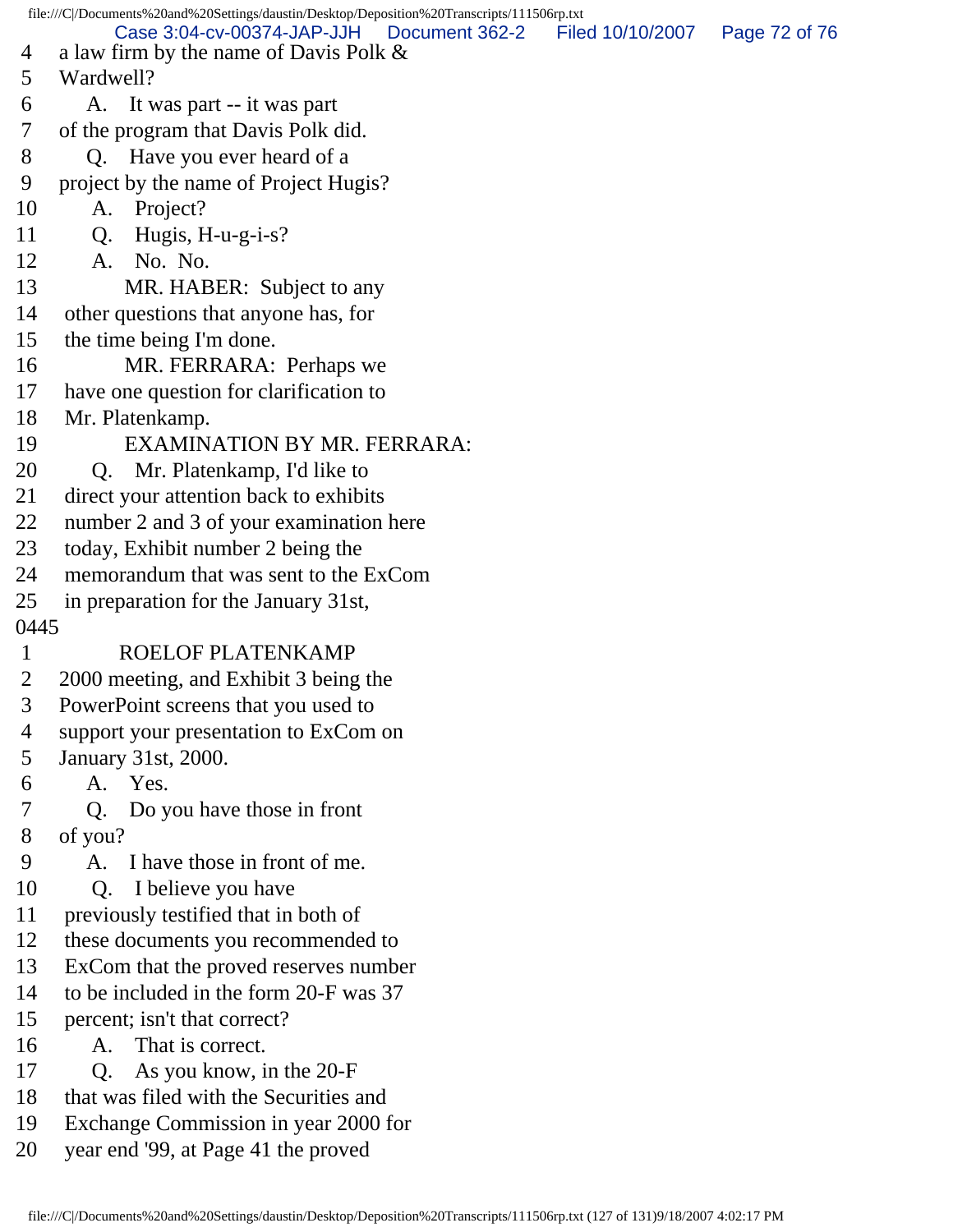file:///C|/Documents%20and%20Settings/daustin/Desktop/Deposition%20Transcripts/111506rp.txt 21 reserves were reported to be net of 22 divestments and acquisitions 56 23 percent; isn't that right? 24 MR. HABER: Objection to 25 form. 0446 1 ROELOF PLATENKAMP 2 A. That's correct. 3 MR. HABER: Go ahead. 4 A. That's correct. 5 Q. Did you believe at the time 6 that the 20-F was filed in 2000 that 7 those filing it had a reasonable basis 8 for believing and reporting crude 9 reserves at 56 percent? 10 A. Yes, I did. 11 MR. FERRARA: I have no 12 further questions. 13 MR. HABER: Thank you very 14 much, Mr. Platenkamp. We very much 15 appreciate your time over the last two 16 days. Thank you. 17 18 19 20 21 22 23 24 25 0447 1 ROELOF PLATENKAMP 2 THE VIDEO OPERATOR: We'll 3 go off the record. It's 4:25. This is 4 the end of tape 6, volume 2. 5 (Time noted: 4:25 p.m.) 6 7 8 \_\_\_\_\_\_\_\_\_\_\_\_\_\_\_\_\_\_\_\_\_\_\_ 9 ROELOF PLATENKAMP 10 11 Subscribed and sworn to before me Case 3:04-cv-00374-JAP-JJH Document 362-2 Filed 10/10/2007 Page 73 of 76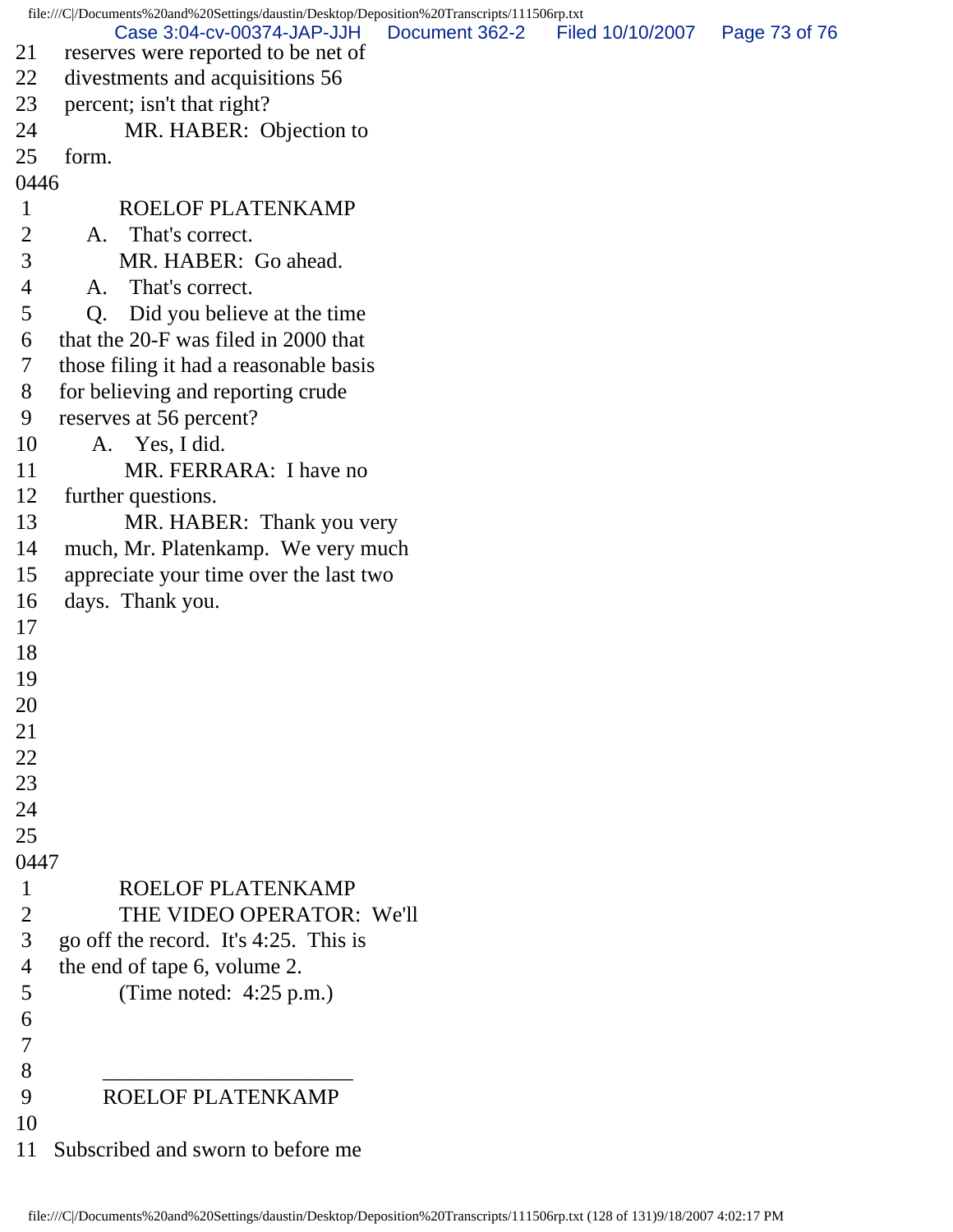file:///C|/Documents%20and%20Settings/daustin/Desktop/Deposition%20Transcripts/111506rp.txt 12 this \_\_\_\_\_\_ day of \_\_\_\_\_\_\_\_, 2006. 13  $14 \,$ 15 16 17 18 19 20 21 22 23 24 25 0448 1 2 STATE OF NEW YORK ) Pg\_\_of\_\_Pgs 3 ss: 4 COUNTY OF NEW YORK ) 5 I wish to make the following changes, 6 for the following reasons: 7 PAGE LINE 8 \_\_\_\_ \_\_\_\_ CHANGE: \_\_\_\_\_\_\_\_\_\_\_\_\_\_\_\_\_\_\_\_\_\_\_ 9 REASON: \_\_\_\_\_\_\_\_\_\_\_\_\_\_\_\_\_\_\_\_\_\_\_ 10 \_\_\_\_ \_\_\_\_ CHANGE: \_\_\_\_\_\_\_\_\_\_\_\_\_\_\_\_\_\_\_\_\_\_\_ 11 REASON: \_\_\_\_\_\_\_\_\_\_\_\_\_\_\_\_\_\_\_\_\_\_\_ 12 \_\_\_\_ \_\_\_\_ CHANGE: \_\_\_\_\_\_\_\_\_\_\_\_\_\_\_\_\_\_\_\_\_\_\_ 13 REASON: \_\_\_\_\_\_\_\_\_\_\_\_\_\_\_\_\_\_\_\_\_\_\_ 14 \_\_\_\_ \_\_\_\_ CHANGE: \_\_\_\_\_\_\_\_\_\_\_\_\_\_\_\_\_\_\_\_\_\_\_ 15 REASON: \_\_\_\_\_\_\_\_\_\_\_\_\_\_\_\_\_\_\_\_\_\_\_ 16 \_\_\_\_ \_\_\_\_ CHANGE: \_\_\_\_\_\_\_\_\_\_\_\_\_\_\_\_\_\_\_\_\_\_\_ 17 REASON: \_\_\_\_\_\_\_\_\_\_\_\_\_\_\_\_\_\_\_\_\_\_\_ 18 \_\_\_\_ \_\_\_\_ CHANGE: \_\_\_\_\_\_\_\_\_\_\_\_\_\_\_\_\_\_\_\_\_\_\_ 19 REASON: \_\_\_\_\_\_\_\_\_\_\_\_\_\_\_\_\_\_\_\_\_\_\_ 20 \_\_\_\_ \_\_\_\_ CHANGE: \_\_\_\_\_\_\_\_\_\_\_\_\_\_\_\_\_\_\_\_\_\_\_ 21 REASON: \_\_\_\_\_\_\_\_\_\_\_\_\_\_\_\_\_\_\_\_\_\_\_ 22 \_\_\_\_ \_\_\_\_ CHANGE: \_\_\_\_\_\_\_\_\_\_\_\_\_\_\_\_\_\_\_\_\_\_\_ 23 REASON: \_\_\_\_\_\_\_\_\_\_\_\_\_\_\_\_\_\_\_\_\_\_\_ 24 \_\_\_\_ \_\_\_\_ CHANGE: \_\_\_\_\_\_\_\_\_\_\_\_\_\_\_\_\_\_\_\_\_\_\_ 25 REASON: \_\_\_\_\_\_\_\_\_\_\_\_\_\_\_\_\_\_\_\_\_ 0449 1 2 CERTIFICATE Case 3:04-cv-00374-JAP-JJH Document 362-2 Filed 10/10/2007 Page 74 of 76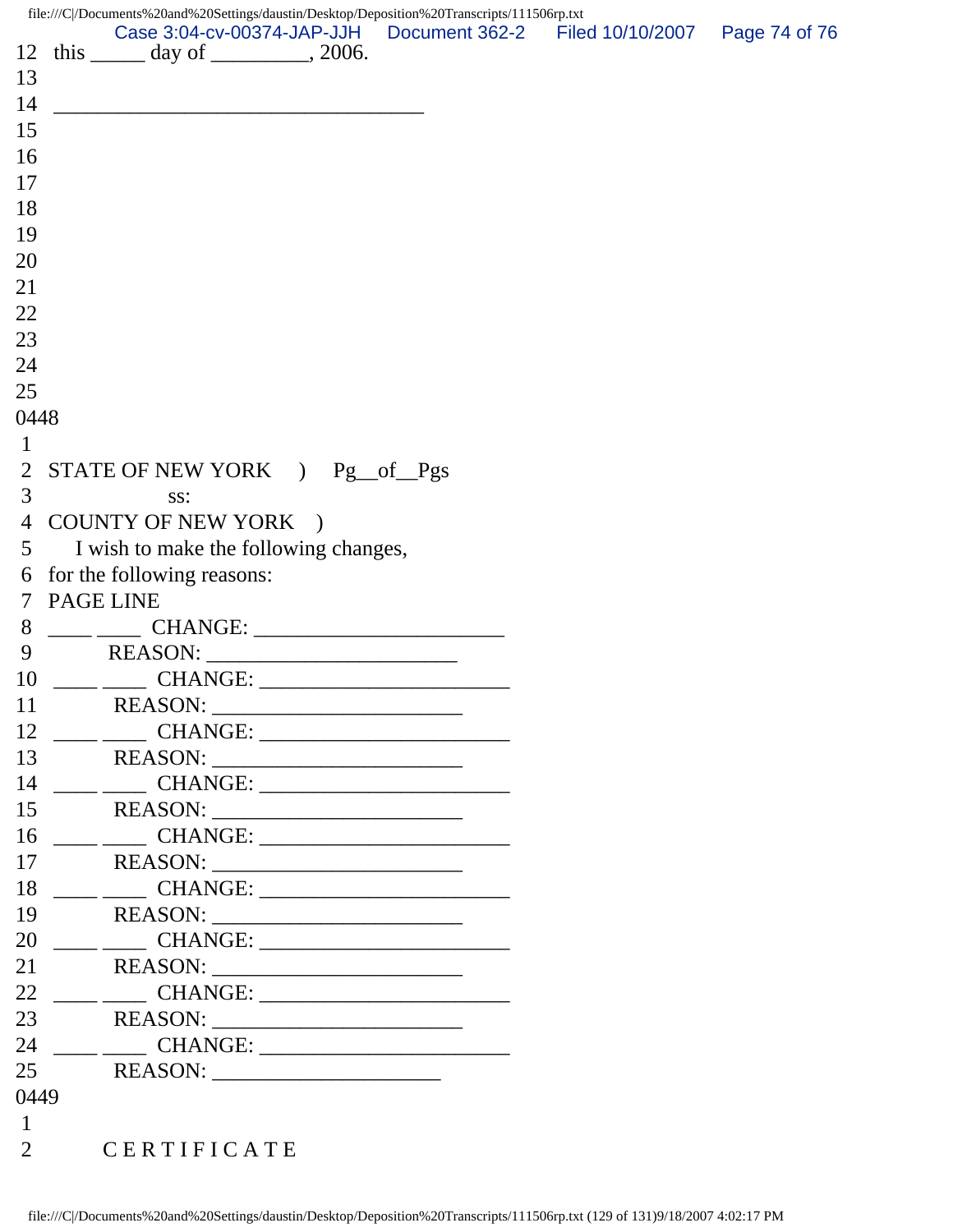file:///C|/Documents%20and%20Settings/daustin/Desktop/Deposition%20Transcripts/111506rp.txt 3 STATE OF NEW YORK ) : ss. 4 COUNTY OF NEW YORK ) 5 I, GAIL F. SCHORR, a Certified 6 Shorthand Reporter, Certified Realtime 7 Reporter and Notary Public within and for 8 the State of New York, do hereby certify: 9 That ROELOF PLATENKAMP, the 10 witness whose deposition is hereinbefore set 11 forth, was duly sworn by me and that such 12 deposition is a true record of the testimony 13 given by the witness. 14 I further certify that I am not 15 related to any of the parties to this action 16 by blood or marriage, and that I am in no 17 way interested in the outcome of this 18 matter. 19 IN WITNESS WHEREOF, I have 20 hereunto set my hand this \_\_\_\_ day of 21 \_\_\_\_\_\_\_\_\_\_\_, 2006. 22 23 24 \_\_\_\_\_\_\_\_\_\_\_\_\_\_\_\_\_\_\_\_\_\_\_\_\_\_ 25 GAIL F. SCHORR, C.S.R., C.R.R. 0450 1 E X H I B I T S 2 3 DESCRIPTION PAGE LINE 4 (Platenkamp Exhibit 5 for 281 21 5 identification, Bates 6 stamped PBW 0006178 through 7 PBW 0006186.) 8 (Platenkamp Exhibit 6 for 311 18 9 identification, Bates 10 stamped V 00120307 through V 11 00120370 and DB 07471 12 through DB 07534.) 13 (Platenkamp Exhibit 7 for 317 21 14 identification, Bates 15 stamped PBW 0003646 through 16 PBW 0003648.) 17 (Platenkamp Exhibit 8 for 407 3 18 identification, Bates Case 3:04-cv-00374-JAP-JJH Document 362-2 Filed 10/10/2007 Page 75 of 76